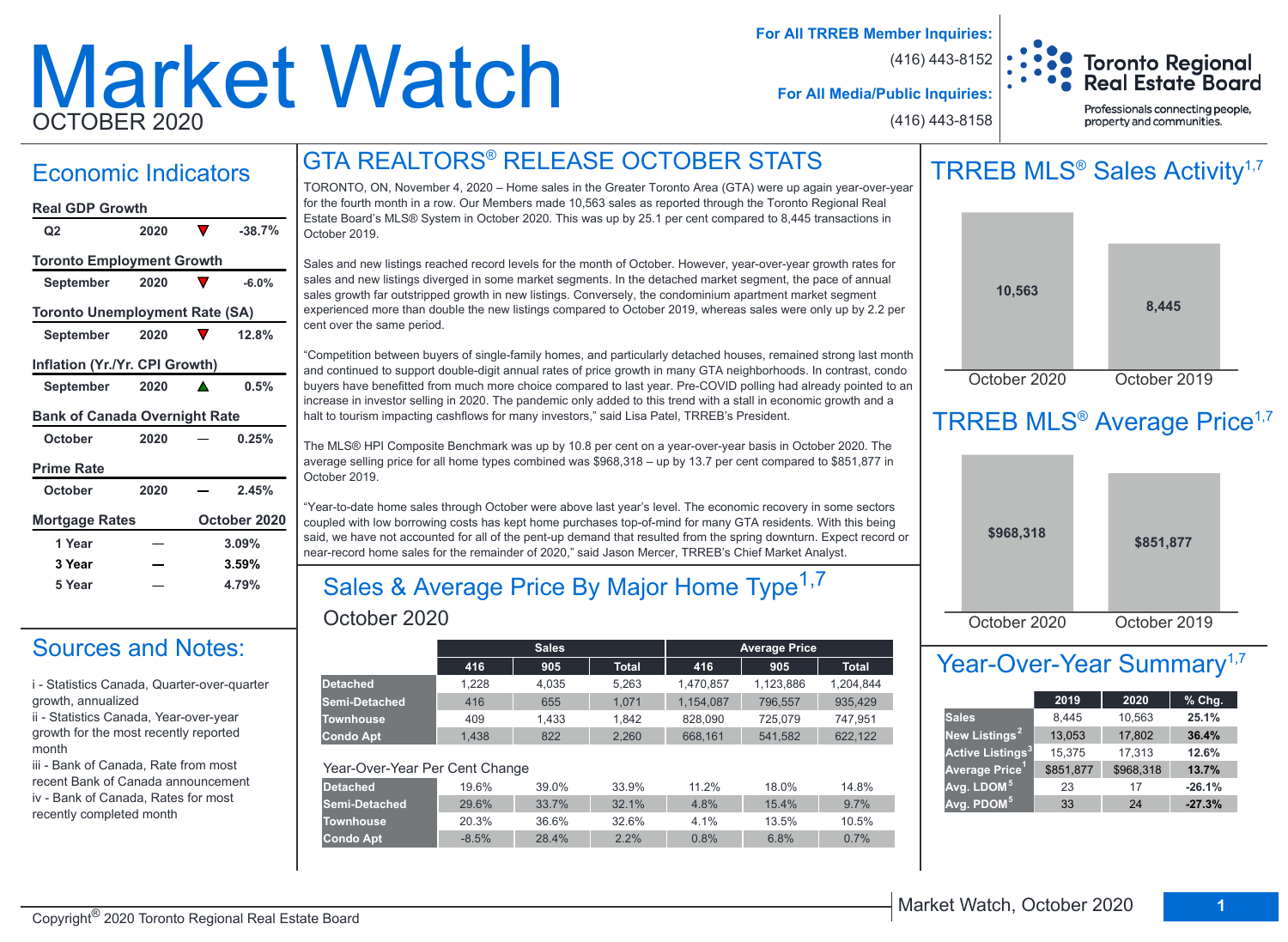## SALES BY PRICE RANGE AND HOUSE TYPE <sup>1,7</sup> And the set of the set of the set of the set of the set of the set of the set of the set of the set of the set of the set of the set of the set of the set of the set of the set of

|                            | <b>Detached</b> | <b>Semi-Detached</b> | <b>Att/Row/Twnhouse</b> | <b>Condo Townhouse</b> | <b>Condo Apt</b> | Link           | <b>Co-Op Apt</b> | <b>Det Condo</b> | <b>Co-Ownership Apt</b> | <b>Total</b> |
|----------------------------|-----------------|----------------------|-------------------------|------------------------|------------------|----------------|------------------|------------------|-------------------------|--------------|
| \$0 to \$99,999            |                 | $\Omega$             | $\mathbf{0}$            | $\Omega$               | $\overline{0}$   | $\mathbf{0}$   | $\Omega$         | $\mathbf{0}$     |                         |              |
| \$100,000 to \$199,999     | 6               | $\Omega$             | 0                       | $\Omega$               |                  | $\Omega$       | $\Omega$         | $\mathbf 0$      |                         | 12           |
| \$200,000 to \$299,999     | $6\overline{6}$ | $\overline{0}$       | $\overline{2}$          | $\overline{2}$         | $\overline{4}$   | $\overline{0}$ | $\overline{2}$   | $\mathbf 0$      |                         | 16           |
| \$300,000 to \$399,999     | 16              | $\Omega$             | $\overline{c}$          | 14                     | 126              | $\Omega$       |                  | $\Omega$         |                         | 160          |
| \$400,000 to \$499,999     | 67              | 15                   | 5                       | 80                     | 623              |                | $\Omega$         | $\overline{2}$   |                         | 796          |
| \$500,000 to \$599,999     | 151             | 47                   | 66                      | 231                    | 654              | 9              | $\Omega$         | $\Omega$         |                         | 1,161        |
| \$600,000 to \$699,999     | 321             | 85                   | 202                     | 263                    | 384              | 22             |                  |                  |                         | 1,280        |
| \$700,000 to \$799,999     | 526             | 262                  | 285                     | 152                    | 179              | 19             |                  | $\overline{2}$   |                         | 1,427        |
| \$800,000 to \$899,999     | 684             | 275                  | 191                     | 53                     | 103              | 21             |                  | $\overline{2}$   |                         | 1,330        |
| \$900,000 to \$999,999     | 718             | 140                  | 100                     | 20                     | 58               | 12             | $\Omega$         | 2                |                         | 1,050        |
| \$1,000,000 to \$1,249,999 | 1,057           | 106                  | 94                      | 22                     | 49               | 12             | $\Omega$         | $\mathbf{3}$     |                         | 1,343        |
| \$1,250,000 to \$1,499,999 | 711             | 75                   | 24                      | 9                      | 29               |                |                  | $\mathbf 0$      |                         | 850          |
| \$1,500,000 to \$1,749,999 | 356             | 33                   | 8                       | $\overline{4}$         | 14               | $\overline{0}$ | $\Omega$         | $\mathbf{0}$     |                         | 415          |
| \$1,750,000 to \$1,999,999 | 197             | 16                   |                         |                        | 11               | $\mathbf 0$    | $\Omega$         | $\mathbf 0$      |                         | 233          |
| $$2,000,000+$              | 445             | 17                   | $\overline{3}$          | 2                      | 20               | $\overline{0}$ | $\Omega$         |                  |                         | 488          |
|                            |                 |                      |                         |                        |                  |                |                  |                  |                         |              |
| <b>Total Sales</b>         | 5,263           | 1,071                | 989                     | 853                    | 2,260            | 97             | 9                | 15               | $6 \overline{6}$        | 10,563       |
| Share of Total Sales (%)   | 49.8%           | 10.1%                | 9.4%                    | 8.1%                   | 21.4%            | 0.9%           | 0.1%             | 0.1%             | 0.1%                    | 100.0%       |
| Average Price (\$)         | \$1,204,844     | \$935,429            | \$821,590               | \$662,572              | \$622,122        | \$801,108      | \$587,556        | \$939,493        | \$765,000               | \$968,318    |

## SALES BY PRICE RANGE AND HOUSE TYPE 1,7

#### YEAR-TO-DATE, 2020

|                            | <b>Detached</b> | <b>Semi-Detached</b> | Att/Row/Twnhouse | <b>Condo Townhouse</b> | <b>Condo Apt</b> | <b>Link</b>    | Co-Op Apt       | <b>Det Condo</b> | <b>Co-Ownership Apt</b> | <b>Total</b> |
|----------------------------|-----------------|----------------------|------------------|------------------------|------------------|----------------|-----------------|------------------|-------------------------|--------------|
| \$0 to \$99,999            | $\overline{2}$  |                      |                  |                        |                  | $\overline{0}$ | 0               | $\mathbf{0}$     | $\Omega$                | 8            |
| \$100,000 to \$199,999     | 48              |                      | $\Omega$         | $\Omega$               | 56               | 0              | 3               | 0                | 0                       | 107          |
| \$200,000 to \$299,999     | 71              | 3                    | 5                | 27                     | 70               | $\Omega$       | 10 <sup>°</sup> | $\overline{0}$   | 3                       | 189          |
| \$300,000 to \$399,999     | 262             | 17                   |                  | 190                    | 934              |                | 17              |                  | 11                      | 1,440        |
| \$400,000 to \$499,999     | 779             | 223                  | 203              | 743                    | 4,133            | 24             | 12              | 11               | 11                      | 6,139        |
| \$500,000 to \$599,999     | 1,728           | 364                  | 749              | 1,732                  | 5,208            | 101            |                 | 23               |                         | 9,917        |
| \$600,000 to \$699,999     | 3,001           | 784                  | 1,694            | 1,612                  | 3,364            | 126            | 6               | 11               | 3                       | 10,601       |
| \$700,000 to \$799,999     | 4,399           | 2,005                | 2,087            | 933                    | 1,721            | 113            |                 | 14               |                         | 11,276       |
| \$800,000 to \$899,999     | 5,506           | 1,789                | 1,270            | 355                    | 933              | 140            | $\overline{2}$  | 14               |                         | 10,010       |
| \$900,000 to \$999,999     | 5,003           | 846                  | 687              | 175                    | 542              | 98             |                 | 5                | 0                       | 7,359        |
| \$1,000,000 to \$1,249,999 | 7,413           | 688                  | 569              | 184                    | 482              | 74             | 3               | $\overline{4}$   | $\Omega$                | 9,417        |
| \$1,250,000 to \$1,499,999 | 4,603           | 477                  | 188              | 72                     | 226              |                | $\overline{2}$  | $\overline{2}$   | 0                       | 5,571        |
| \$1,500,000 to \$1,749,999 | 2,317           | 238                  | 75               | 20                     | 122              | $\Omega$       | $\Omega$        | $\overline{0}$   | $\Omega$                | 2,772        |
| \$1,750,000 to \$1,999,999 | 1,307           | 89                   | 27               | 11                     | 62               | 0              |                 |                  |                         | 1,498        |
| $$2,000,000+$              | 2,712           | 111                  | 27               | 12                     | 147              | $\overline{0}$ | $\overline{0}$  |                  | $\overline{0}$          | 3,010        |
|                            |                 |                      |                  |                        |                  |                |                 |                  |                         |              |
| <b>Total Sales</b>         | 39,152          | 7,634                | 7,589            | 6,067                  | 18,004           | 678            | 64              | 87               | 40                      | 79,315       |
| Share of Total Sales (%)   | 49.4%           | 9.6%                 | 9.6%             | 7.6%                   | 22.7%            | 0.9%           | 0.1%            | 0.1%             | 0.1%                    | 100.0%       |
| Average Price (\$)         | \$1,137,836     | \$902,909            | \$792,791        | \$651,074              | \$635,549        | \$776,462      | \$500,486       | \$736,585        | \$510,438               | \$926,600    |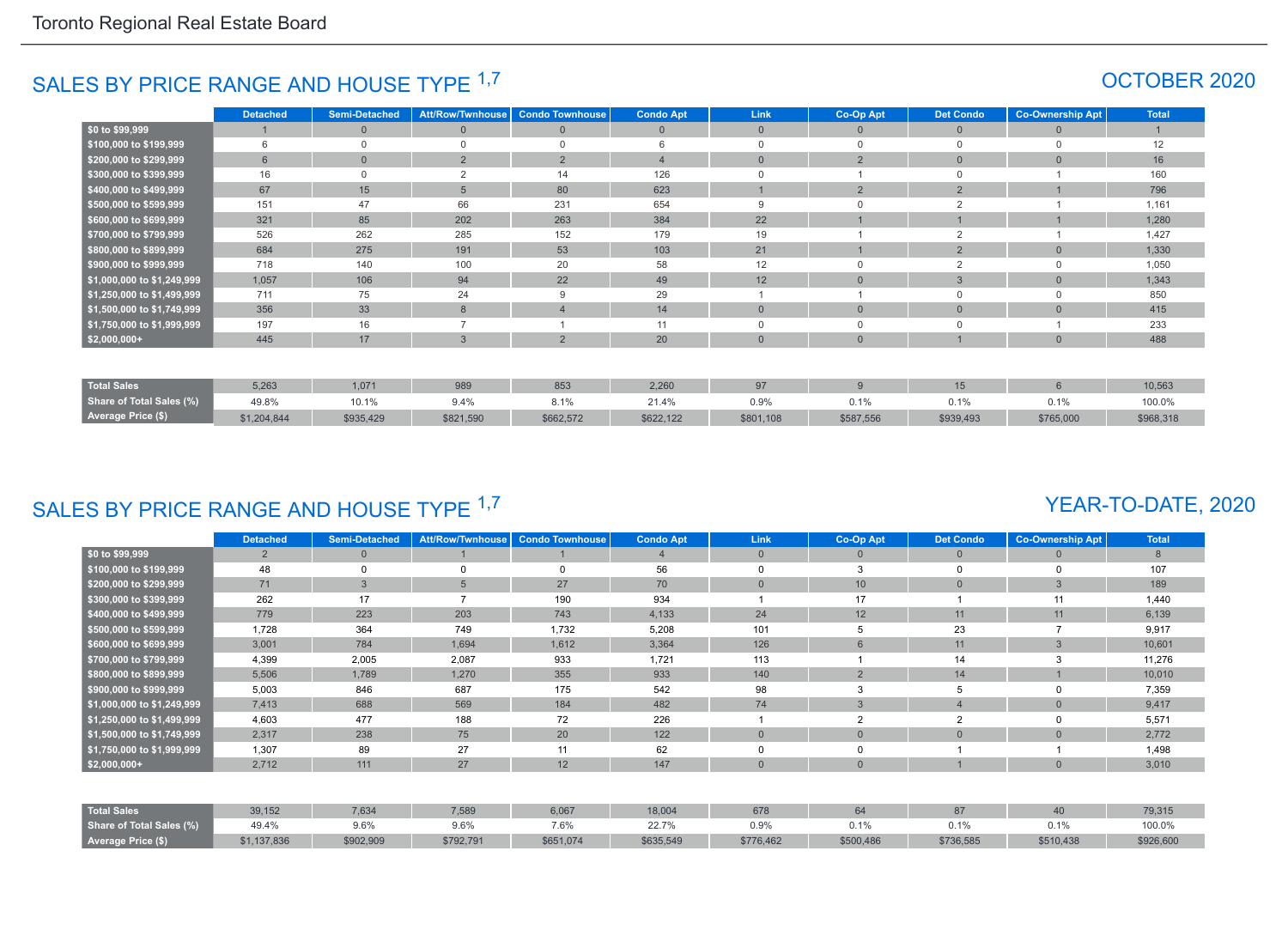## ALL TRREB AREAS ALL HOME TYPES, OCTOBER 2020

|                                  | # of Sales | <b>Dollar Volume</b> <sup>1</sup> | <b>Average Price</b> <sup>1</sup> | Median Price <sup>1</sup> | New Listings <sup>2</sup> | <b>SNLR</b> (Trend) $8$ | <b>Active Listings<sup>3</sup></b> | Mos Inv (Trend) | Avg. SP/LP <sup>4</sup> | Avg. LDOM <sup>5</sup> | Avg. PDOM <sup>5</sup> |
|----------------------------------|------------|-----------------------------------|-----------------------------------|---------------------------|---------------------------|-------------------------|------------------------------------|-----------------|-------------------------|------------------------|------------------------|
| <b>TREB Total</b>                | 10,563     | \$10,228,338,548                  | \$968,318                         | \$830,000                 | 17,802                    | 59.9%                   | 17,313                             | 1.7             | 101%                    | 17                     | 24                     |
| <b>Halton Region</b>             | 1,117      | \$1,180,841,839                   | \$1,057,155                       | \$910,000                 | 1,408                     | 69.3%                   | 1,124                              | $1.4$           | 100%                    | 17                     | 24                     |
| <b>Burlington</b>                | 370        | \$339,294,676                     | \$917,013                         | \$818,000                 | 421                       | 72.5%                   | 316                                | 1.3             | 100%                    | 15                     | 20                     |
| <b>Halton Hills</b>              | 107        | \$100,110,533                     | \$935,612                         | \$850,000                 | 138                       | 77.9%                   | 93                                 | 1.1             | 101%                    | 14                     | 16                     |
| Milton                           | 250        | \$229,179,145                     | \$916,717                         | \$840,000                 | 286                       | 75.5%                   | 152                                | 0.9             | 101%                    | 14                     | 19                     |
| Oakville                         | 390        | \$512,257,485                     | \$1,313,481                       | \$1,172,500               | 563                       | 61.3%                   | 563                                | 2.0             | 98%                     | 21                     | 32                     |
| <b>Peel Region</b>               | 2,198      | \$1,973,252,594                   | \$897,749                         | \$821,000                 | 3,375                     | 63.4%                   | 2,655                              | $1.3$           | 100%                    | 15                     | 22                     |
| Brampton                         | 1,096      | \$948,597,787                     | \$865,509                         | \$815,000                 | 1,522                     | 67.0%                   | 940                                | 1.0             | 101%                    | 14                     | 19                     |
| Caledon                          | 159        | \$196,440,163                     | \$1,235,473                       | \$1,065,000               | 188                       | 62.7%                   | 188                                | 2.0             | 99%                     | 18                     | 27                     |
| Mississauga                      | 943        | \$828,214,644                     | \$878,276                         | \$800,850                 | 1,665                     | 59.9%                   | 1,527                              | 1.5             | 100%                    | 16                     | 24                     |
| <b>City of Toronto</b>           | 3,514      | \$3,605,098,740                   | \$1,025,925                       | \$836,100                 | 7,823                     | 52.3%                   | 8,623                              | 1.9             | 102%                    | 17                     | 25                     |
| <b>Toronto West</b>              | 1,017      | \$969,644,903                     | \$953,436                         | \$840,000                 | 1,906                     | 59.1%                   | 1,789                              | 1.6             | 102%                    | 16                     | 24                     |
| <b>Toronto Central</b>           | 1,489      | \$1,708,775,933                   | \$1,147,600                       | \$797,000                 | 4,298                     | 44.2%                   | 5,593                              | 2.6             | 100%                    | 19                     | 30                     |
| <b>Toronto East</b>              | 1,008      | \$926,677,904                     | \$919,323                         | \$874,000                 | 1,619                     | 64.4%                   | 1,241                              | $1.1$           | 105%                    | 14                     | 20                     |
| <b>York Region</b>               | 1,919      | \$2,124,724,298                   | \$1,107,204                       | \$975,000                 | 3,053                     | 55.7%                   | 3,598                              | 2.2             | 100%                    | 21                     | 30                     |
| Aurora                           | 138        | \$145,239,130                     | \$1,052,457                       | \$949,300                 | 176                       | 57.5%                   | 192                                | 2.1             | 99%                     | 20                     | 30                     |
| East Gwillimbury                 | 80         | \$79,785,997                      | \$997,325                         | \$890,000                 | 90                        | 61.1%                   | 97                                 | 2.2             | 101%                    | 21                     | 27                     |
| Georgina                         | 113        | \$78,615,080                      | \$695,709                         | \$675,000                 | 163                       | 65.1%                   | 152                                | 1.9             | 99%                     | 23                     | 33                     |
| King                             | 53         | \$103,082,544                     | \$1,944,954                       | \$1,650,000               | 94                        | 48.8%                   | 196                                | 4.9             | 98%                     | 41                     | 56                     |
| Markham                          | 438        | \$470,466,848                     | \$1,074,125                       | \$985,000                 | 750                       | 55.9%                   | 834                                | 1.9             | 102%                    | 18                     | 25                     |
| Newmarket                        | 197        | \$180,228,354                     | \$914,865                         | \$850,000                 | 247                       | 67.7%                   | 173                                | 1.3             | 100%                    | 15                     | 22                     |
| <b>Richmond Hill</b>             | 317        | \$372,102,725                     | \$1,173,826                       | \$1,050,000               | 589                       | 50.5%                   | 801                                | 2.6             | 99%                     | 23                     | 34                     |
| Vaughan                          | 481        | \$583,055,865                     | \$1,212,174                       | \$1,070,000               | 810                       | 52.5%                   | 975                                | 2.3             | 100%                    | 20                     | 30                     |
| Whitchurch-Stouffville           | 102        | \$112,147,755                     | \$1,099,488                       | \$925,500                 | 134                       | 58.5%                   | 178                                | 2.5             | 100%                    | 24                     | 37                     |
| <b>Durham Region</b>             | 1,377      | \$1,019,580,854                   | \$740,436                         | \$700,000                 | 1,644                     | 74.6%                   | 905                                | $1.1$           | 104%                    | 12                     | 16                     |
| Ajax                             | 198        | \$154,008,716                     | \$777,822                         | \$761,000                 | 238                       | 79.9%                   | 99                                 | 0.7             | 105%                    | 10                     | 13                     |
| <b>Brock</b>                     | 34         | \$21,847,250                      | \$642,566                         | \$569,450                 | 34                        | 71.3%                   | 31                                 | 2.1             | 100%                    | 21                     | 27                     |
| Clarington                       | 258        | \$178,797,566                     | \$693,014                         | \$647,450                 | 306                       | 74.4%                   | 163                                | 1.2             | 104%                    | 11                     | 13                     |
| Oshawa                           | 372        | \$232,757,405                     | \$625,692                         | \$609,500                 | 472                       | 76.8%                   | 216                                | 0.9             | 106%                    | 11                     | 14                     |
| Pickering                        | 189        | \$154,123,267                     | \$815,467                         | \$775,000                 | 228                       | 68.0%                   | 146                                | 1.3             | 103%                    | 14                     | 18                     |
| Scugog                           | 43         | \$37,086,629                      | \$862,480                         | \$728,000                 | 52                        | 65.8%                   | 58                                 | 2.4             | 98%                     | 20                     | 24                     |
| Uxbridge                         | 41         | \$45,798,800                      | \$1,117,044                       | \$985,000                 | 41                        | 70.2%                   | 45                                 | 2.1             | 98%                     | 25                     | 31                     |
| Whitby                           | 242        | \$195,161,221                     | \$806,451                         | \$760,000                 | 273                       | 75.0%                   | 147                                | 0.9             | 103%                    | 12                     | 16                     |
| <b>Dufferin County</b>           | 78         | \$50,981,165                      | \$653,605                         | \$644,500                 | 74                        | 84.6%                   | 33                                 | 0.9             | 101%                    | 14                     | 16                     |
| Orangeville                      | 78         | \$50,981,165                      | \$653,605                         | \$644,500                 | 74                        | 84.6%                   | 33                                 | 0.9             | 101%                    | 14                     | 16                     |
| <b>Simcoe County</b>             | 360        | \$273,859,058                     | \$760,720                         | \$719,950                 | 425                       | 71.9%                   | 375                                | 1.8             | 100%                    | 21                     | 25                     |
| Adjala-Tosorontio                | 14         | \$14,559,900                      | \$1,039,993                       | \$915,000                 | 19                        | 73.4%                   | 26                                 | $2.6\,$         | 98%                     | 32                     | 32                     |
| <b>Bradford West Gwillimbury</b> | 81         | \$70,498,299                      | \$870,349                         | \$845,000                 | 105                       | 70.2%                   | 89                                 | 1.3             | 100%                    | 18                     | 22                     |
| Essa                             | 47         | \$29,425,550                      | \$626,076                         | \$625,000                 | 59                        | 78.8%                   | 41                                 | 1.6             | 100%                    | 19                     | 22                     |
| Innisfil                         | 115        | \$83,427,287                      | \$725,455                         | \$660,999                 | 145                       | 66.1%                   | 142                                | 2.4             | 99%                     | 27                     | 33                     |
| New Tecumseth                    | 103        | \$75,948,022                      | \$737,359                         | \$700,000                 | 97                        | 78.5%                   | 77                                 | 1.5             | 100%                    | 17                     | 19                     |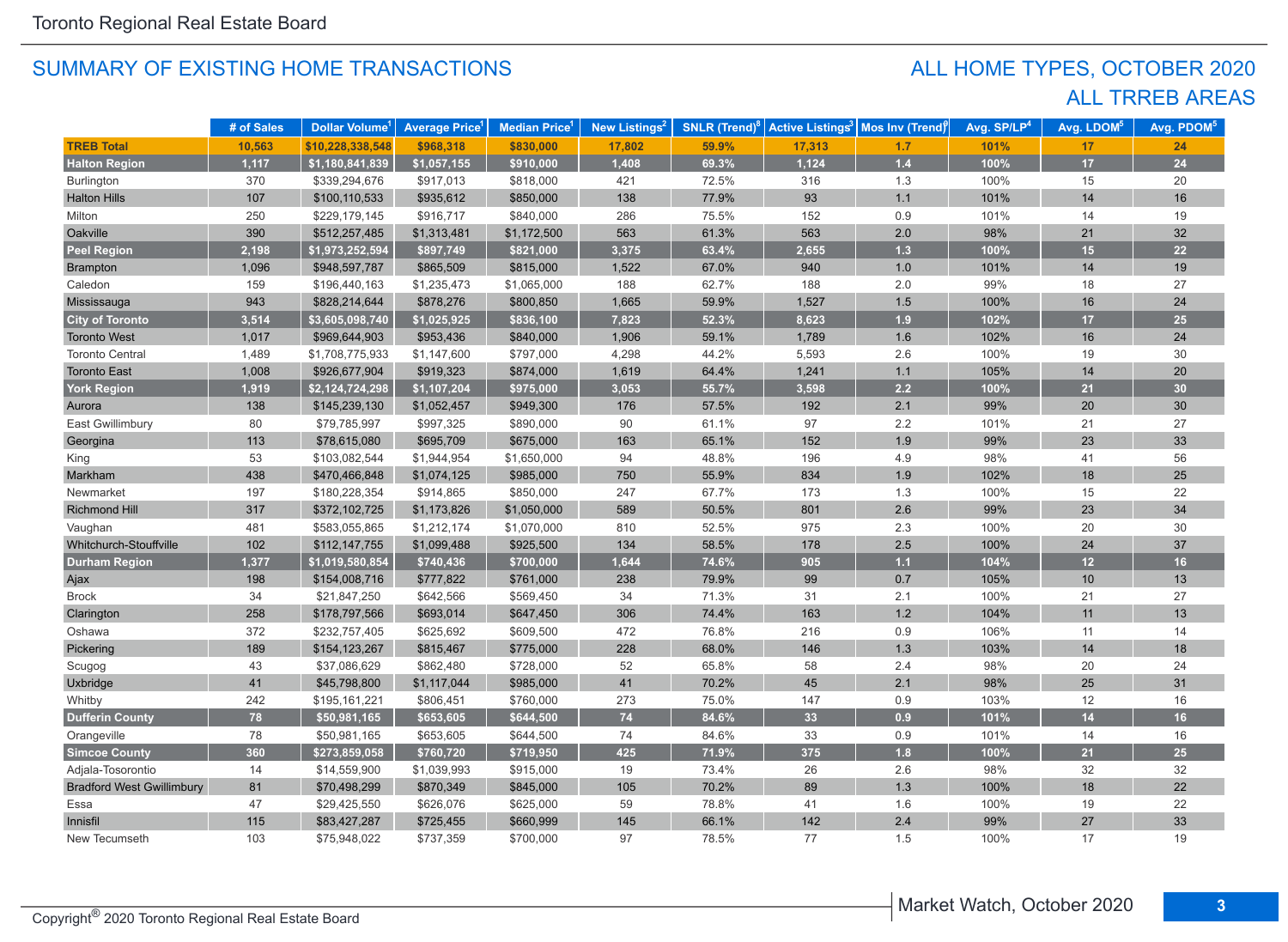## SUMMARY OF EXISTING HOME TRANSACTIONS **ALL HOME TYPES, OCTOBER 2020** CITY OF TORONTO MUNICIPAL BREAKDOWN

|                              | # of Sales | Dollar Volume <sup>1</sup> | <b>Average Price<sup>1</sup></b> | <b>Median Price</b> | New Listings <sup>2</sup> | <b>SNLR</b> (Trend) $8$ | <b>Active Listings<sup>3</sup></b> | Mos Inv (Trend) | Avg. SP/LP <sup>4</sup> | Avg. LDOM <sup>5</sup> | Avg. PDOM <sup>5</sup> |
|------------------------------|------------|----------------------------|----------------------------------|---------------------|---------------------------|-------------------------|------------------------------------|-----------------|-------------------------|------------------------|------------------------|
| <b>TREB Total</b>            | 10,563     | \$10,228,338,548           | \$968,318                        | \$830,000           | 17,802                    | 59.9%                   | 17,313                             | 1.7             | 101%                    | 17                     | 24                     |
| <b>City of Toronto Total</b> | 3,514      | \$3,605,098,740            | \$1,025,925                      | \$836,100           | 7,823                     | 52.3%                   | 8,623                              | 1.9             | 102%                    | 17                     | 25                     |
| <b>Toronto West</b>          | 1,017      | \$969,644,903              | \$953,436                        | \$840,000           | 1,906                     | 59.1%                   | 1,789                              | 1.6             | 102%                    | 16                     | 24                     |
| Toronto W01                  | 60         | \$73,525,823               | \$1,225,430                      | \$1,236,500         | 120                       | 56.9%                   | 101                                | 1.3             | 106%                    | 16                     | 29                     |
| Toronto W02                  | 117        | \$137,451,159              | \$1,174,796                      | \$1,050,820         | 202                       | 67.1%                   | 122                                | 0.9             | 105%                    | 9                      | 15                     |
| Toronto W03                  | 82         | \$73,295,582               | \$893,849                        | \$876,630           | 146                       | 64.2%                   | 116                                | 1.1             | 105%                    | 14                     | 18                     |
| Toronto W04                  | 108        | \$94,035,388               | \$870,698                        | \$797,750           | 198                       | 56.2%                   | 227                                | 1.8             | 101%                    | 20                     | 26                     |
| Toronto W05                  | 138        | \$93,131,276               | \$674,864                        | \$681,000           | 196                       | 65.5%                   | 187                                | 1.5             | 101%                    | 18                     | 26                     |
| Toronto W06                  | 162        | \$140,958,955              | \$870,117                        | \$791,500           | 351                       | 53.7%                   | 367                                | 2.0             | 100%                    | 19                     | 28                     |
| Toronto W07                  | 27         | \$40,151,526               | \$1,487,094                      | \$1,403,888         | 53                        | 56.4%                   | 53                                 | 1.6             | 102%                    | 14                     | 28                     |
| Toronto W08                  | 189        | \$211,122,268              | \$1,117,049                      | \$950,000           | 411                       | 55.9%                   | 395                                | 1.7             | 101%                    | 16                     | 25                     |
| Toronto W09                  | 50         | \$45,881,425               | \$917,629                        | \$925,000           | 85                        | 59.9%                   | 88                                 | 1.8             | 103%                    | 18                     | 20                     |
| Toronto W10                  | 84         | \$60,091,501               | \$715,375                        | \$787,500           | 144                       | 64.2%                   | 133                                | 1.3             | 101%                    | 17                     | 22                     |
| <b>Toronto Central</b>       | 1,489      | \$1,708,775,933            | \$1,147,600                      | \$797,000           | 4,298                     | 44.2%                   | 5,593                              | 2.6             | 100%                    | 19                     | 30 <sub>o</sub>        |
| Toronto C01                  | 420        | \$354,428,403              | \$843,877                        | \$692,650           | 1,511                     | 38.9%                   | 2,012                              | $2.8\,$         | 100%                    | 20                     | 34                     |
| Toronto C02                  | 88         | \$145,744,483              | \$1,656,187                      | \$1,299,500         | 248                       | 40.5%                   | 340                                | 3.2             | 101%                    | 16                     | 24                     |
| Toronto C03                  | 70         | \$117,835,150              | \$1,683,359                      | \$1,402,509         | 114                       | 55.4%                   | 120                                | 1.9             | 102%                    | 14                     | 18                     |
| Toronto C04                  | 102        | \$212,320,367              | \$2,081,572                      | \$1,783,750         | 173                       | 52.6%                   | 180                                | 2.1             | 100%                    | 17                     | 25                     |
| Toronto C06                  | 29         | \$33,611,900               | \$1,159,031                      | \$1,100,000         | 84                        | 47.4%                   | 85                                 | 2.2             | 99%                     | 24                     | 31                     |
| Toronto C07                  | 100        | \$119,058,525              | \$1,190,585                      | \$1,050,000         | 263                       | 49.1%                   | 321                                | 2.4             | 100%                    | 19                     | 30                     |
| Toronto C08                  | 190        | \$143,592,597              | \$755,751                        | \$645,000           | 693                       | 38.3%                   | 953                                | 2.9             | 99%                     | 23                     | 37                     |
| Toronto C09                  | 35         | \$81,945,600               | \$2,341,303                      | \$1,929,000         | 90                        | 45.6%                   | 112                                | 2.9             | 101%                    | 13                     | 22                     |
| Toronto C10                  | 80         | \$89,886,523               | \$1,123,582                      | \$909,500           | 199                       | 47.4%                   | 242                                | 2.1             | 100%                    | 18                     | 25                     |
| Toronto C11                  | 39         | \$42,594,775               | \$1,092,174                      | \$595,000           | 93                        | 56.3%                   | 97                                 | 1.9             | 101%                    | 13                     | 23                     |
| Toronto C12                  | 33         | \$87,593,050               | \$2,654,335                      | \$1,800,000         | 82                        | 39.7%                   | 169                                | 5.2             | 96%                     | 26                     | 48                     |
| Toronto C13                  | 74         | \$80,484,196               | \$1,087,624                      | \$773,000           | 152                       | 57.8%                   | 167                                | 1.9             | 99%                     | 17                     | 26                     |
| Toronto C14                  | 108        | \$102,290,688              | \$947,136                        | \$657,500           | 278                       | 49.8%                   | 390                                | 2.5             | 99%                     | 18                     | 27                     |
| Toronto C15                  | 121        | \$97,389,676               | \$804,873                        | \$675,000           | 318                       | 52.2%                   | 405                                | 2.1             | 99%                     | 19                     | 29                     |
| <b>Toronto East</b>          | 1,008      | \$926,677,904              | \$919,323                        | \$874,000           | 1,619                     | 64.4%                   | 1.241                              | 1.1             | 105%                    | 14                     | 20                     |
| Toronto E01                  | 107        | \$129,765,192              | \$1,212,759                      | \$1,126,000         | 196                       | 61.7%                   | 117                                | 0.9             | 109%                    | 10                     | 13                     |
| Toronto E02                  | 114        | \$152,985,712              | \$1,341,980                      | \$1,127,500         | 191                       | 56.2%                   | 114                                | 1.1             | 104%                    | 10                     | 17                     |
| Toronto E03                  | 117        | \$122,251,125              | \$1,044,881                      | \$1,000,000         | 186                       | 62.0%                   | 126                                | 1.1             | 106%                    | 11                     | 17                     |
| Toronto E04                  | 106        | \$78,471,008               | \$740,293                        | \$780,000           | 182                       | 69.5%                   | 125                                | 0.9             | 104%                    | 12                     | 17                     |
| Toronto E05                  | 70         | \$55,500,366               | \$792,862                        | \$719,400           | 128                       | 66.6%                   | 128                                | $1.2$           | 103%                    | 17                     | 24                     |
| Toronto E06                  | 52         | \$46,950,960               | \$902,903                        | \$810,000           | 87                        | 61.5%                   | 68                                 | 1.4             | 104%                    | 12                     | 21                     |
| Toronto E07                  | 84         | \$64,006,008               | \$761,976                        | \$788,500           | 151                       | 65.9%                   | 140                                | $1.2$           | 105%                    | 16                     | 22                     |
| Toronto E08                  | 79         | \$63,376,208               | \$802,230                        | \$779,000           | 113                       | 61.4%                   | 105                                | 1.6             | 101%                    | 17                     | 23                     |
| Toronto E09                  | 122        | \$85,834,471               | \$703,561                        | \$766,500           | 164                       | 64.2%                   | 159                                | 1.1             | 103%                    | 16                     | 23                     |
| Toronto E10                  | 77         | \$70,459,251               | \$915,055                        | \$930,000           | 110                       | 68.4%                   | 84                                 | 1.2             | 103%                    | 16                     | 20                     |
| Toronto E11                  | 80         | \$57,077,603               | \$713,470                        | \$692.500           | 111                       | 71.4%                   | 75                                 | 1.0             | 102%                    | 19                     | 24                     |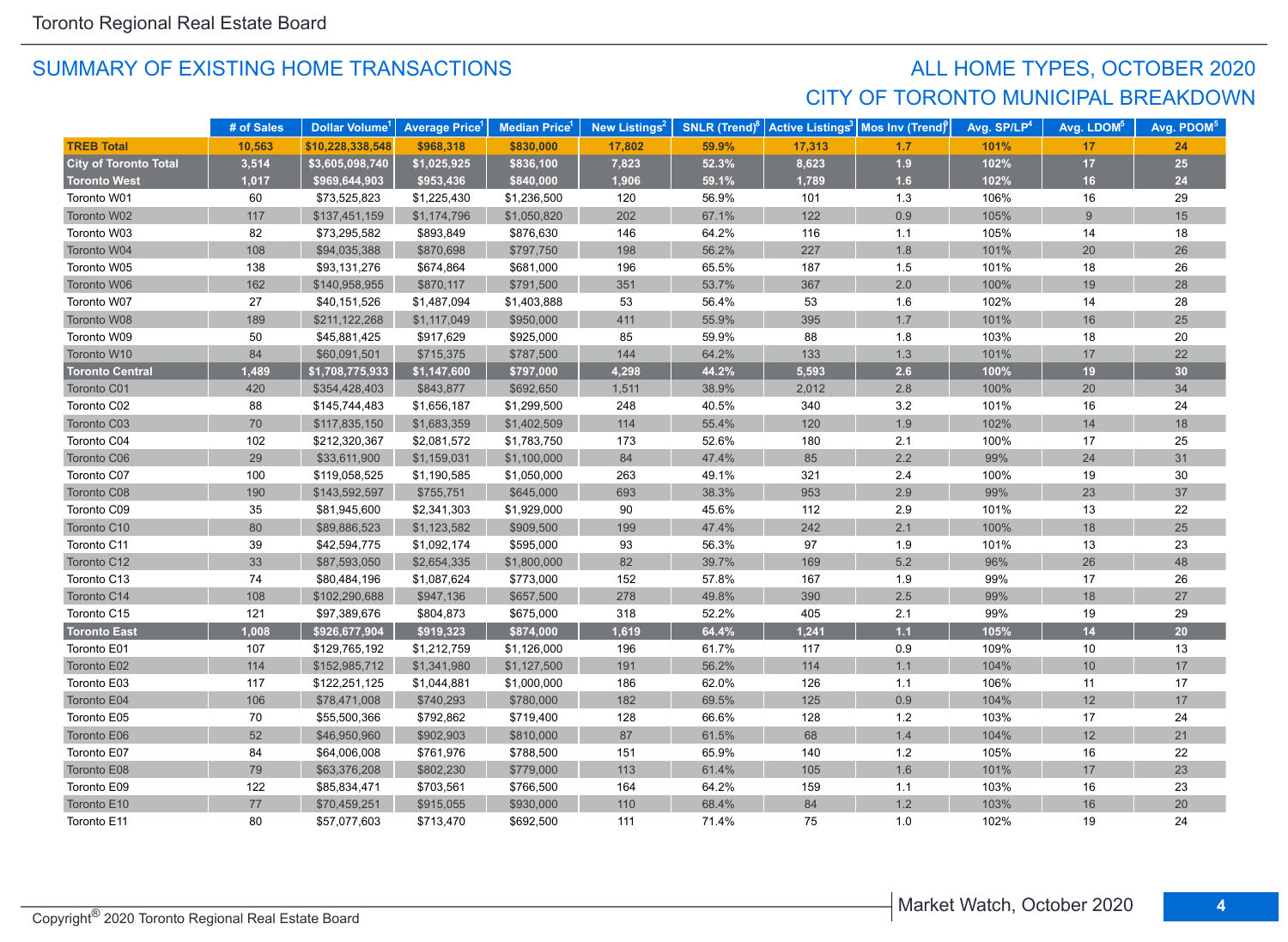## ALL TRREB AREAS ALL HOME TYPES, YEAR-TO-DATE 2020

|                                  | <b>Number of Sales</b> | Dollar Volume <sup>1</sup> | <b>Average Price</b> <sup>1</sup> | Median Price <sup>1</sup> | New Listings <sup>2</sup> | Avg. SP/LP <sup>4</sup> | Avg. LDOM <sup>5</sup> | Avg. PDOM <sup>5</sup> |
|----------------------------------|------------------------|----------------------------|-----------------------------------|---------------------------|---------------------------|-------------------------|------------------------|------------------------|
| <b>TREB Total</b>                | 79,315                 | \$73,493,312,127           | \$926,600                         | \$799,900                 | 139,358                   | 101%                    | 18                     | 25                     |
| <b>Halton Region</b>             | 8,453                  | \$8,454,208,109            | \$1,000,143                       | \$870,000                 | 12,619                    | 99%                     | 18                     | $25\overline{)}$       |
| Burlington                       | 2,501                  | \$2,227,998,764            | \$890,843                         | \$812,000                 | 3,563                     | 100%                    | 18                     | 23                     |
| <b>Halton Hills</b>              | 971                    | \$868,938,289              | \$894,890                         | \$823,000                 | 1,276                     | 100%                    | 17                     | 23                     |
| Milton                           | 2,073                  | \$1,757,242,079            | \$847,681                         | \$799,900                 | 2,836                     | 101%                    | 14                     | 19                     |
| Oakville                         | 2,908                  | \$3,600,028,977            | \$1,237,974                       | \$1,070,000               | 4,944                     | 98%                     | 23                     | 32                     |
| <b>Peel Region</b>               | 16,429                 | \$14,332,150,715           | \$872,369                         | \$799,000                 | 27,132                    | 100%                    | 15                     | 22                     |
| Brampton                         | 8,168                  | \$6,820,637,576            | \$835,044                         | \$786,000                 | 12,715                    | 101%                    | 14                     | 20                     |
| Caledon                          | 1,055                  | \$1,168,000,124            | \$1,107,109                       | \$990,000                 | 1,753                     | 98%                     | 21                     | 32                     |
| Mississauga                      | 7,206                  | \$6,343,513,015            | \$880,310                         | \$792,750                 | 12,664                    | 100%                    | 16                     | 23                     |
| <b>City of Toronto</b>           | 26,134                 | \$26,034,898,735           | \$996,208                         | \$805,000                 | 53,641                    | 102%                    | 16                     | 23                     |
| <b>Toronto West</b>              | 7,338                  | \$6,709,501,815            | \$914,350                         | \$800,000                 | 13,223                    | 103%                    | 16                     | 23                     |
| <b>Toronto Central</b>           | 11,716                 | \$12,949,424,092           | \$1,105,277                       | \$770,000                 | 28,755                    | 100%                    | 18                     | 27                     |
| <b>Toronto East</b>              | 7,080                  | \$6,375,972,828            | \$900,561                         | \$850,345                 | 11,663                    | 105%                    | 13                     | 18                     |
| <b>York Region</b>               | 13,608                 | \$14,449,474,917           | \$1,061,837                       | \$950,000                 | 25,665                    | 100%                    | 21                     | 30                     |
| Aurora                           | 950                    | \$990,192,844              | \$1,042,308                       | \$934,250                 | 1,696                     | 99%                     | 22                     | 31                     |
| <b>East Gwillimbury</b>          | 541                    | \$503,862,009              | \$931,353                         | \$865,000                 | 940                       | 99%                     | 24                     | 33                     |
| Georgina                         | 904                    | \$607,833,735              | \$672,382                         | \$630,000                 | 1,418                     | 99%                     | 26                     | 36                     |
| <b>King</b>                      | 429                    | \$701,232,682              | \$1,634,575                       | \$1,470,000               | 881                       | 96%                     | 39                     | 57                     |
| Markham                          | 3,251                  | \$3,478,700,407            | \$1,070,040                       | \$975,000                 | 6,078                     | 102%                    | 18                     | 25                     |
| Newmarket                        | 1,387                  | \$1,216,421,698            | \$877,016                         | \$824,600                 | 2,168                     | 100%                    | 17                     | 25                     |
| Richmond Hill                    | 2,285                  | \$2,639,187,319            | \$1,155,005                       | \$1,050,000               | 4,847                     | 100%                    | 22                     | 32                     |
| Vaughan                          | 3,186                  | \$3,601,706,363            | \$1,130,479                       | \$1,035,500               | 6,419                     | 100%                    | 21                     | 30                     |
| Whitchurch-Stouffville           | 675                    | \$710,337,860              | \$1,052,352                       | \$915,000                 | 1,218                     | 98%                     | 25                     | 36                     |
| <b>Durham Region</b>             | 11,068                 | \$7,707,213,077            | \$696,351                         | \$660,000                 | 15,212                    | 102%                    | 16                     | 21                     |
| Ajax                             | 1,632                  | \$1,219,896,671            | \$747,486                         | \$729,495                 | 2,143                     | 103%                    | 12                     | 15                     |
| <b>Brock</b>                     | 222                    | \$131,927,681              | \$594,269                         | \$548,250                 | 311                       | 99%                     | 30                     | 40                     |
| Clarington                       | 2,003                  | \$1,301,173,039            | \$649,612                         | \$614,900                 | 2,754                     | 102%                    | 16                     | 21                     |
| Oshawa                           | 3,120                  | \$1,836,681,699            | \$588,680                         | \$570,000                 | 4,150                     | 103%                    | 14                     | 19                     |
| Pickering                        | 1,367                  | \$1,081,650,817            | \$791,259                         | \$740,000                 | 2,068                     | 101%                    | 16                     | 22                     |
| Scugog                           | 317                    | \$250,400,386              | \$789,907                         | \$695,000                 | 487                       | 98%                     | 31                     | 42                     |
| Uxbridge                         | 352                    | \$325,881,726              | \$925,800                         | \$831,500                 | 513                       | 98%                     | 31                     | 39                     |
| Whitby                           | 2,055                  | \$1,559,601,058            | \$758,930                         | \$725,000                 | 2,786                     | 102%                    | 13                     | 18                     |
| <b>Dufferin County</b>           | 560                    | \$356,883,884              | \$637,293                         | \$627,000                 | 686                       | 101%                    | 16                     | 19                     |
| Orangeville                      | 560                    | \$356,883,884              | \$637,293                         | \$627,000                 | 686                       | 101%                    | 16                     | 19                     |
| <b>Simcoe County</b>             | 3,063                  | \$2,158,482,690            | \$704,696                         | \$668,000                 | 4,403                     | 99%                     | 28                     | 35                     |
| Adjala-Tosorontio                | 137                    | \$119,200,746              | \$870,078                         | \$830,000                 | 193                       | 98%                     | 39                     | 47                     |
| <b>Bradford West Gwillimbury</b> | 672                    | \$544,435,718              | \$810,172                         | \$780,000                 | 1,007                     | 100%                    | 17                     | 23                     |
| <b>Essa</b>                      | 393                    | \$245,090,263              | \$623,639                         | \$565,000                 | 518                       | 99%                     | 28                     | 34                     |
| Innisfil                         | 1,027                  | \$680,384,094              | \$662,497                         | \$630,000                 | 1,592                     | 99%                     | 34                     | 44                     |
| New Tecumseth                    | 834                    | \$569,371,869              | \$682,700                         | \$653,500                 | 1,093                     | 99%                     | 26                     | 32                     |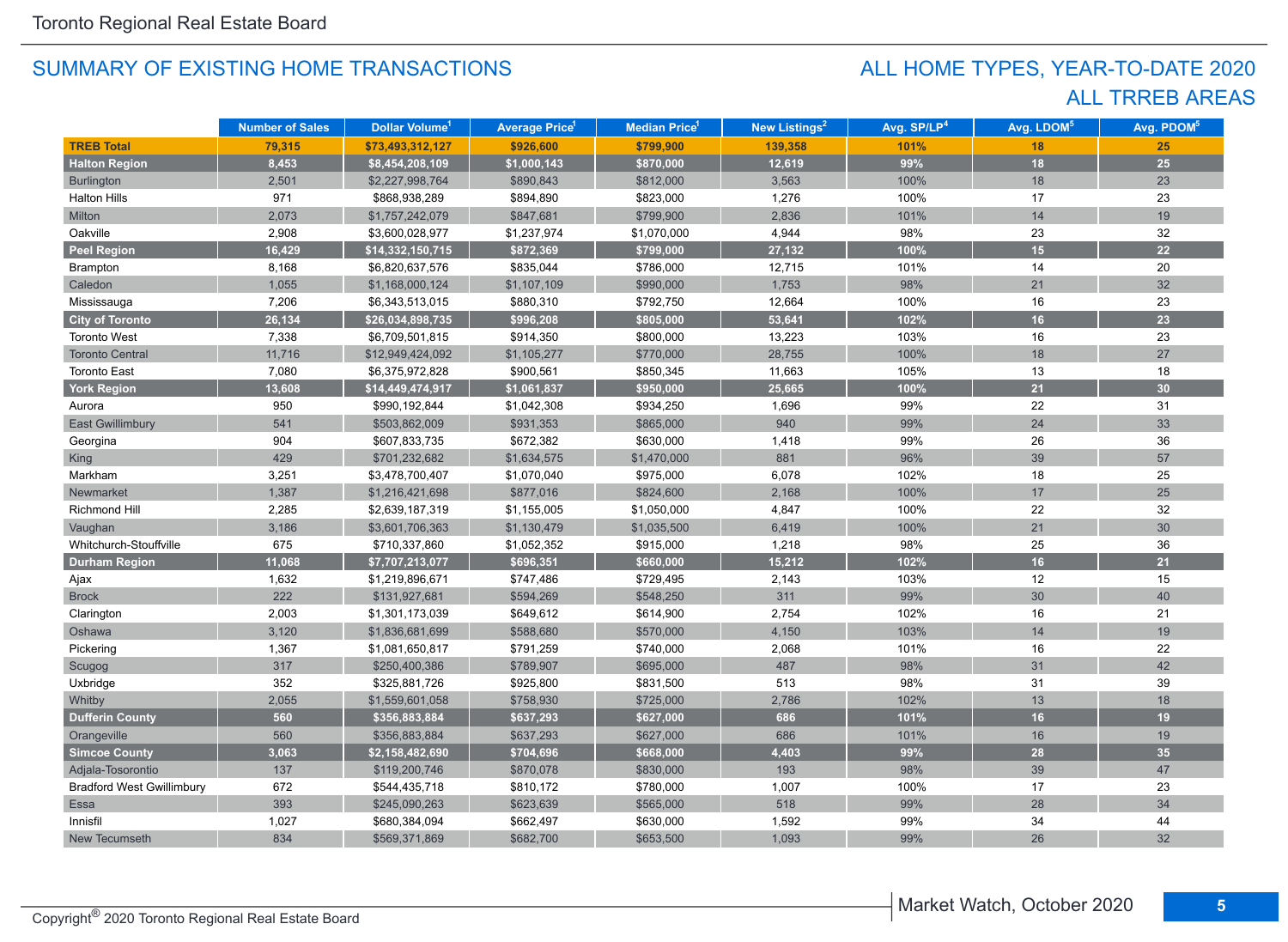## CITY OF TORONTO MUNICIPAL BREAKDOWN ALL HOME TYPES, YEAR-TO-DATE 2020

|                              | <b>Number of Sales</b> | Dollar Volume <sup>1</sup> | <b>Average Price</b> | Median Price <sup>1</sup> | New Listings <sup>2</sup> | Avg. SP/LP <sup>4</sup> | Avg. LDOM <sup>5</sup> | Avg. PDOM <sup>5</sup> |
|------------------------------|------------------------|----------------------------|----------------------|---------------------------|---------------------------|-------------------------|------------------------|------------------------|
| <b>TREB Total</b>            | 79.315                 | \$73,493,312,127           | \$926,600            | \$799.900                 | 139,358                   | 101%                    | 18                     | 25                     |
| <b>City of Toronto Total</b> | 26,134                 | \$26,034,898,735           | \$996,208            | \$805,000                 | 53,641                    | 102%                    | 16                     | 23                     |
| <b>Toronto West</b>          | 7,338                  | \$6,709,501,815            | \$914,350            | \$800,000                 | 13,223                    | 103%                    | 16                     | 23                     |
| Toronto W01                  | 492                    | \$575,948,142              | \$1,170,626          | \$922,500                 | 919                       | 105%                    | 12                     | 19                     |
| Toronto W02                  | 765                    | \$887,354,435              | \$1,159,940          | \$1,101,000               | 1,198                     | 107%                    | 11                     | 15                     |
| Toronto W03                  | 540                    | \$479,845,315              | \$888,602            | \$872,000                 | 924                       | 105%                    | 13                     | 18                     |
| Toronto W04                  | 750                    | \$587,809,649              | \$783,746            | \$736,600                 | 1,418                     | 102%                    | 19                     | 27                     |
| Toronto W05                  | 919                    | \$637,259,319              | \$693,427            | \$703,000                 | 1,497                     | 101%                    | 18                     | 24                     |
| Toronto W06                  | 1,311                  | \$1,111,349,812            | \$847,712            | \$740,100                 | 2,615                     | 101%                    | 17                     | 25                     |
| Toronto W07                  | 193                    | \$257,443,164              | \$1,333,902          | \$1,266,000               | 362                       | 103%                    | 15                     | 21                     |
| Toronto W08                  | 1,394                  | \$1,464,296,298            | \$1,050,428          | \$722,500                 | 2,645                     | 101%                    | 16                     | 24                     |
| Toronto W09                  | 361                    | \$310,182,554              | \$859,231            | \$870,000                 | 653                       | 103%                    | 21                     | 26                     |
| Toronto W10                  | 613                    | \$398,013,127              | \$649,287            | \$612,000                 | 992                       | 101%                    | 17                     | 22                     |
| <b>Toronto Central</b>       | 11,716                 | \$12,949,424,092           | \$1,105,277          | \$770,000                 | 28,755                    | 100%                    | 18                     | 27                     |
| Toronto C01                  | 3,442                  | \$2,955,164,995            | \$858,560            | \$720,000                 | 9,694                     | 101%                    | 18                     | 26                     |
| Toronto C02                  | 603                    | \$995,616,899              | \$1,651,106          | \$1,260,000               | 1,612                     | 100%                    | 20                     | 29                     |
| Toronto C03                  | 419                    | \$712,320,144              | \$1,700,048          | \$1,259,000               | 796                       | 101%                    | 16                     | 23                     |
| Toronto C04                  | 614                    | \$1,251,184,074            | \$2,037,759          | \$1,822,500               | 1,252                     | 101%                    | 16                     | 25                     |
| Toronto C06                  | 263                    | \$274,249,773              | \$1,042,775          | \$940,000                 | 586                       | 100%                    | 19                     | 27                     |
| Toronto C07                  | 765                    | \$830,297,955              | \$1,085,357          | \$800,000                 | 1,681                     | 100%                    | 20                     | 30                     |
| Toronto C08                  | 1,575                  | \$1,249,769,097            | \$793,504            | \$693,000                 | 4,529                     | 101%                    | 18                     | 27                     |
| Toronto C09                  | 209                    | \$487,180,875              | \$2,331,009          | \$1,950,000               | 492                       | 99%                     | 24                     | 33                     |
| Toronto C10                  | 571                    | \$594,450,544              | \$1,041,069          | \$792,000                 | 1,289                     | 101%                    | 16                     | 23                     |
| Toronto C11                  | 334                    | \$371,063,951              | \$1,110,970          | \$660,750                 | 635                       | 102%                    | 16                     | 21                     |
| Toronto C12                  | 276                    | \$769,499,405              | \$2,788,041          | \$2,129,000               | 740                       | 94%                     | 29                     | 48                     |
| Toronto C13                  | 568                    | \$610,025,608              | \$1,073,989          | \$823,750                 | 1,068                     | 99%                     | 18                     | 25                     |
| Toronto C14                  | 921                    | \$886,896,716              | \$962,971            | \$688,000                 | 2,016                     | 100%                    | 20                     | 30                     |
| Toronto C15                  | 1,156                  | \$961,704,056              | \$831,924            | \$660,000                 | 2,365                     | 101%                    | 18                     | 25                     |
| <b>Toronto East</b>          | 7,080                  | \$6,375,972,828            | \$900,561            | \$850,345                 | 11,663                    | 105%                    | 13                     | 18                     |
| Toronto E01                  | 691                    | \$830,811,254              | \$1,202,332          | \$1,155,000               | 1,181                     | 111%                    | 9                      | 13                     |
| Toronto E02                  | 669                    | \$853,492,507              | \$1,275,774          | \$1,170,000               | 1,210                     | 106%                    | 10                     | 15                     |
| Toronto E03                  | 790                    | \$870,010,828              | \$1,101,280          | \$1,053,117               | 1,326                     | 108%                    | 11                     | 16                     |
| Toronto E04                  | 847                    | \$656,521,281              | \$775,114            | \$801,700                 | 1,294                     | 105%                    | 13                     | 17                     |
| Toronto E05                  | 648                    | \$509,614,207              | \$786,442            | \$687,944                 | 1,052                     | 103%                    | 16                     | 21                     |
| Toronto E06                  | 335                    | \$332,216,242              | \$991,690            | \$885,000                 | 587                       | 103%                    | 14                     | 20                     |
| Toronto E07                  | 616                    | \$437,172,593              | \$709,696            | \$620,000                 | 1,019                     | 105%                    | 14                     | 18                     |
| Toronto E08                  | 509                    | \$430,678,922              | \$846,128            | \$815,000                 | 903                       | 102%                    | 17                     | 24                     |
| Toronto E09                  | 819                    | \$580,320,191              | \$708,572            | \$764,000                 | 1,337                     | 104%                    | 13                     | 18                     |
| Toronto E10                  | 516                    | \$452,070,023              | \$876,105            | \$870,000                 | 803                       | 103%                    | 17                     | 22                     |
| Toronto E11                  | 640                    | \$423,064,780              | \$661,039            | \$650,000                 | 951                       | 103%                    | 14                     | 18                     |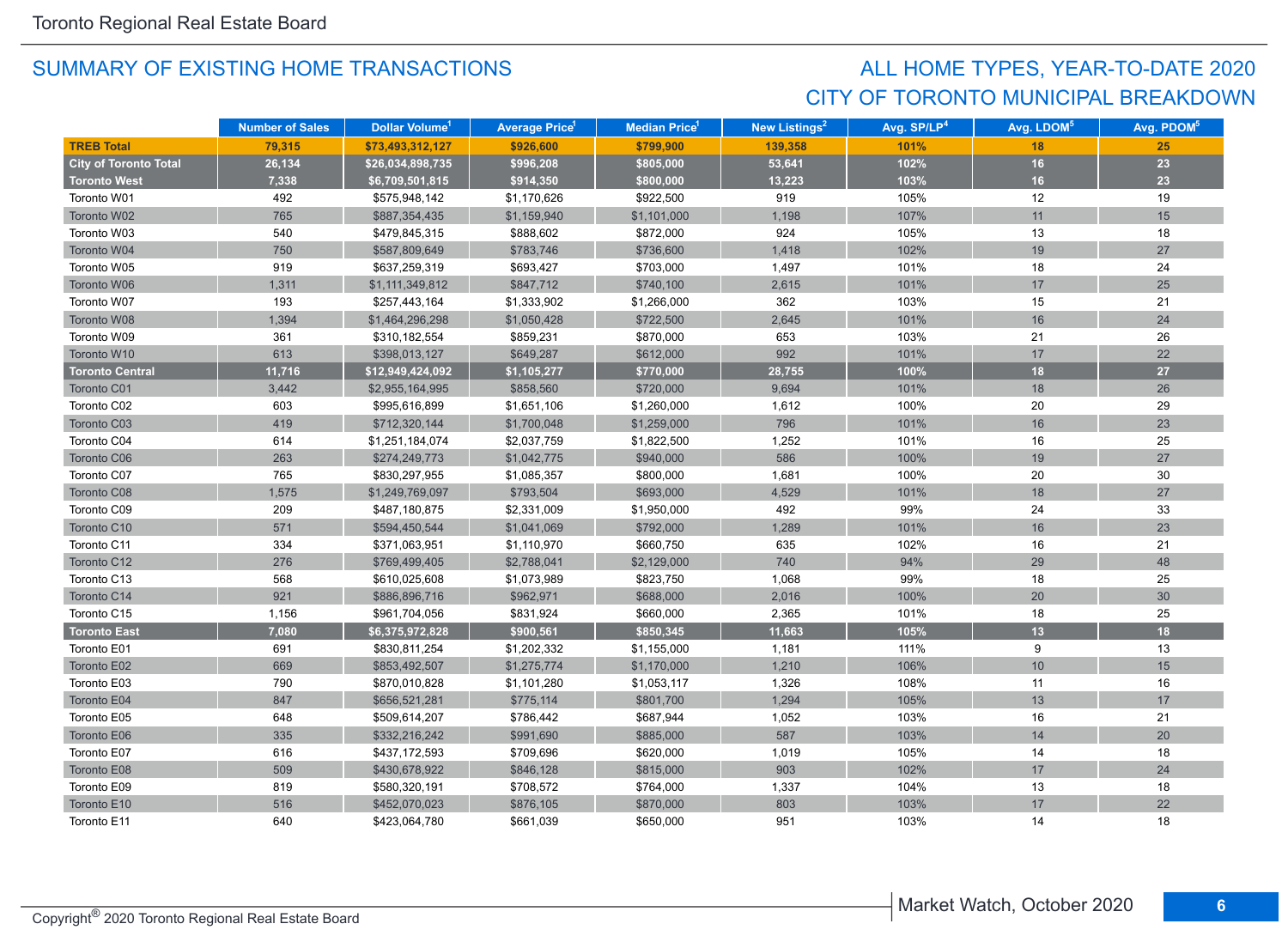## DETACHED, OCTOBER 2020 ALL TRREB AREAS

|                                  | Number of Sales <sup>1</sup> | Dollar Volume <sup>1</sup> | <b>Average Price<sup>1</sup></b> | <b>Median Price<sup>1</sup></b> | New Listings <sup>2</sup> | <b>Active Listings<sup>3</sup></b> | Avg. SP/LP <sup>4</sup> | Avg. LDOM <sup>5</sup> |
|----------------------------------|------------------------------|----------------------------|----------------------------------|---------------------------------|---------------------------|------------------------------------|-------------------------|------------------------|
| <b>TREB Total</b>                | 5,263                        | \$6,341,093,733            | \$1,204,844                      | \$1,030,000                     | 7,441                     | 6,797                              | 101%                    | 16                     |
| <b>Halton Region</b>             | 614                          | \$820,792,691              | \$1,336,796                      | \$1,170,214                     | 760                       | 655                                | 99%                     | 19                     |
| Burlington                       | 183                          | \$217,588,938              | \$1,189,011                      | \$1,090,000                     | 201                       | 156                                | 100%                    | 15                     |
| <b>Halton Hills</b>              | 85                           | \$86,567,433               | \$1,018,440                      | \$920,000                       | 105                       | 77                                 | 101%                    | 15                     |
| Milton                           | 115                          | \$131,651,826              | \$1,144,798                      | \$1,045,000                     | 133                       | 87                                 | 101%                    | 21                     |
| Oakville                         | 231                          | \$384,984,494              | \$1,666,600                      | \$1,410,068                     | 321                       | 335                                | 98%                     | 21                     |
| <b>Peel Region</b>               | 1,083                        | \$1,211,907,758            | \$1,119,028                      | \$1,033,000                     | 1,479                     | 1,142                              | 100%                    | 14                     |
| Brampton                         | 617                          | \$614,892,481              | \$996,584                        | \$940,000                       | 800                       | 475                                | 101%                    | 13                     |
| Caledon                          | 118                          | \$165,710,222              | \$1,404,324                      | \$1,241,500                     | 155                       | 166                                | 99%                     | 18                     |
| Mississauga                      | 348                          | \$431,305,055              | \$1,239,382                      | \$1,156,000                     | 524                       | 501                                | 100%                    | 15                     |
| <b>City of Toronto</b>           | 1,228                        | \$1,806,212,931            | \$1,470,857                      | \$1,164,500                     | 1,955                     | 1,812                              | 102%                    | 14                     |
| <b>Toronto West</b>              | 422                          | \$545,437,696              | \$1,292,506                      | \$1,101,250                     | 623                       | 517                                | 103%                    | 14                     |
| <b>Toronto Central</b>           | 331                          | \$730,470,131              | \$2,206,858                      | \$1,900,000                     | 630                       | 817                                | 99%                     | 17                     |
| <b>Toronto East</b>              | 475                          | \$530,305,104              | \$1,116,432                      | \$950,000                       | 702                       | 478                                | 104%                    | 12                     |
| <b>York Region</b>               | 1,114                        | \$1,507,339,799            | \$1,353,088                      | \$1,230,000                     | 1,747                     | 2,196                              | 99%                     | 22                     |
| Aurora                           | 79                           | \$101,013,140              | \$1,278,647                      | \$1,225,000                     | 106                       | 131                                | 99%                     | 20                     |
| <b>East Gwillimbury</b>          | 61                           | \$65,690,197               | \$1,076,888                      | \$979,000                       | 73                        | 93                                 | 100%                    | 25                     |
| Georgina                         | 101                          | \$70,968,110               | \$702,655                        | \$685,000                       | 150                       | 147                                | 98%                     | 24                     |
| King                             | 47                           | \$97,524,544               | \$2,074,990                      | \$1,800,000                     | 82                        | 182                                | 98%                     | 42                     |
| Markham                          | 207                          | \$296,691,363              | \$1,433,292                      | \$1,325,000                     | 367                       | 423                                | 102%                    | 17                     |
| Newmarket                        | 123                          | \$128,972,344              | \$1,048,556                      | \$982,900                       | 174                       | 137                                | 100%                    | 15                     |
| <b>Richmond Hill</b>             | 163                          | \$255,184,971              | \$1,565,552                      | \$1,420,000                     | 299                       | 462                                | 97%                     | 25                     |
| Vaughan                          | 264                          | \$402,725,494              | \$1,525,475                      | \$1,336,500                     | 403                       | 481                                | 98%                     | 19                     |
| Whitchurch-Stouffville           | 69                           | \$88,569,636               | \$1,283,618                      | \$1,060,000                     | 93                        | 140                                | 99%                     | 26                     |
| <b>Durham Region</b>             | 900                          | \$739,691,083              | \$821,879                        | \$771,000                       | 1,117                     | 659                                | 103%                    | 12                     |
| Ajax                             | 130                          | \$110,673,136              | \$851,332                        | \$830,500                       | 162                       | 72                                 | 106%                    | 9                      |
| <b>Brock</b>                     | 33                           | \$21,286,250               | \$645,038                        | \$569,900                       | 31                        | 29                                 | 100%                    | 22                     |
| Clarington                       | 168                          | \$127,755,855              | \$760,452                        | \$723,500                       | 203                       | 126                                | 103%                    | 11                     |
| Oshawa                           | 251                          | \$171,873,550              | \$684,755                        | \$659,000                       | 325                       | 142                                | 106%                    | 10                     |
| Pickering                        | 84                           | \$86,739,118               | \$1,032,609                      | \$958,500                       | 127                       | 87                                 | 102%                    | 15                     |
| Scugog                           | 42                           | \$36,586,629               | \$871,110                        | \$731,500                       | 52                        | 52                                 | 98%                     | 20                     |
| Uxbridge                         | 33                           | \$41,239,300               | \$1,249,676                      | \$1,100,000                     | 35                        | 42                                 | 98%                     | 28                     |
| Whitby                           | 159                          | \$143,537,245              | \$902,750                        | \$840,000                       | 182                       | 109                                | 103%                    | 12                     |
| <b>Dufferin County</b>           | 48                           | \$34,647,800               | \$721,829                        | \$692,500                       | 45                        | 21                                 | 101%                    | 13                     |
| Orangeville                      | 48                           | \$34,647,800               | \$721,829                        | \$692,500                       | 45                        | 21                                 | 101%                    | 13                     |
| <b>Simcoe County</b>             | 276                          | \$220,501,671              | \$798,919                        | \$767,500                       | 338                       | 312                                | 100%                    | 21                     |
| Adjala-Tosorontio                | 14                           | \$14,559,900               | \$1,039,993                      | \$915,000                       | 19                        | 26                                 | 98%                     | 32                     |
| <b>Bradford West Gwillimbury</b> | 66                           | \$60,940,400               | \$923,339                        | \$875,000                       | 87                        | 83                                 | 100%                    | 19                     |
| Essa                             | 38                           | \$24,632,150               | \$648,214                        | \$632,500                       | 50                        | 37                                 | 100%                    | 21                     |
| Innisfil                         | 88                           | \$64,179,999               | \$729,318                        | \$700,500                       | 118                       | 113                                | 99%                     | 26                     |
| New Tecumseth                    | 70                           | \$56,189,222               | \$802,703                        | \$777,000                       | 64                        | 53                                 | 100%                    | 16                     |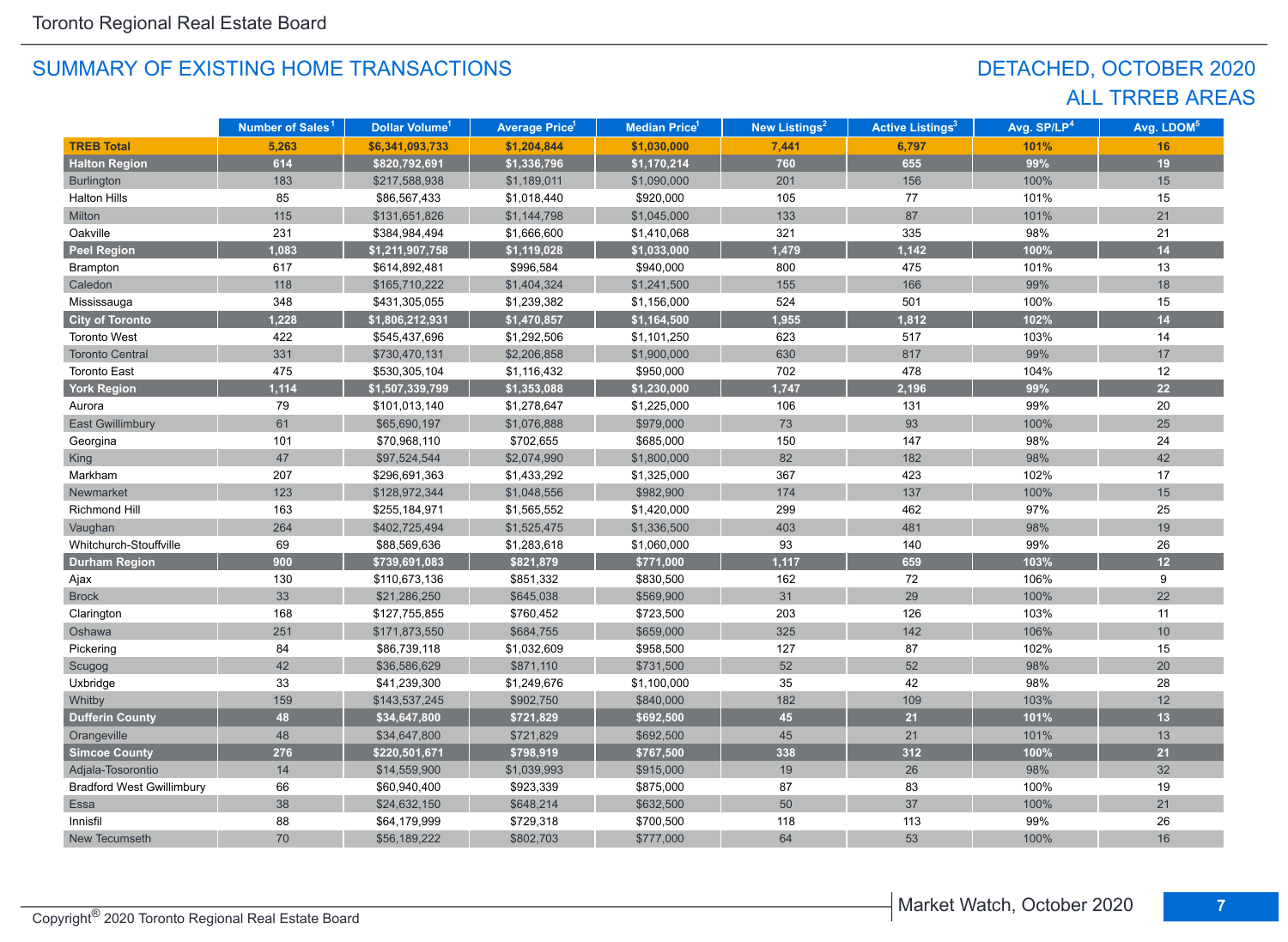## DETACHED, OCTOBER 2020 CITY OF TORONTO MUNICIPAL BREAKDOWN

|                        | Number of Sales <sup>1</sup> | Dollar Volume <sup>1</sup> | <b>Average Price<sup>1</sup></b> | <b>Median Price</b> <sup>1</sup> | New Listings <sup>2</sup> | <b>Active Listings<sup>3</sup></b> | Avg. SP/LP <sup>4</sup> | Avg. LDOM <sup>5</sup> |
|------------------------|------------------------------|----------------------------|----------------------------------|----------------------------------|---------------------------|------------------------------------|-------------------------|------------------------|
| <b>TREB Total</b>      | 5,263                        | \$6,341,093,733            | \$1,204,844                      | \$1,030,000                      | 7,441                     | 6,797                              | 101%                    | 16                     |
| <b>City of Toronto</b> | 1,228                        | \$1,806,212,931            | \$1,470,857                      | \$1,164,500                      | 1,955                     | 1,812                              | 102%                    | 14                     |
| <b>Toronto West</b>    | 422                          | \$545,437,696              | \$1,292,506                      | \$1,101,250                      | 623                       | 517                                | 103%                    | $14$                   |
| Toronto W01            | 22                           | \$40,148,623               | \$1,824,937                      | \$1,708,000                      | 20                        | 18                                 | 107%                    | 17                     |
| Toronto W02            | 40                           | \$63,630,061               | \$1,590,752                      | \$1,475,000                      | 56                        | 26                                 | 105%                    | 9                      |
| Toronto W03            | 45                           | \$42,255,468               | \$939,010                        | \$897,000                        | 73                        | 56                                 | 105%                    | 13                     |
| Toronto W04            | 58                           | \$64,214,800               | \$1,107,152                      | \$1,030,000                      | 78                        | 84                                 | 101%                    | 17                     |
| Toronto W05            | 17                           | \$16,205,000               | \$953,235                        | \$955,000                        | 37                        | 44                                 | 102%                    | 20                     |
| Toronto W06            | 57                           | \$64,348,018               | \$1,128,913                      | \$1,015,000                      | 85                        | 77                                 | 102%                    | 12                     |
| Toronto W07            | 24                           | \$37,641,526               | \$1,568,397                      | \$1,462,500                      | 33                        | 33                                 | 102%                    | 14                     |
| Toronto W08            | 92                           | \$149,132,975              | \$1,621,011                      | \$1,348,000                      | 151                       | 115                                | 101%                    | 14                     |
| Toronto W09            | 27                           | \$32,471,925               | \$1,202,664                      | \$1,175,000                      | 37                        | 27                                 | 104%                    | 15                     |
| Toronto W10            | 40                           | \$35,389,300               | \$884,733                        | \$877,500                        | 53                        | 37                                 | 102%                    | 13                     |
| <b>Toronto Central</b> | 331                          | \$730,470,131              | \$2,206,858                      | \$1,900,000                      | 630                       | 817                                | 99%                     | 17                     |
| Toronto C01            | $\overline{7}$               | \$12,155,999               | \$1,736,571                      | \$1,500,000                      | 21                        | 23                                 | 104%                    | 22                     |
| Toronto C02            | 19                           | \$46,491,087               | \$2,446,899                      | \$2,100,000                      | 27                        | 26                                 | 102%                    | 11                     |
| Toronto C03            | 42                           | \$83,465,914               | \$1,987,284                      | \$1,580,000                      | 55                        | 50                                 | 101%                    | 15                     |
| Toronto C04            | 72                           | \$179,399,938              | \$2,491,666                      | \$2,100,440                      | 122                       | 130                                | 99%                     | 16                     |
| Toronto C06            | 15                           | \$25,708,000               | \$1,713,867                      | \$1,455,000                      | 36                        | 34                                 | 99%                     | 25                     |
| Toronto C07            | 46                           | \$82,168,900               | \$1,786,280                      | \$1,582,500                      | 90                        | 129                                | 100%                    | 21                     |
| Toronto C08            |                              | \$1,660,000                | \$1,660,000                      | \$1,660,000                      | $\overline{1}$            | $5\phantom{.}$                     | 92%                     | 32                     |
| Toronto C09            | 13                           | \$47,124,100               | \$3,624,931                      | \$2,650,000                      | 16                        | 22                                 | 99%                     | 14                     |
| Toronto C10            | 16                           | \$31,606,243               | \$1,975,390                      | \$2,035,000                      | 28                        | 26                                 | 102%                    | 16                     |
| Toronto C11            | 12                           | \$25,788,700               | \$2,149,058                      | \$2,084,000                      | 22                        | 15                                 | 101%                    | $\overline{7}$         |
| Toronto C12            | 16                           | \$64,885,550               | \$4,055,347                      | \$3,492,500                      | 52                        | 127                                | 95%                     | 17                     |
| Toronto C13            | 27                           | \$50,656,500               | \$1,876,167                      | \$1,580,000                      | 54                        | 61                                 | 99%                     | 19                     |
| Toronto C14            | $20\,$                       | \$44,754,100               | \$2,237,705                      | \$2,419,750                      | 56                        | 101                                | 98%                     | 21                     |
| Toronto C15            | 25                           | \$34,605,100               | \$1,384,204                      | \$1,330,000                      | 50                        | 68                                 | 97%                     | 18                     |
| <b>Toronto East</b>    | 475                          | \$530,305,104              | \$1,116,432                      | \$950,000                        | 702                       | 478                                | 104%                    | 12                     |
| Toronto E01            | 19                           | \$32,632,193               | \$1,717,484                      | \$1,530,192                      | 37                        | 21                                 | 110%                    | 8                      |
| Toronto E02            | 39                           | \$74,117,982               | \$1,900,461                      | \$1,675,000                      | 67                        | 36                                 | 102%                    | 10                     |
| Toronto E03            | 73                           | \$82,659,188               | \$1,132,318                      | \$1,029,000                      | 112                       | 74                                 | 106%                    | 12                     |
| Toronto E04            | 49                           | \$47,020,100               | \$959,594                        | \$920,000                        | 89                        | 61                                 | 105%                    | 9                      |
| Toronto E05            | 27                           | \$29,587,979               | \$1,095,851                      | \$1,100,000                      | 48                        | 46                                 | 105%                    | 14                     |
| Toronto E06            | 43                           | \$41,277,460               | \$959,941                        | \$885,000                        | 60                        | 37                                 | 104%                    | 12                     |
| Toronto E07            | 38                           | \$38,460,852               | \$1,012,128                      | \$912,000                        | 62                        | 48                                 | 107%                    | 12                     |
| Toronto E08            | 35                           | \$39,676,713               | \$1,133,620                      | \$945,000                        | 51                        | 52                                 | 102%                    | 13                     |
| Toronto E09            | 67                           | \$58,303,402               | \$870,200                        | \$851,000                        | 62                        | 38                                 | 105%                    | 13                     |
| Toronto E10            | 55                           | \$57,680,001               | \$1,048,727                      | \$970,000                        | 76                        | 48                                 | 103%                    | 16                     |
| Toronto E11            | 30                           | \$28,889,234               | \$962,974                        | \$872,500                        | 38                        | 17                                 | 102%                    | 18                     |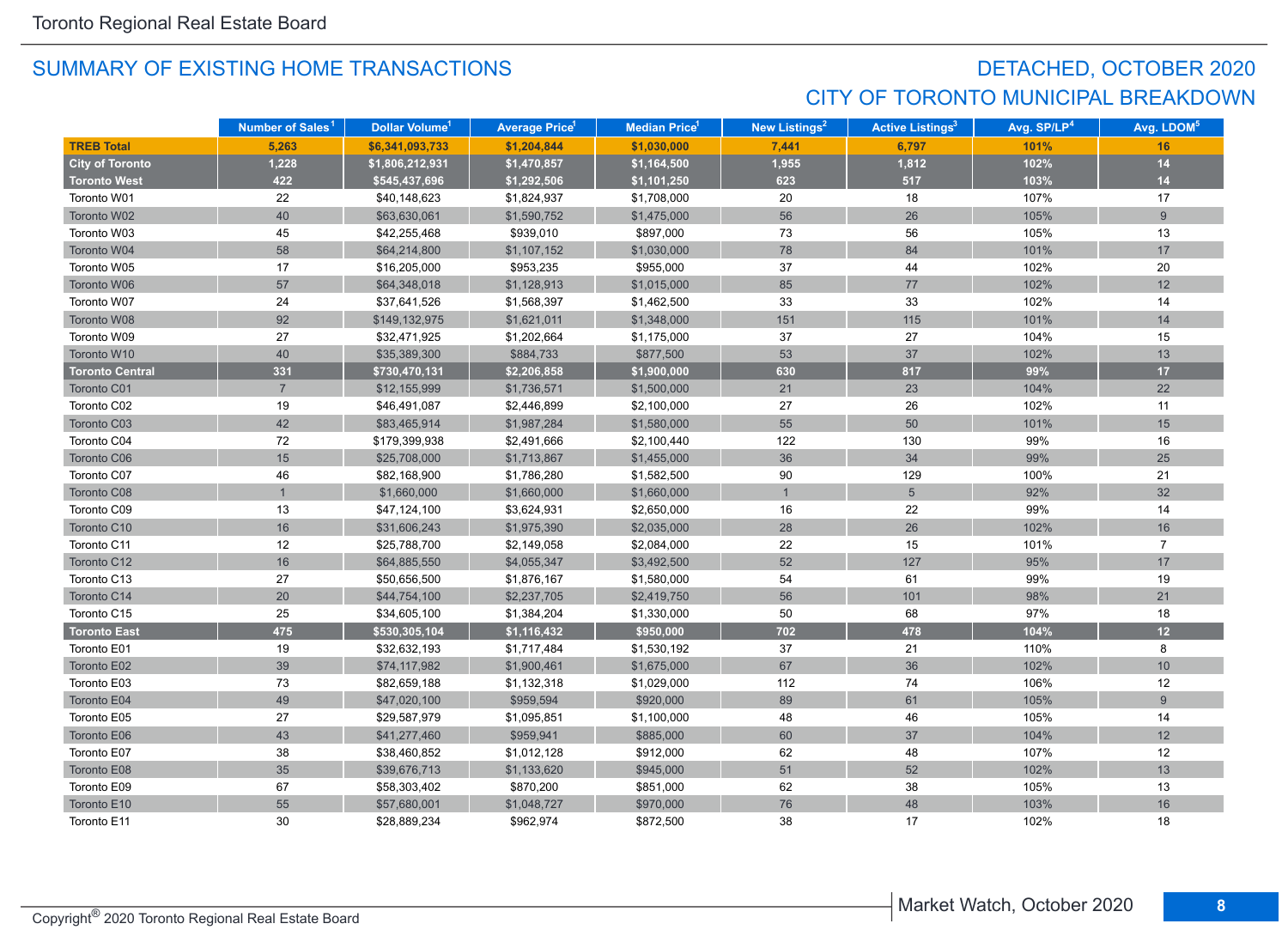## SEMI-DETACHED, OCTOBER 2020 ALL TRREB AREAS

|                                  | Number of Sales <sup>1</sup> | Dollar Volume <sup>1</sup> | <b>Average Price</b> <sup>1</sup> | <b>Median Price</b> <sup>1</sup> | New Listings <sup>2</sup> | <b>Active Listings<sup>3</sup></b> | Avg. SP/LP <sup>4</sup> | Avg. LDOM <sup>5</sup> |
|----------------------------------|------------------------------|----------------------------|-----------------------------------|----------------------------------|---------------------------|------------------------------------|-------------------------|------------------------|
| <b>TREB Total</b>                | 1,071                        | \$1,001,844,847            | \$935,429                         | \$840,000                        | 1,397                     | 761                                | 105%                    | 11                     |
| <b>Halton Region</b>             | 50                           | \$41,123,701               | \$822,474                         | \$814,000                        | 61                        | 30                                 | 101%                    | 9                      |
| Burlington                       | 16                           | \$12,906,500               | \$806,656                         | \$814,000                        | 19                        | 10                                 | 100%                    | 13                     |
| <b>Halton Hills</b>              | $\mathbf 0$                  | \$0                        | \$0                               |                                  | $\mathbf 0$               | $\mathbf 0$                        | $\mathbf{r}$            | $\sim$                 |
| Milton                           | 25                           | \$20,290,201               | \$811,608                         | \$800,000                        | 32                        | 12                                 | 102%                    | $5\overline{)}$        |
| Oakville                         | 9                            | \$7,927,000                | \$880,778                         | \$838,000                        | 10                        | 8                                  | 101%                    | 15                     |
| <b>Peel Region</b>               | 359                          | \$289,392,780              | \$806,108                         | \$800,000                        | 456                       | 230                                | 102%                    | 12                     |
| Brampton                         | 196                          | \$152,507,417              | \$778,099                         | \$780,000                        | 246                       | 127                                | 102%                    | 12                     |
| Caledon                          | 16                           | \$12,083,900               | \$755,244                         | \$750,250                        | 13                        | $8\phantom{1}$                     | 100%                    | 21                     |
| Mississauga                      | 147                          | \$124,801,463              | \$848,990                         | \$840,000                        | 197                       | 95                                 | 102%                    | 11                     |
| <b>City of Toronto</b>           | 416                          | \$480,100,094              | \$1,154,087                       | \$1,050,000                      | 608                       | 359                                | 106%                    | 11                     |
| <b>Toronto West</b>              | 134                          | \$131,437,050              | \$980,874                         | \$891,630                        | 179                       | 101                                | 105%                    | 13                     |
| <b>Toronto Central</b>           | 126                          | \$178,847,677              | \$1,419,426                       | \$1,270,250                      | 207                       | 160                                | 104%                    | 11                     |
| <b>Toronto East</b>              | 156                          | \$169,815,367              | \$1,088,560                       | \$1,050,000                      | 222                       | 98                                 | 109%                    | 9                      |
| <b>York Region</b>               | 127                          | \$118,164,370              | \$930,428                         | \$880,000                        | 144                       | 95                                 | 110%                    | 14                     |
| Aurora                           | 6                            | \$4,629,000                | \$771,500                         | \$793,500                        | 10                        | 5                                  | 99%                     | 13                     |
| <b>East Gwillimbury</b>          | 5                            | \$3,949,900                | \$789,980                         | \$800,000                        | $\overline{4}$            | $\overline{0}$                     | 103%                    | 12                     |
| Georgina                         | 6                            | \$4,059,970                | \$676,662                         | \$682,495                        | 5                         | $\mathbf{3}$                       | 104%                    | 23                     |
| King                             | $\overline{1}$               | \$1,095,000                | \$1,095,000                       | \$1,095,000                      | $\overline{1}$            | $\mathbf{0}$                       | 94%                     | 32                     |
| Markham                          | 23                           | \$20,986,900               | \$912,474                         | \$910,000                        | 34                        | 23                                 | 103%                    | 11                     |
| Newmarket                        | 21                           | \$15,422,800               | \$734,419                         | \$735,000                        | 18                        | 5                                  | 103%                    | 13                     |
| <b>Richmond Hill</b>             | 18                           | \$16,165,400               | \$898,078                         | \$880,000                        | 19                        | 21                                 | 99%                     | 23                     |
| Vaughan                          | 43                           | \$48,605,400               | \$1,130,358                       | \$930,000                        | 49                        | 37                                 | 123%                    | 13                     |
| Whitchurch-Stouffville           | 4                            | \$3,250,000                | \$812,500                         | \$807,500                        | 4                         | $\overline{1}$                     | 111%                    | 6                      |
| <b>Durham Region</b>             | 99                           | \$61,098,985               | \$617,161                         | \$588,000                        | 105                       | 39                                 | 107%                    | $\mathbf{8}$           |
| Ajax                             | 13                           | \$9,478,000                | \$729,077                         | \$725,000                        | 12                        | 3                                  | 105%                    | 12                     |
| <b>Brock</b>                     | $\overline{0}$               | \$0                        | \$0                               |                                  | $\overline{0}$            | $\mathbf 0$                        |                         |                        |
| Clarington                       | $10$                         | \$5,595,000                | \$559,500                         | \$568,000                        | 9                         | 3                                  | 109%                    | 11                     |
| Oshawa                           | 49                           | \$26,388,699               | \$538,545                         | \$540,000                        | 53                        | 15                                 | 108%                    | $\overline{7}$         |
| Pickering                        | 19                           | \$14,538,286               | \$765,173                         | \$777,000                        | 22                        | 9                                  | 109%                    | 6                      |
| Scugog                           | $\overline{1}$               | \$500,000                  | \$500,000                         | \$500,000                        | $\mathbf 0$               | $\overline{0}$                     | 109%                    | 18                     |
| Uxbridge                         | 2                            | \$1,277,000                | \$638,500                         | \$638,500                        | $\mathbf{1}$              | 0                                  | 100%                    | 16                     |
| Whitby                           | 5                            | \$3,322,000                | \$664,400                         | \$642,000                        | $\,8\,$                   | 9                                  | 103%                    | $\overline{7}$         |
| <b>Dufferin County</b>           | 10 <sup>°</sup>              | \$5,375,817                | \$537,582                         | \$542,450                        | 9                         | $\overline{2}$                     | 100%                    | 9                      |
| Orangeville                      | 10                           | \$5,375,817                | \$537,582                         | \$542,450                        | 9                         | $\overline{2}$                     | 100%                    | 9                      |
| <b>Simcoe County</b>             | 10 <sub>1</sub>              | \$6,589,100                | \$658,910                         | \$677,000                        | 14                        | 6 <sup>1</sup>                     | 103%                    | 10                     |
| Adjala-Tosorontio                | $\Omega$                     | $$0$$                      | \$0                               |                                  | $\overline{0}$            | $\overline{0}$                     |                         |                        |
| <b>Bradford West Gwillimbury</b> | 3                            | \$2,235,000                | \$745,000                         | \$810,000                        | 6                         | $\overline{c}$                     | 101%                    | 9                      |
| Essa                             | $\overline{0}$               | \$0                        | \$0                               |                                  | $\overline{0}$            | $\overline{0}$                     |                         |                        |
| Innisfil                         | $\overline{2}$               | \$1,140,000                | \$570,000                         | \$570,000                        | $\mathbf 0$               | 0                                  | 103%                    | 19                     |
| New Tecumseth                    | 5                            | \$3,214,100                | \$642,820                         | \$699,000                        | 8                         |                                    | 104%                    |                        |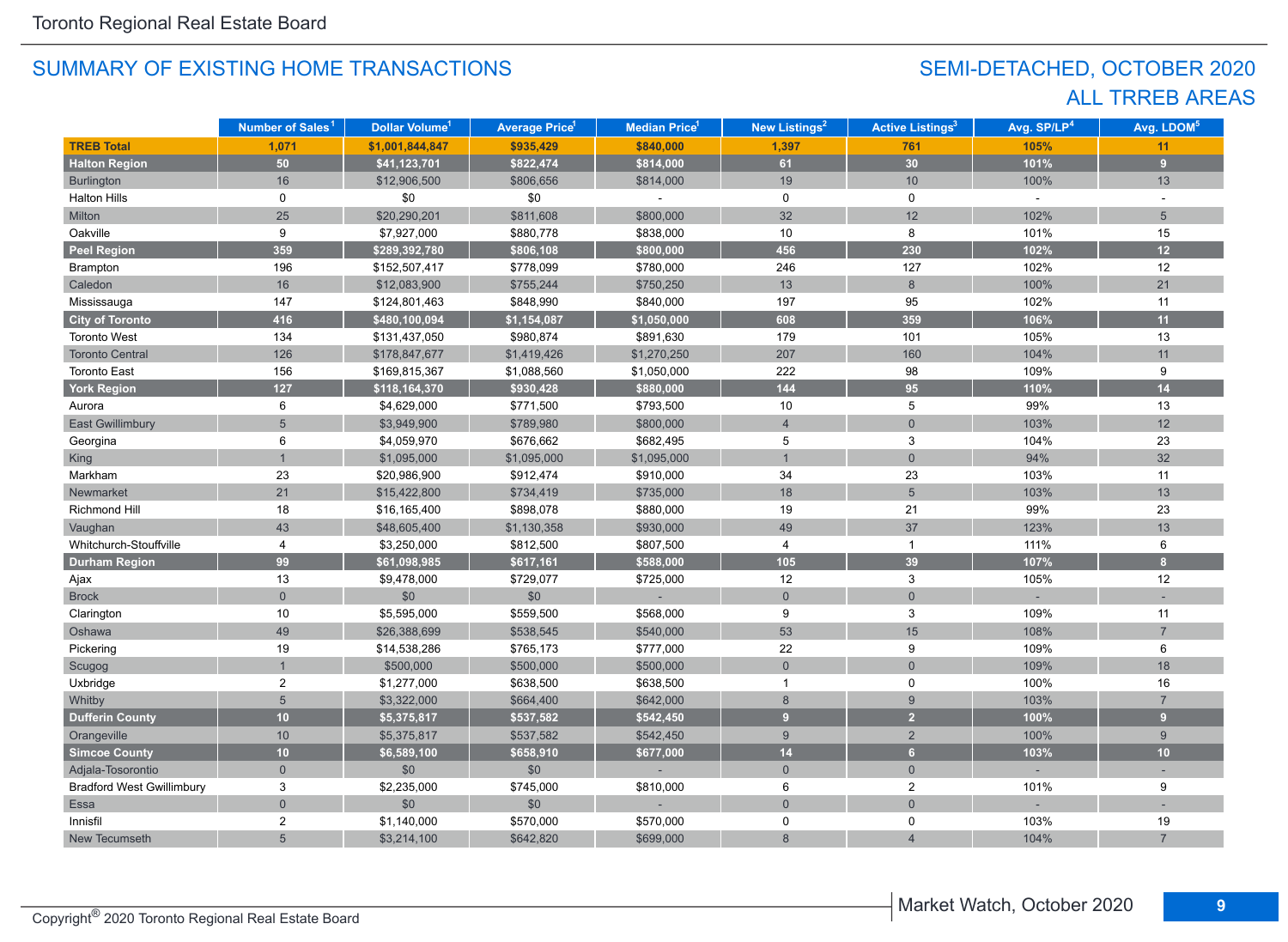## SEMI-DETACHED, OCTOBER 2020 CITY OF TORONTO MUNICIPAL BREAKDOWN

|                        | Number of Sales <sup>1</sup> | Dollar Volume <sup>1</sup> | <b>Average Price</b> 1 | Median Price <sup>1</sup> | New Listings <sup>2</sup> | <b>Active Listings<sup>3</sup></b> | Avg. SP/LP <sup>4</sup> | Avg. LDOM <sup>5</sup> |
|------------------------|------------------------------|----------------------------|------------------------|---------------------------|---------------------------|------------------------------------|-------------------------|------------------------|
| <b>TREB Total</b>      | 1,071                        | \$1,001,844,847            | \$935,429              | \$840,000                 | 1,397                     | 761                                | 105%                    | 11                     |
| <b>City of Toronto</b> | 416                          | \$480,100,094              | \$1,154,087            | \$1,050,000               | 608                       | 359                                | 106%                    | 11                     |
| <b>Toronto West</b>    | 134                          | \$131,437,050              | \$980,874              | \$891,630                 | 179                       | $101$                              | 105%                    | 13                     |
| Toronto W01            | 9                            | \$12,286,000               | \$1,365,111            | \$1,270,000               | 14                        | $\overline{7}$                     | 107%                    | 11                     |
| Toronto W02            | 32                           | \$37,204,698               | \$1,162,647            | \$1,120,000               | 41                        | 17                                 | 109%                    | 8                      |
| Toronto W03            | 31                           | \$27,680,114               | \$892,907              | \$910,000                 | 46                        | 22                                 | 106%                    | 12                     |
| Toronto W04            | $\overline{4}$               | \$3,155,000                | \$788,750              | \$790,000                 | 8                         | 5                                  | 103%                    | 22                     |
| Toronto W05            | 39                           | \$32,183,888               | \$825,228              | \$825,000                 | 42                        | 35                                 | 101%                    | 17                     |
| Toronto W06            | $\bf{8}$                     | \$9,314,000                | \$1,164,250            | \$1,115,000               | 18                        | 10                                 | 100%                    | 15                     |
| Toronto W07            | 0                            | \$0                        | \$0                    |                           | $\mathbf 0$               | 0                                  | $\sim$                  | $\overline{a}$         |
| Toronto W08            |                              | \$1,350,000                | \$1,350,000            | \$1,350,000               | $\overline{2}$            | $\overline{2}$                     | 117%                    | $\overline{7}$         |
| Toronto W09            | $\overline{\mathbf{c}}$      | \$1,541,000                | \$770,500              | \$770,500                 | $\overline{2}$            | $\boldsymbol{2}$                   | 100%                    | 5                      |
| Toronto W10            | $\bf 8$                      | \$6,722,350                | \$840,294              | \$824,925                 | $\,6\,$                   | $\mathbf{1}$                       | 102%                    | 14                     |
| <b>Toronto Central</b> | 126                          | \$178,847,677              | \$1,419,426            | \$1,270,250               | 207                       | 160                                | 104%                    | 11                     |
| Toronto C01            | 29                           | \$40,376,366               | \$1,392,288            | \$1,321,000               | 50                        | 46                                 | 106%                    | 13                     |
| Toronto C02            | 24                           | \$44,628,997               | \$1,859,542            | \$1,556,150               | 48                        | 45                                 | 102%                    | 10                     |
| Toronto C03            | 17                           | \$20,159,035               | \$1,185,826            | \$1,160,000               | $17\,$                    | 5                                  | 107%                    | 9                      |
| Toronto C04            | 11                           | \$16,385,029               | \$1,489,548            | \$1,438,000               | 13                        | $\overline{7}$                     | 110%                    | $\overline{7}$         |
| Toronto C06            | $\mathbf 0$                  | \$0                        | \$0                    |                           | $\overline{1}$            | $\overline{2}$                     |                         |                        |
| Toronto C07            | $\mathbf{1}$                 | \$950,000                  | \$950,000              | \$950,000                 | 5                         | 3                                  | 109%                    | 3                      |
| Toronto C08            | 5                            | \$8,754,750                | \$1,750,950            | \$1,708,500               | 19                        | 14                                 | 97%                     | 20                     |
| Toronto C09            | 5                            | \$10,105,000               | \$2,021,000            | \$2,130,000               | 9                         | 4                                  | 99%                     | 6                      |
| Toronto C10            | 11                           | \$15,288,500               | \$1,389,864            | \$1,349,000               | 13                        | $6\phantom{1}$                     | 102%                    | 10                     |
| Toronto C11            | 3                            | \$4,562,500                | \$1,520,833            | \$1,387,500               | 6                         | 3                                  | 103%                    | $\overline{7}$         |
| Toronto C12            | $\overline{2}$               | \$1,955,000                | \$977,500              | \$977,500                 | $5\overline{)}$           | $\overline{4}$                     | 105%                    | $\overline{7}$         |
| Toronto C13            | 9                            | \$7,186,500                | \$798,500              | \$810,000                 | 9                         | 8                                  | 100%                    | 21                     |
| Toronto C14            | $\overline{0}$               | \$0                        | \$0                    |                           | $\overline{1}$            | $\overline{2}$                     |                         |                        |
| Toronto C15            | 9                            | \$8,496,000                | \$944,000              | \$925,000                 | 11                        | 11                                 | 105%                    | 16                     |
| <b>Toronto East</b>    | 156                          | \$169,815,367              | \$1,088,560            | \$1,050,000               | 222                       | 98                                 | 109%                    | 9                      |
| Toronto E01            | 52                           | \$61,417,228               | \$1,181,101            | \$1,163,000               | 76                        | 31                                 | 112%                    | 8                      |
| Toronto E02            | 45                           | \$53,606,230               | \$1,191,250            | \$1,150,000               | 61                        | 21                                 | 109%                    | $\overline{7}$         |
| Toronto E03            | 27                           | \$29,397,999               | \$1,088,815            | \$1,055,000               | 40                        | 19                                 | 108%                    | 8                      |
| Toronto E04            | 8                            | \$6,193,299                | \$774,162              | \$727,500                 | 15                        | $\overline{7}$                     | 106%                    | 12                     |
| Toronto E05            | $\mathbf{1}$                 | \$835,000                  | \$835,000              | \$835,000                 | 6                         | 6                                  | 99%                     | 8                      |
| Toronto E06            | $\overline{3}$               | \$2,357,500                | \$785,833              | \$780,000                 | $\overline{2}$            |                                    | 98%                     | 12                     |
| Toronto E07            | 5                            | \$4,141,111                | \$828,222              | \$815,000                 | $\overline{4}$            | 3                                  | 105%                    | 16                     |
| Toronto E08            | $\mathbf{3}$                 | \$2,364,000                | \$788,000              | \$779,000                 | $\mathbf{3}$              | $\overline{2}$                     | 103%                    | $\overline{7}$         |
| Toronto E09            | $\mathbf{1}$                 | \$865,000                  | \$865,000              | \$865,000                 | $\overline{2}$            | $\mathbf{1}$                       | 124%                    | 6                      |
| Toronto E10            | $\mathbf{3}$                 | \$2,432,000                | \$810,667              | \$800,000                 | $\overline{4}$            | $\overline{2}$                     | 102%                    | 8                      |
| Toronto E11            | 8                            | \$6,206,000                | \$775,750              | \$755,500                 | 9                         | 5                                  | 103%                    | 17                     |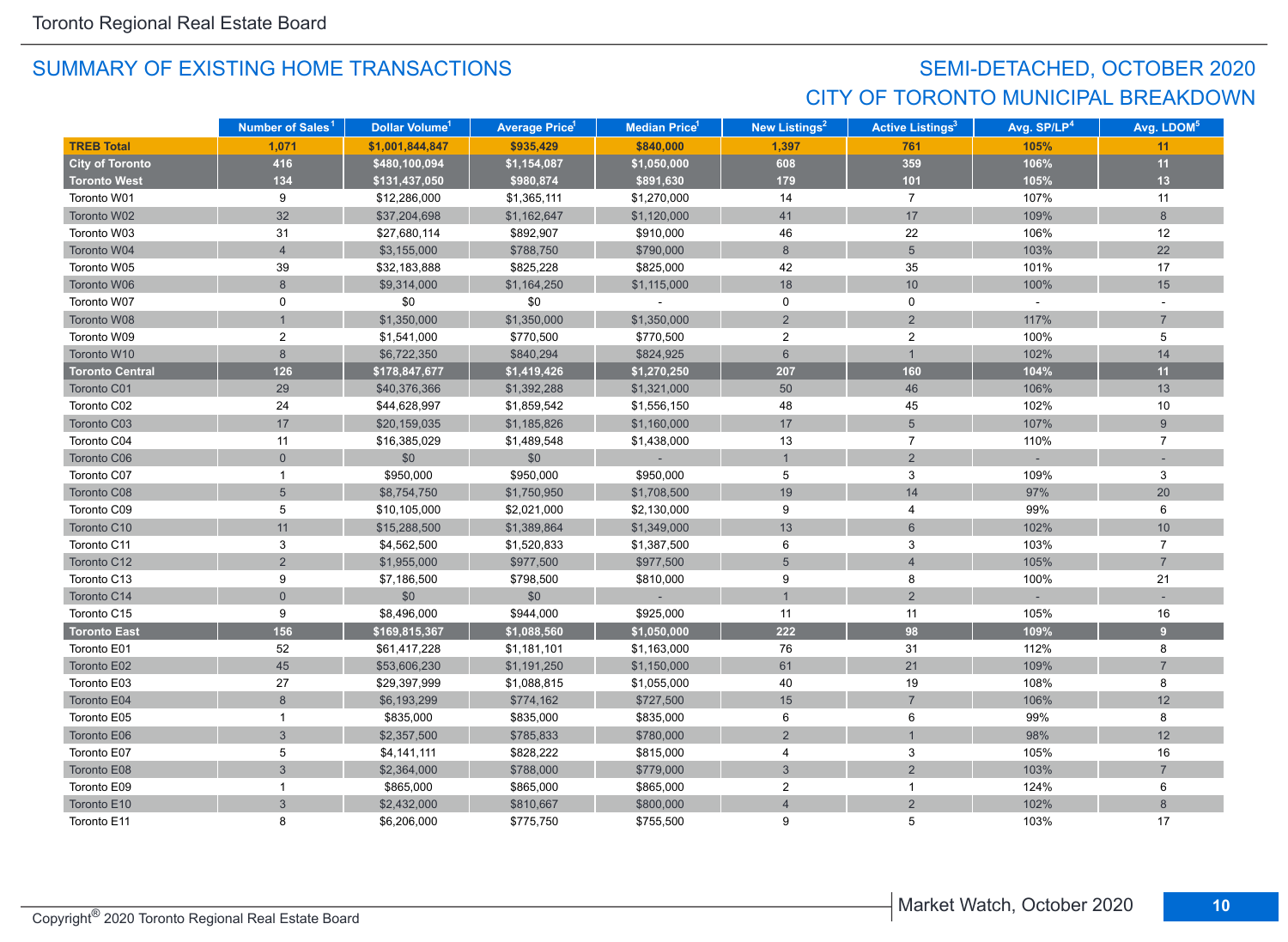## ATT/ROW/TWNHOUSE, OCTOBER 2020 ALL TRREB AREAS

|                                  | Number of Sales <sup>1</sup> | Dollar Volume <sup>1</sup> | <b>Average Price</b> <sup>1</sup> | <b>Median Price</b> <sup>1</sup> | New Listings <sup>2</sup> | <b>Active Listings<sup>3</sup></b> | Avg. SP/LP <sup>4</sup> | Avg. LDOM <sup>5</sup> |
|----------------------------------|------------------------------|----------------------------|-----------------------------------|----------------------------------|---------------------------|------------------------------------|-------------------------|------------------------|
| <b>TREB Total</b>                | 989                          | \$812,552,309              | \$821,590                         | \$770,000                        | 1,290                     | 894                                | 103%                    | 14                     |
| <b>Halton Region</b>             | 184                          | \$153,868,517              | \$836,242                         | \$795,893                        | 201                       | 109                                | 102%                    | 12                     |
| Burlington                       | 30                           | \$23,376,500               | \$779,217                         | \$747,500                        | 28                        | 16                                 | 102%                    | 10                     |
| <b>Halton Hills</b>              | 11                           | \$7,972,000                | \$724,727                         | \$740,000                        | 14                        | 4                                  | 103%                    | 9                      |
| Milton                           | 78                           | \$59,494,341               | \$762,748                         | \$776,000                        | 78                        | 32                                 | 103%                    | $\overline{7}$         |
| Oakville                         | 65                           | \$63,025,676               | \$969,626                         | \$912,500                        | 81                        | 57                                 | 100%                    | 20                     |
| <b>Peel Region</b>               | 191                          | \$139,765,634              | \$731,757                         | \$725,000                        | 268                       | 169                                | 101%                    | 13                     |
| Brampton                         | 151                          | \$108,620,092              | \$719,338                         | \$720,000                        | 222                       | 130                                | 101%                    | 13                     |
| Caledon                          | 19                           | \$13,796,542               | \$726,134                         | \$722,000                        | 17                        | 12                                 | 99%                     | 11                     |
| Mississauga                      | 21                           | \$17,349,000               | \$826,143                         | \$815,000                        | 29                        | 27                                 | 102%                    | 13                     |
| <b>City of Toronto</b>           | 125                          | \$133,607,543              | \$1,068,860                       | \$985,000                        | 227                       | 203                                | 105%                    | 15                     |
| <b>Toronto West</b>              | 42                           | \$41,838,018               | \$996,143                         | \$989,500                        | 62                        | 55                                 | 104%                    | 18                     |
| <b>Toronto Central</b>           | 31                           | \$42,294,949               | \$1,364,353                       | \$1,200,000                      | 86                        | 99                                 | 104%                    | 11                     |
| <b>Toronto East</b>              | 52                           | \$49,474,576               | \$951,434                         | \$850,500                        | 79                        | 49                                 | 106%                    | 14                     |
| <b>York Region</b>               | 280                          | \$246,489,549              | \$880,320                         | \$853,250                        | 378                       | 315                                | 103%                    | 17                     |
| Aurora                           | 28                           | \$22,717,990               | \$811,357                         | \$792,000                        | 28                        | $\overline{7}$                     | 102%                    | 14                     |
| <b>East Gwillimbury</b>          | 12                           | \$8,990,900                | \$749,242                         | \$766,500                        | 12                        | $\overline{4}$                     | 104%                    | 11                     |
| Georgina                         | 4                            | \$2,725,000                | \$681,250                         | \$607,500                        | 5                         | $\overline{2}$                     | 104%                    | 10                     |
| King                             | $\overline{2}$               | \$2,065,000                | \$1,032,500                       | \$1,032,500                      | $\overline{7}$            | $6\overline{6}$                    | 104%                    | 24                     |
| Markham                          | 51                           | \$47,784,530               | \$936,952                         | \$880,000                        | 73                        | 73                                 | 104%                    | 18                     |
| Newmarket                        | 29                           | \$21,598,800               | \$744,786                         | \$732,500                        | 31                        | 15                                 | 101%                    | 15                     |
| Richmond Hill                    | 59                           | \$55,390,376               | \$938,820                         | \$925,000                        | 86                        | 80                                 | 103%                    | 15                     |
| Vaughan                          | 77                           | \$71,396,053               | \$927,221                         | \$895,000                        | 116                       | 118                                | 101%                    | 22                     |
| Whitchurch-Stouffville           | 18                           | \$13,820,900               | \$767,828                         | \$762,500                        | 20                        | 10                                 | 104%                    | 11                     |
| <b>Durham Region</b>             | 169                          | \$109,430,819              | \$647,520                         | \$644,900                        | $171$                     | 68                                 | 105%                    | 11                     |
| Ajax                             | 29                           | \$20,634,580               | \$711,537                         | \$705,000                        | 26                        | 6                                  | 104%                    | 11                     |
| <b>Brock</b>                     | $\overline{0}$               | \$0                        | $$0$$                             |                                  | $\mathbf 0$               | $\overline{0}$                     |                         |                        |
| Clarington                       | 36                           | \$21,097,912               | \$586,053                         | \$594,950                        | 40                        | 12                                 | 106%                    | 10                     |
| Oshawa                           | 27                           | \$15,356,990               | \$568,777                         | \$576,000                        | 29                        | 14                                 | 105%                    | 15                     |
| Pickering                        | 34                           | \$23,948,988               | \$704,382                         | \$698,750                        | 33                        | 15                                 | 104%                    | 12                     |
| Scugog                           | $\overline{0}$               | \$0                        | \$0                               |                                  | $\overline{0}$            | $6\phantom{1}$                     |                         |                        |
| Uxbridge                         | 3                            | \$2,042,500                | \$680,833                         | \$662,500                        | $\mathbf{1}$              | $\mathbf 0$                        | 100%                    | 11                     |
| Whitby                           | 40                           | \$26,349,849               | \$658,746                         | \$658,325                        | 42                        | 15                                 | 105%                    | 9                      |
| <b>Dufferin County</b>           | 9                            | \$5,748,248                | \$638,694                         | \$649,000                        | 11                        | $\overline{4}$                     | 105%                    | 13                     |
| Orangeville                      | 9                            | \$5,748,248                | \$638,694                         | \$649,000                        | 11                        | $\overline{4}$                     | 105%                    | 13                     |
| <b>Simcoe County</b>             | 31                           | \$23,641,999               | \$762,645                         | \$640,000                        | 34                        | 26                                 | 100%                    | 20                     |
| Adjala-Tosorontio                | $\overline{0}$               | \$0                        | \$0                               |                                  | $\overline{0}$            | $\overline{0}$                     |                         |                        |
| <b>Bradford West Gwillimbury</b> | 5                            | \$3,578,999                | \$715,800                         | \$699,999                        | 5                         | $\mathbf{1}$                       | 105%                    | 8                      |
| Essa                             | $6\overline{6}$              | \$2,976,400                | \$496,067                         | \$487,000                        | $\overline{7}$            | $\mathbf{3}$                       | 101%                    | 12                     |
| Innisfil                         | 9                            | \$10,197,000               | \$1,133,000                       | \$1,335,000                      | 12                        | 17                                 | 98%                     | 41                     |
| New Tecumseth                    | 11                           | \$6,889,600                | \$626,327                         | \$635,000                        | 10                        | 5                                  | 102%                    | 13                     |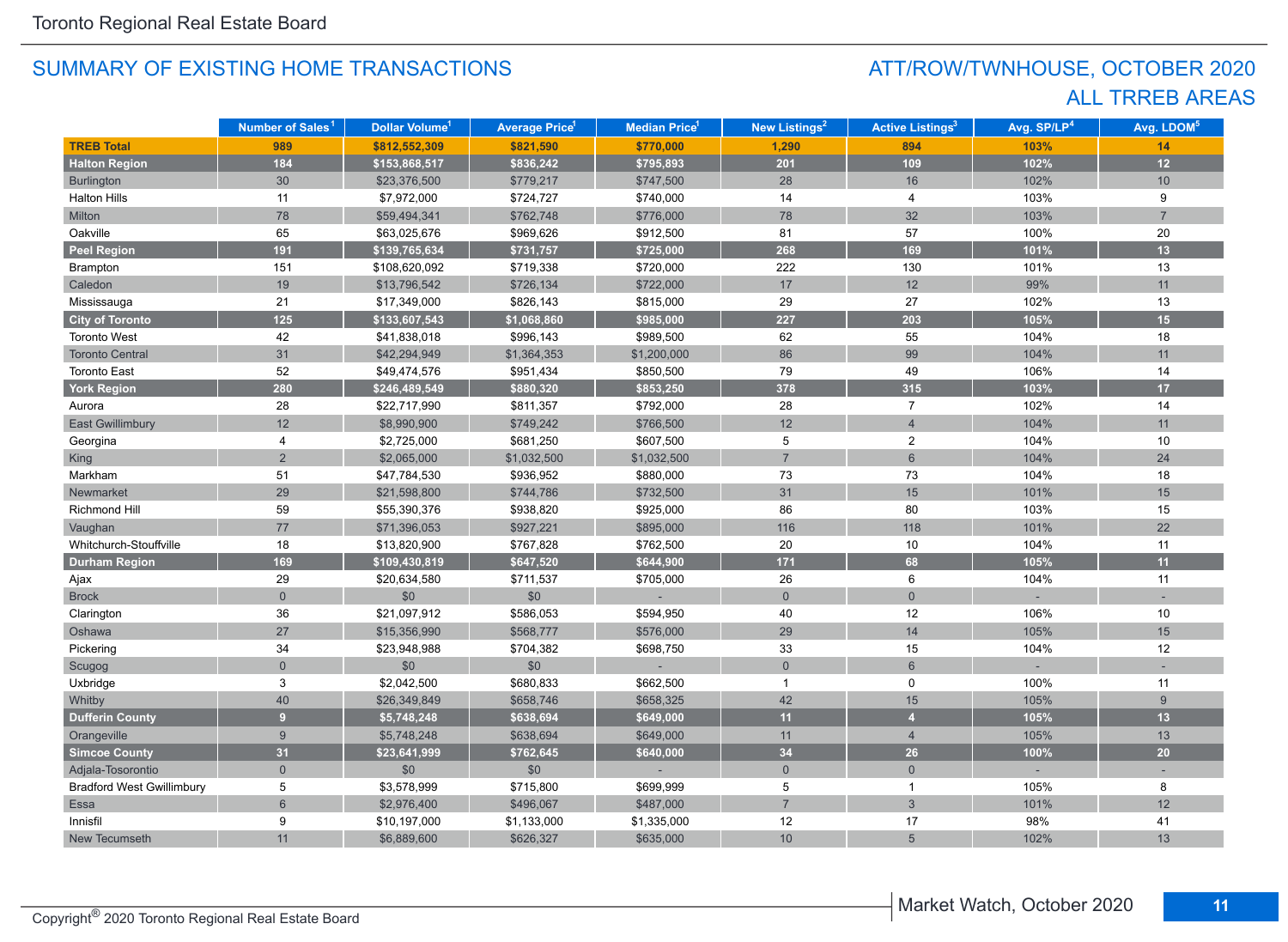## ATT/ROW/TWNHOUSE, OCTOBER 2020 CITY OF TORONTO MUNICIPAL BREAKDOWN

|                        | Number of Sales <sup>1</sup> | Dollar Volume <sup>1</sup> | <b>Average Price</b> 1 | Median Price <sup>1</sup> | New Listings <sup>2</sup> | <b>Active Listings<sup>3</sup></b> | Avg. SP/LP <sup>4</sup> | Avg. LDOM <sup>5</sup> |
|------------------------|------------------------------|----------------------------|------------------------|---------------------------|---------------------------|------------------------------------|-------------------------|------------------------|
| <b>TREB Total</b>      | 989                          | \$812,552,309              | \$821,590              | \$770,000                 | 1,290                     | 894                                | 103%                    | 14                     |
| <b>City of Toronto</b> | 125                          | \$133,607,543              | \$1,068,860            | \$985,000                 | 227                       | 203                                | 105%                    | 15                     |
| <b>Toronto West</b>    | 42                           | \$41,838,018               | \$996,143              | \$989,500                 | 62                        | 55                                 | 104%                    | 18                     |
| Toronto W01            | 3                            | \$4,108,000                | \$1,369,333            | \$1,138,000               | $\overline{7}$            | 5                                  | 112%                    | 16                     |
| Toronto W02            | 8                            | \$9,369,000                | \$1,171,125            | \$1,100,000               | 12                        | $8\,$                              | 109%                    | 8                      |
| Toronto W03            | 0                            | \$0                        | \$0                    | $\sim$                    | $\overline{1}$            | $\mathbf{1}$                       | $\sim$                  | $\sim$                 |
| Toronto W04            | $\overline{4}$               | \$3,627,218                | \$906,805              | \$879,500                 | 14                        | 12                                 | 109%                    | 20                     |
| Toronto W05            | 10                           | \$8,340,500                | \$834,050              | \$820,000                 | 10                        | 13                                 | 102%                    | 19                     |
| Toronto W06            | $\overline{7}$               | \$6,676,500                | \$953,786              | \$1,016,000               | $\overline{7}$            | $6\phantom{1}$                     | 101%                    | 15                     |
| Toronto W07            | $\mathbf{1}$                 | \$1,050,000                | \$1,050,000            | \$1,050,000               | 3                         | $\overline{2}$                     | 97%                     | 17                     |
| Toronto W08            | $5\overline{)}$              | \$4,901,800                | \$980,360              | \$1,020,000               | $\overline{7}$            | 5                                  | 98%                     | 21                     |
| Toronto W09            | $\overline{2}$               | \$2,195,000                | \$1,097,500            | \$1,097,500               | 0                         | 3                                  | 100%                    | 74                     |
| Toronto W10            | $\overline{2}$               | \$1,570,000                | \$785,000              | \$785,000                 | $\overline{1}$            | $\mathbf{0}$                       | 103%                    | 9                      |
| <b>Toronto Central</b> | 31                           | \$42,294,949               | \$1,364,353            | \$1,200,000               | 86                        | 99                                 | 104%                    | 11                     |
| Toronto C01            | 17                           | \$21,284,163               | \$1,252,010            | \$1,180,000               | 36                        | 38                                 | 108%                    | 10                     |
| Toronto C02            | 0                            | \$0                        | \$0                    |                           | 4                         | 12                                 | $\omega$                | $\sim$                 |
| Toronto C03            |                              | \$2,870,000                | \$2,870,000            | \$2,870,000               | $\overline{2}$            | $\overline{2}$                     | 99%                     | 26                     |
| Toronto C04            | 1                            | \$2,700,000                | \$2,700,000            | \$2,700,000               | $\overline{2}$            | 3                                  | 100%                    | 6                      |
| Toronto C06            | $\overline{0}$               | \$0                        | \$0                    |                           | 2                         |                                    |                         |                        |
| Toronto C07            | 4                            | \$4,286,000                | \$1,071,500            | \$1,050,000               | 6                         | 3                                  | 98%                     | 15                     |
| Toronto C08            | 3                            | \$5,380,000                | \$1,793,333            | \$1,875,000               | 18                        | 17                                 | 103%                    | 8                      |
| Toronto C09            | 0                            | \$0                        | \$0                    |                           | $\overline{2}$            | $\overline{c}$                     | $\sim$                  |                        |
| Toronto C10            | $\overline{0}$               | \$0                        | \$0                    |                           | 3                         | $\overline{2}$                     |                         |                        |
| Toronto C11            | 1                            | \$932,786                  | \$932,786              | \$932,786                 | $\overline{1}$            | 3                                  | 96%                     | 14                     |
| Toronto C12            | $\mathbf 0$                  | \$0                        | \$0                    |                           | $\mathbf 0$               | $\overline{4}$                     |                         |                        |
| Toronto C13            | $\mathbf{1}$                 | \$1,200,000                | \$1,200,000            | \$1,200,000               | $\overline{4}$            | $\overline{7}$                     | 114%                    | $\mathbf{1}$           |
| Toronto C14            | $\overline{2}$               | \$2,538,000                | \$1,269,000            | \$1,269,000               | $\overline{4}$            | $\mathbf{3}$                       | 103%                    | 22                     |
| Toronto C15            | $\mathbf{1}$                 | \$1,104,000                | \$1,104,000            | \$1,104,000               | $\overline{a}$            | $\overline{\mathbf{c}}$            | 101%                    | $\overline{2}$         |
| <b>Toronto East</b>    | 52                           | \$49,474,576               | \$951,434              | \$850,500                 | 79                        | 49                                 | 106%                    | 14                     |
| Toronto E01            | 14                           | \$17,078,938               | \$1,219,924            | \$1,172,750               | 21                        | 10                                 | 107%                    | 10                     |
| Toronto E02            | $\boldsymbol{8}$             | \$8,096,500                | \$1,012,063            | \$985,000                 | 13                        | $\overline{4}$                     | 105%                    | 15                     |
| Toronto E03            | $\overline{4}$               | \$4,126,250                | \$1,031,563            | \$1,011,000               | 5                         | 3                                  | 113%                    | 6                      |
| Toronto E04            | 6                            | \$4,909,900                | \$818,317              | \$836,500                 | 11                        | 8                                  | 109%                    | 12                     |
| Toronto E05            | 4                            | \$3,115,600                | \$778,900              | \$748,400                 | 6                         | 3                                  | 101%                    | 15                     |
| Toronto E06            | $\overline{0}$               | \$0                        | \$0                    | $\sim$                    | $\overline{1}$            | $\overline{2}$                     |                         |                        |
| Toronto E07            | 2                            | \$1,643,888                | \$821,944              | \$821,944                 | $\overline{2}$            | 0                                  | 116%                    | 8                      |
| Toronto E08            | $\overline{5}$               | \$4,036,000                | \$807,200              | \$805,000                 | $\overline{4}$            | $\mathbf{3}$                       | 104%                    | 30                     |
| Toronto E09            | $\mathbf{1}$                 | \$830,000                  | \$830,000              | \$830,000                 | $\overline{1}$            | $\mathbf{1}$                       | 99%                     | 10                     |
| Toronto E10            | $\mathfrak{S}$               | \$2,117,000                | \$705,667              | \$700,000                 | $\overline{7}$            | 10                                 | 101%                    | 23                     |
| Toronto E11            | 5                            | \$3,520,500                | \$704,100              | \$680,500                 | 8                         | 5                                  | 102%                    | 14                     |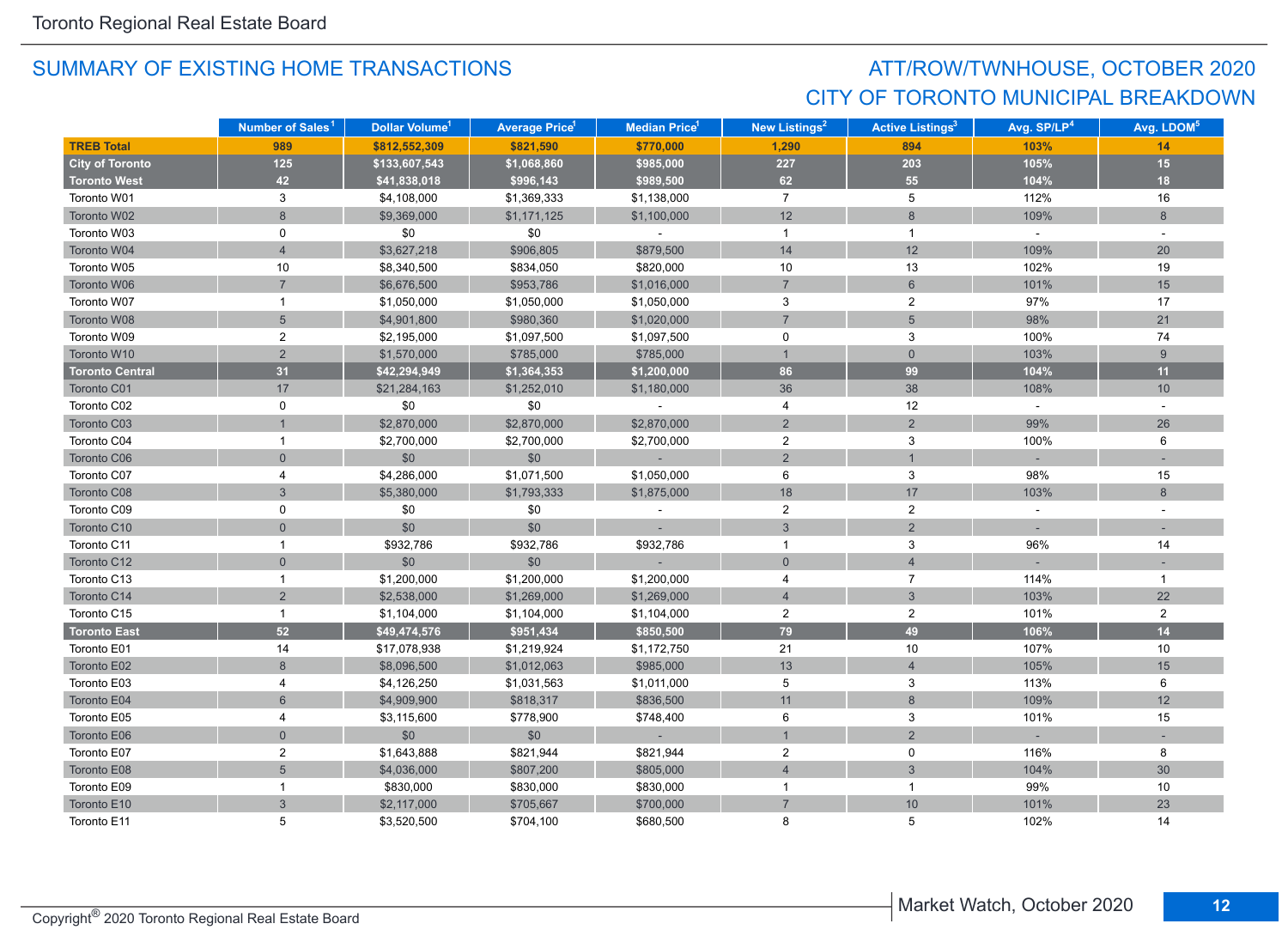## CONDO TOWNHOUSE, OCTOBER 2020 ALL TRREB AREAS

|                                  | Number of Sales <sup>1</sup> | Dollar Volume <sup>1</sup> | <b>Average Price<sup>1</sup></b> | <b>Median Price<sup>1</sup></b> | New Listings <sup>2</sup> | <b>Active Listings<sup>3</sup></b> | Avg. SP/LP <sup>4</sup> | Avg. LDOM <sup>5</sup> |
|----------------------------------|------------------------------|----------------------------|----------------------------------|---------------------------------|---------------------------|------------------------------------|-------------------------|------------------------|
| <b>TREB Total</b>                | 853                          | \$565,174,135              | \$662,572                        | \$630,000                       | 1,304                     | 1,067                              | 101%                    | 16                     |
| <b>Halton Region</b>             | $114$                        | \$71,823,893               | \$630,034                        | \$590,000                       | 166                       | $120$                              | 102%                    | 12                     |
| Burlington                       | 67                           | \$42,898,200               | \$640,272                        | \$634,900                       | 76                        | 45                                 | 103%                    | 10                     |
| <b>Halton Hills</b>              | 5                            | \$2,476,300                | \$495,260                        | \$495,000                       | 14                        | 10                                 | 102%                    | 10                     |
| Milton                           | 16                           | \$9,348,877                | \$584,305                        | \$567,500                       | 15                        | $\overline{5}$                     | 102%                    | 10                     |
| Oakville                         | 26                           | \$17,100,516               | \$657,712                        | \$628,250                       | 61                        | 60                                 | 100%                    | 17                     |
| <b>Peel Region</b>               | 270                          | \$173,811,703              | \$643,747                        | \$640,000                       | 408                       | 281                                | 101%                    | 16                     |
| Brampton                         | 71                           | \$41,705,736               | \$587,405                        | \$578,000                       | 109                       | 82                                 | 100%                    | 16                     |
| Caledon                          | $\overline{2}$               | \$1,244,000                | \$622,000                        | \$622,000                       | $\mathbf{1}$              | $\mathbf{1}$                       | 100%                    | 60                     |
| Mississauga                      | 197                          | \$130,861,967              | \$664,274                        | \$659,900                       | 298                       | 198                                | 101%                    | 16                     |
| <b>City of Toronto</b>           | 284                          | \$205,081,328              | \$722,117                        | \$660,000                       | 487                       | 463                                | 101%                    | 17                     |
| Toronto West                     | 101                          | \$66,762,120               | \$661,011                        | \$640,000                       | 194                       | 156                                | 101%                    | 16                     |
| <b>Toronto Central</b>           | 95                           | \$82,644,588               | \$869,943                        | \$760,000                       | 168                       | 206                                | 101%                    | 17                     |
| <b>Toronto East</b>              | 88                           | \$55,674,620               | \$632,666                        | \$609,000                       | 125                       | 101                                | 102%                    | 18                     |
| <b>York Region</b>               | 87                           | \$61,871,818               | \$711,170                        | \$672,000                       | 138                       | 150                                | 100%                    | 22                     |
| Aurora                           | 16                           | \$12,298,500               | \$768,656                        | \$691,500                       | 18                        | 21                                 | 98%                     | 29                     |
| East Gwillimbury                 | $\overline{0}$               | \$0                        | $$0$$                            |                                 | $\overline{0}$            | $\overline{0}$                     |                         |                        |
| Georgina                         | 0                            | \$0                        | \$0                              |                                 | $\mathbf 0$               | $\mathbf 0$                        | $\overline{a}$          |                        |
| King                             | $\overline{0}$               | \$0                        | \$0                              |                                 | $\overline{0}$            | $\overline{0}$                     |                         |                        |
| Markham                          | 26                           | \$19,128,199               | \$735,700                        | \$718,000                       | 47                        | 50                                 | 102%                    | 17                     |
| Newmarket                        | 16                           | \$9,898,010                | \$618,626                        | \$612,305                       | 12                        | 8                                  | 100%                    | 22                     |
| Richmond Hill                    | 10                           | \$7,359,890                | \$735,989                        | \$728,000                       | 22                        | 31                                 | 101%                    | 21                     |
| Vaughan                          | 16                           | \$11,430,300               | \$714,394                        | \$682,000                       | 36                        | 38                                 | 99%                     | 21                     |
| Whitchurch-Stouffville           | 3                            | \$1,756,919                | \$585,640                        | \$564,919                       | $\mathbf{3}$              | $\overline{c}$                     | 98%                     | 24                     |
| <b>Durham Region</b>             | 89                           | \$48,478,393               | \$544,701                        | \$547,000                       | 99                        | 51                                 | 104%                    | 14                     |
| Ajax                             | 8                            | \$4,608,500                | \$576,063                        | \$596,000                       | 12                        | 6                                  | 108%                    | 11                     |
| <b>Brock</b>                     | $\overline{0}$               | \$0                        | $$0$$                            |                                 | $\overline{2}$            | $\overline{2}$                     |                         |                        |
| Clarington                       | 9                            | \$5,702,900                | \$633,656                        | \$561,000                       | $9\,$                     | $\overline{2}$                     | 102%                    | 16                     |
| Oshawa                           | 25                           | \$11,730,166               | \$469,207                        | \$471,100                       | 29                        | 17                                 | 105%                    | 16                     |
| Pickering                        | 27                           | \$15,304,600               | \$566,837                        | \$561,000                       | 28                        | 18                                 | 103%                    | 13                     |
| Scugog                           | $\overline{0}$               | \$0                        | \$0                              |                                 | $\mathbf 0$               | $\overline{0}$                     |                         |                        |
| Uxbridge                         | $\overline{c}$               | \$755,000                  | \$377,500                        | \$377,500                       | 3                         | $\overline{2}$                     | 99%                     | $\overline{2}$         |
| Whitby                           | 18                           | \$10,377,227               | \$576,513                        | \$559,000                       | 16                        | $\overline{4}$                     | 103%                    | 15                     |
| <b>Dufferin County</b>           | 5 <sup>1</sup>               | \$2,102,300                | \$420,460                        | \$430,100                       | 5 <sup>1</sup>            | $\overline{2}$                     | 102%                    | 17                     |
| Orangeville                      | 5                            | \$2,102,300                | \$420,460                        | \$430,100                       | $5\overline{)}$           | $\overline{2}$                     | 102%                    | 17                     |
| <b>Simcoe County</b>             | $\overline{4}$               | \$2,004,700                | \$501,175                        | \$504,250                       | $\overline{1}$            | $\mathbf{0}$                       | 99%                     | 10                     |
| Adjala-Tosorontio                | $\overline{0}$               | \$0                        | \$0                              |                                 | $\overline{0}$            | $\overline{0}$                     |                         |                        |
| <b>Bradford West Gwillimbury</b> | $\mathbf{1}$                 | \$505,000                  | \$505,000                        | \$505,000                       | $\mathbf{1}$              | 0                                  | 101%                    | 13                     |
| Essa                             | $\overline{0}$               | \$0                        | \$0                              |                                 | $\overline{0}$            | $\overline{0}$                     |                         |                        |
| Innisfil                         | $\overline{2}$               | \$1,091,500                | \$545,750                        | \$545,750                       | 0                         | 0                                  | 98%                     | 6                      |
| New Tecumseth                    |                              | \$408,200                  | \$408,200                        | \$408,200                       | $\overline{0}$            | $\overline{0}$                     | 100%                    | 14                     |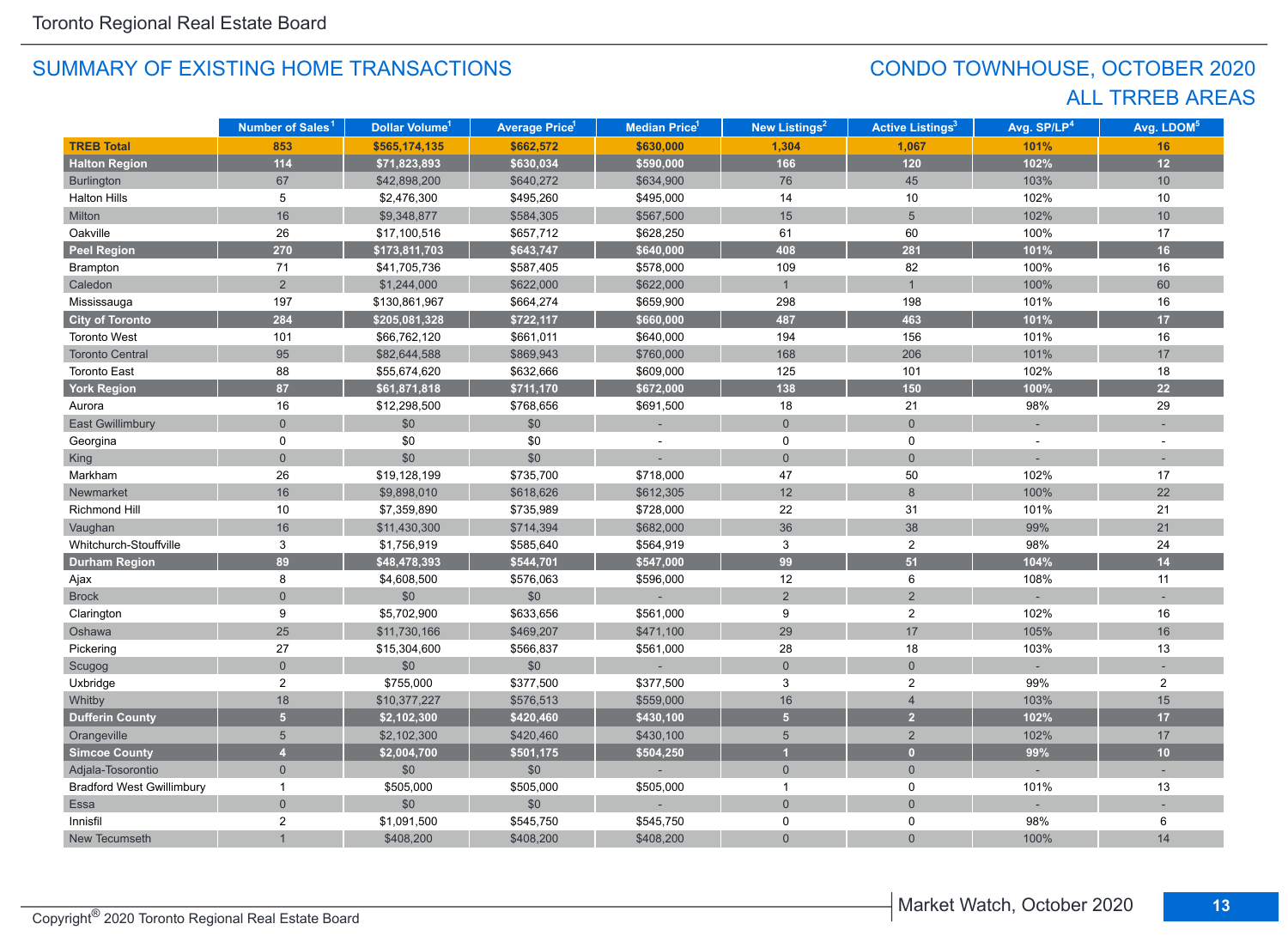## CONDO TOWNHOUSE, OCTOBER 2020 CITY OF TORONTO MUNICIPAL BREAKDOWN

|                        | Number of Sales <sup>1</sup> | Dollar Volume <sup>1</sup> | <b>Average Price</b> <sup>1</sup> | Median Price <sup>1</sup> | New Listings <sup>2</sup> | <b>Active Listings<sup>3</sup></b> | Avg. SP/LP <sup>4</sup> | Avg. LDOM <sup>5</sup> |
|------------------------|------------------------------|----------------------------|-----------------------------------|---------------------------|---------------------------|------------------------------------|-------------------------|------------------------|
| <b>TREB Total</b>      | 853                          | \$565,174,135              | \$662,572                         | \$630,000                 | 1,304                     | 1,067                              | 101%                    | 16                     |
| <b>City of Toronto</b> | 284                          | \$205,081,328              | \$722,117                         | \$660,000                 | 487                       | 463                                | 101%                    | 17                     |
| <b>Toronto West</b>    | 101                          | \$66,762,120               | \$661,011                         | \$640,000                 | 194                       | 156                                | 101%                    | 16                     |
| Toronto W01            | 5                            | \$3,441,800                | \$688,360                         | \$726,800                 | 17                        | 12                                 | 101%                    | 12                     |
| Toronto W02            | 13                           | \$10,734,000               | \$825,692                         | \$830,000                 | 24                        | 12                                 | 101%                    | 14                     |
| Toronto W03            | 1                            | \$701,000                  | \$701,000                         | \$701,000                 | 4                         | 5                                  | 107%                    | $\overline{7}$         |
| Toronto W04            | 11                           | \$6,434,000                | \$584,909                         | \$595,000                 | 17                        | 15                                 | 99%                     | 32                     |
| Toronto W05            | 35                           | \$19,953,000               | \$570,086                         | \$572,000                 | 51                        | 35                                 | 101%                    | 14                     |
| Toronto W06            | 11                           | \$8,372,999                | \$761,182                         | \$750,000                 | 31                        | 26                                 | 99%                     | 17                     |
| Toronto W07            | $\mathbf 0$                  | \$0                        | \$0                               | $\sim$                    | 0                         | $\mathbf 0$                        | $\sim$                  | $\sim$                 |
| Toronto W08            | 14                           | \$10,966,071               | \$783,291                         | \$767,500                 | 36                        | 35                                 | 101%                    | 12                     |
| Toronto W09            | 3                            | \$1,982,500                | \$660,833                         | \$649,000                 | 3                         | 3                                  | 100%                    | 14                     |
| Toronto W10            | 8                            | \$4,176,750                | \$522,094                         | \$479,000                 | 11                        | 13                                 | 102%                    | 19                     |
| <b>Toronto Central</b> | 95                           | \$82,644,588               | \$869,943                         | \$760,000                 | 168                       | 206                                | 101%                    | 17                     |
| Toronto C01            | 27                           | \$23,845,900               | \$883,181                         | \$845,000                 | 44                        | 57                                 | 102%                    | 13                     |
| Toronto C02            | 6                            | \$8,505,000                | \$1,417,500                       | \$1,317,500               | 6                         | 16                                 | 98%                     | 19                     |
| Toronto C03            | $\overline{0}$               | \$0                        | \$0                               |                           | $\overline{2}$            | $\overline{7}$                     |                         |                        |
| Toronto C04            | $\mathbf{1}$                 | \$1,398,000                | \$1,398,000                       | \$1,398,000               | $\mathbf{3}$              | $\mathsf 3$                        | 100%                    | $\overline{2}$         |
| Toronto C06            | $\overline{2}$               | \$1,513,900                | \$756,950                         | \$756,950                 | $\mathbf 0$               | $\mathbf{0}$                       | 101%                    | 10                     |
| Toronto C07            | 9                            | \$7,808,000                | \$867,556                         | \$800,000                 | 9                         | 14                                 | 100%                    | 18                     |
| Toronto C08            | 9 <sup>°</sup>               | \$7,796,100                | \$866,233                         | \$915,000                 | 15                        | 17                                 | 104%                    | 27                     |
| Toronto C09            | $\mathbf{1}$                 | \$955,000                  | \$955,000                         | \$955,000                 | $\overline{c}$            | $\overline{c}$                     | 98%                     | 3                      |
| Toronto C10            | 6                            | \$5,595,000                | \$932,500                         | \$760,000                 | $\,8\,$                   | $5\phantom{.}$                     | 100%                    | 14                     |
| Toronto C11            | $\mathbf{1}$                 | \$490,000                  | \$490,000                         | \$490,000                 | 4                         | $\overline{4}$                     | 96%                     | 14                     |
| Toronto C12            | 3                            | \$3,766,000                | \$1,255,333                       | \$1,070,000               | 8                         | 12                                 | 100%                    | 46                     |
| Toronto C13            | 3                            | \$2,128,800                | \$709,600                         | \$700,000                 | 3                         | 3                                  | 101%                    | 14                     |
| Toronto C14            | 12                           | \$8,366,500                | \$697,208                         | \$631,500                 | 37                        | 30                                 | 98%                     | 18                     |
| Toronto C15            | 15                           | \$10,476,388               | \$698,426                         | \$720,000                 | 27                        | 36                                 | 102%                    | 17                     |
| <b>Toronto East</b>    | 88                           | \$55,674,620               | \$632,666                         | \$609,000                 | $125$                     | 101                                | 102%                    | 18                     |
| Toronto E01            | 8                            | \$7,351,000                | \$918,875                         | \$917,500                 | 9                         | 6                                  | 104%                    | 15                     |
| Toronto E02            | 6                            | \$5,200,000                | \$866,667                         | \$815,000                 | 3                         | $\mathbf{1}$                       | 100%                    | 14                     |
| Toronto E03            | $\mathbf 0$                  | \$0                        | \$0                               |                           | 4                         | 4                                  | $\mathbf{r}$            |                        |
| Toronto E04            | $\overline{7}$               | \$4,414,001                | \$630,572                         | \$620,000                 | 16                        | 10                                 | 107%                    | 13                     |
| Toronto E05            | 11                           | \$7,117,000                | \$647,000                         | \$653,000                 | 25                        | 21                                 | 103%                    | 15                     |
| Toronto E06            | $\overline{0}$               | \$0                        | \$0                               | $\sim$                    | $5\overline{5}$           | $6\overline{6}$                    |                         |                        |
| Toronto E07            | 4                            | \$2,501,000                | \$625,250                         | \$677,000                 | 12                        | 11                                 | 100%                    | 24                     |
| Toronto E08            | $10$                         | \$5,852,500                | \$585,250                         | \$614,250                 | 5                         | $\mathbf{1}$                       | 102%                    | 17                     |
| Toronto E09            | 9                            | \$4,793,900                | \$532,656                         | \$530,000                 | $\overline{7}$            | $\overline{7}$                     | 99%                     | 20                     |
| Toronto E10            | 13                           | \$7,119,250                | \$547,635                         | \$600,000                 | 11                        | 11                                 | 100%                    | 15                     |
| Toronto E11            | 20                           | \$11,325,969               | \$566,298                         | \$575,000                 | 28                        | 23                                 | 101%                    | 24                     |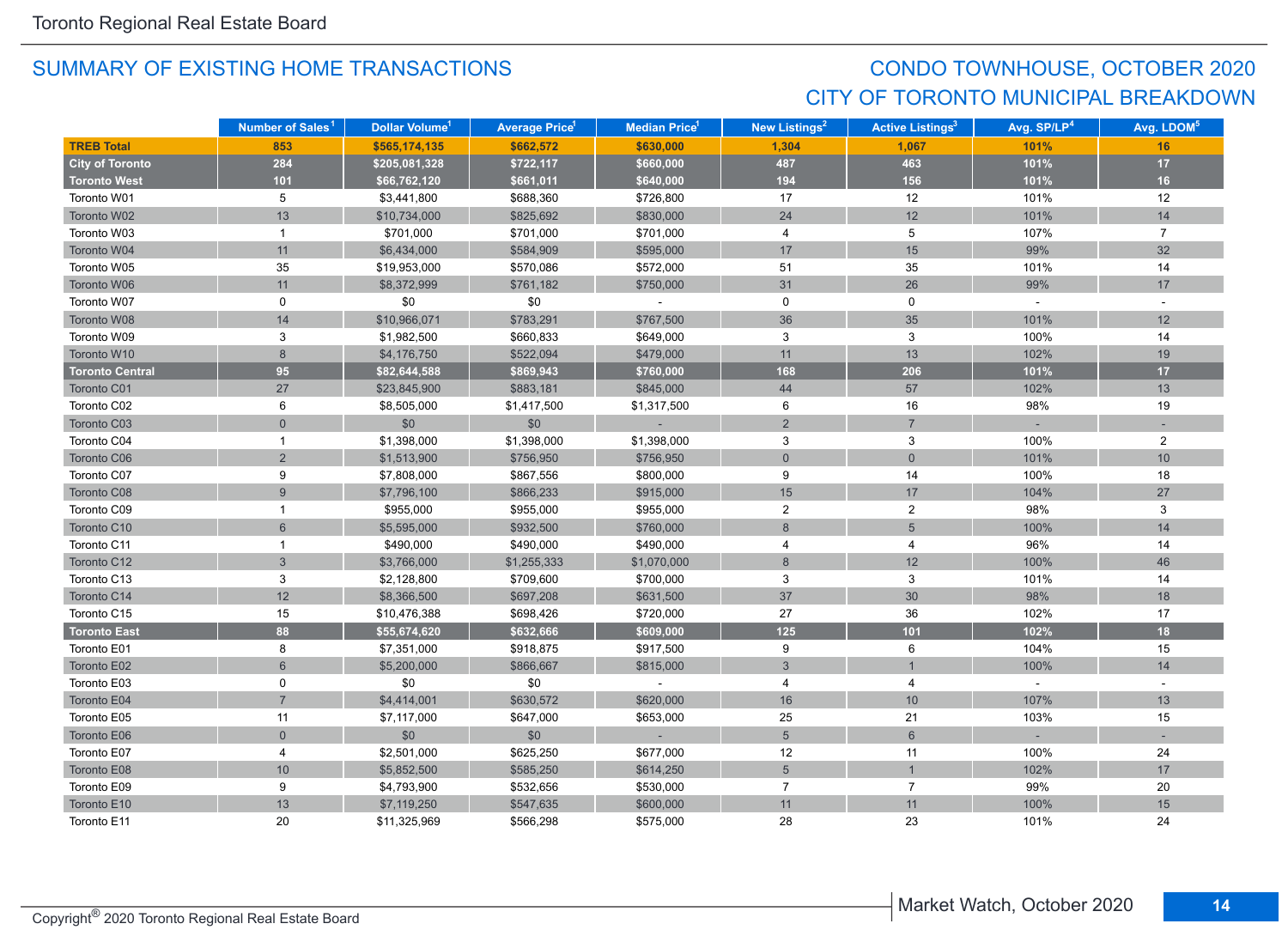## CONDO APT, OCTOBER 2020 ALL TRREB AREAS

|                                  | Number of Sales <sup>1</sup> | Dollar Volume <sup>1</sup> | <b>Average Price<sup>1</sup></b> | Median Price <sup>1</sup> | New Listings <sup>2</sup> | <b>Active Listings<sup>3</sup></b> | Avg. SP/LP <sup>4</sup> | Avg. LDOM <sup>5</sup> |
|----------------------------------|------------------------------|----------------------------|----------------------------------|---------------------------|---------------------------|------------------------------------|-------------------------|------------------------|
| <b>TREB Total</b>                | 2,260                        | \$1,405,995,665            | \$622,122                        | \$545,000                 | 6,193                     | 7,651                              | 99%                     | 22                     |
| <b>Halton Region</b>             | $145$                        | \$84,304,037               | \$581,407                        | \$500,000                 | 208                       | 205                                | 99%                     | 22                     |
| Burlington                       | 70                           | \$38,956,038               | \$556,515                        | \$482,000                 | 93                        | 88                                 | 98%                     | 22                     |
| <b>Halton Hills</b>              | 5                            | \$2,277,300                | \$455,460                        | \$440,000                 | 4                         | $\overline{2}$                     | 99%                     | 20                     |
| Milton                           | 16                           | \$8,393,900                | \$524,619                        | \$528,000                 | 28                        | 16                                 | 100%                    | 21                     |
| Oakville                         | 54                           | \$34,676,799               | \$642,163                        | \$510,000                 | 83                        | 99                                 | 98%                     | 23                     |
| <b>Peel Region</b>               | 282                          | \$147,601,159              | \$523,408                        | \$499,500                 | 742                       | 816                                | 99%                     | 22                     |
| Brampton                         | 53                           | \$24,634,000               | \$464,792                        | \$458,200                 | 130                       | 116                                | 100%                    | 20                     |
| Caledon                          | $\mathbf{1}$                 | \$660,000                  | \$660,000                        | \$660,000                 | $\overline{2}$            | $\mathbf{1}$                       | 100%                    | $\overline{7}$         |
| Mississauga                      | 228                          | \$122,307,159              | \$536,435                        | \$510,250                 | 610                       | 699                                | 98%                     | 22                     |
| <b>City of Toronto</b>           | 1,438                        | \$960,814,944              | \$668,161                        | \$585,000                 | 4,494                     | 5,719                              | 99%                     | 21                     |
| <b>Toronto West</b>              | 312                          | \$181,464,019              | \$581,615                        | \$539,000                 | 839                       | 948                                | 99%                     | 21                     |
| <b>Toronto Central</b>           | 894                          | \$662,076,588              | \$740,578                        | \$631,000                 | 3,173                     | 4,267                              | 99%                     | 21                     |
| <b>Toronto East</b>              | 232                          | \$117,274,337              | \$505,493                        | \$475,000                 | 482                       | 504                                | 100%                    | 19                     |
| <b>York Region</b>               | 281                          | \$161,857,262              | \$576,004                        | \$536,000                 | 601                       | 805                                | 99%                     | $25\overline{)}$       |
| Aurora                           | 9                            | \$4,580,500                | \$508,944                        | \$510,000                 | 14                        | 28                                 | 98%                     | 25                     |
| <b>East Gwillimbury</b>          |                              | \$385,000                  | \$385,000                        | \$385,000                 | $\mathbf{0}$              | $\overline{0}$                     | 100%                    | $\overline{7}$         |
| Georgina                         | 1                            | \$302,000                  | \$302,000                        | \$302,000                 | $\mathbf{1}$              | 0                                  | 104%                    | 8                      |
| King                             | $\overline{1}$               | \$475,000                  | \$475,000                        | \$475,000                 | $\overline{2}$            | $\overline{7}$                     | 98%                     | 66                     |
| Markham                          | 112                          | \$67,244,256               | \$600,395                        | \$551,500                 | 203                       | 245                                | 100%                    | 24                     |
| Newmarket                        | $\overline{7}$               | \$3,583,400                | \$511,914                        | \$447,000                 | 11                        | $\overline{7}$                     | 99%                     | 15                     |
| <b>Richmond Hill</b>             | 63                           | \$33,912,188               | \$538,289                        | \$512,000                 | 154                       | 198                                | 100%                    | 26                     |
| Vaughan                          | 79                           | \$46,624,618               | \$590,185                        | \$565,000                 | 202                       | 295                                | 98%                     | 24                     |
| Whitchurch-Stouffville           | 8                            | \$4,750,300                | \$593,788                        | \$572,500                 | 14                        | 25                                 | 98%                     | 52                     |
| <b>Durham Region</b>             | 85                           | \$37,731,575               | \$443.901                        | \$429,000                 | 116                       | 81                                 | 100%                    | 19                     |
| Ajax                             | 14                           | \$5,774,500                | \$412,464                        | \$407,500                 | 23                        | 12                                 | 100%                    | 13                     |
| <b>Brock</b>                     | $\mathbf 0$                  | \$0                        | \$0                              |                           | $\mathbf 0$               | $\mathbf 0$                        |                         |                        |
| Clarington                       | 17                           | \$7,089,900                | \$417,053                        | \$400,000                 | 25                        | 15                                 | 101%                    | 11                     |
| Oshawa                           | 16                           | \$5,177,000                | \$323,563                        | \$326,750                 | 31                        | $27\,$                             | 101%                    | 25                     |
| Pickering                        | 23                           | \$12,242,275               | \$532,273                        | \$483,500                 | 16                        | 16                                 | 99%                     | 26                     |
| Scugog                           | $\mathbf 0$                  | \$0                        | \$0                              |                           | $\mathsf{O}\xspace$       | $\mathbf 0$                        |                         |                        |
| Uxbridge                         | 1                            | \$485,000                  | \$485,000                        | \$485,000                 | $\overline{1}$            | $\mathbf{1}$                       | 100%                    | 11                     |
| Whitby                           | 14                           | \$6,962,900                | \$497,350                        | \$470,000                 | 20                        | 10                                 | 101%                    | 17                     |
| <b>Dufferin County</b>           | 5 <sup>1</sup>               | \$2,405,000                | \$481,000                        | \$378,000                 | $\overline{\mathbf{3}}$   | $\overline{4}$                     | 99%                     | 32                     |
| Orangeville                      | 5                            | \$2,405,000                | \$481,000                        | \$378,000                 | $\mathbf{3}$              | $\overline{4}$                     | 99%                     | 32                     |
| <b>Simcoe County</b>             | 24                           | \$11,281,688               | \$470,070                        | \$450,944                 | 29                        | 21                                 | 99%                     | 28                     |
| Adjala-Tosorontio                | $\overline{0}$               | \$0                        | \$0                              |                           | $\mathbf{0}$              | $\mathbf{0}$                       |                         |                        |
| <b>Bradford West Gwillimbury</b> | 3                            | \$1,163,900                | \$387,967                        | \$384,900                 | 3                         | $\mathbf{1}$                       | 98%                     | 26                     |
| Essa                             | $\Omega$                     | \$0                        | \$0                              |                           | $\mathbf 0$               | $\overline{0}$                     |                         |                        |
| Innisfil                         | 14                           | \$6,818,788                | \$487,056                        | \$471,944                 | 15                        | 11                                 | 99%                     | 27                     |
| New Tecumseth                    |                              | \$3,299,000                | \$471,286                        | \$480,000                 | 11                        | $\overline{9}$                     | 99%                     | 29                     |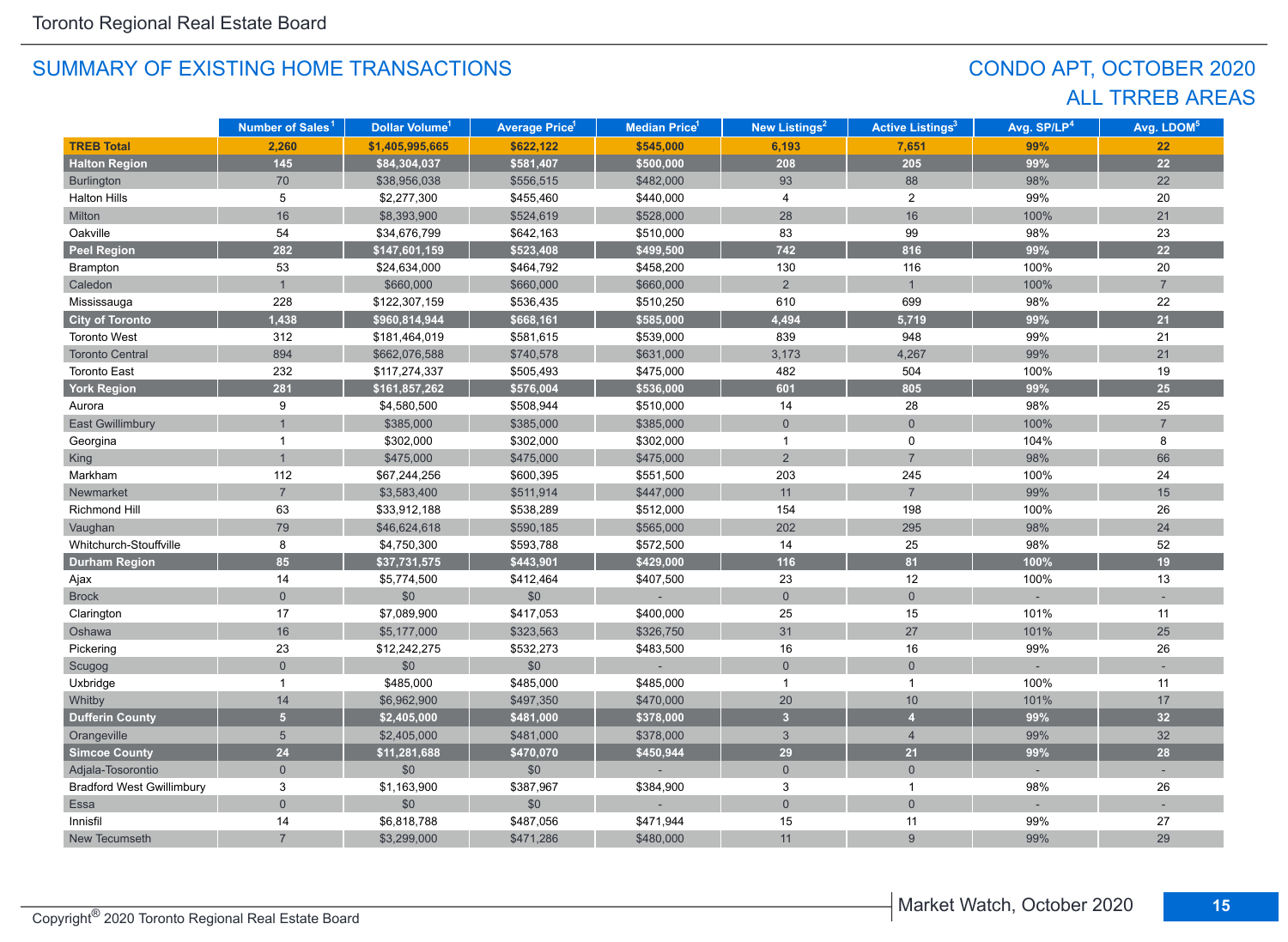## CONDO APT, OCTOBER 2020 CITY OF TORONTO MUNICIPAL BREAKDOWN

|                        | Number of Sales <sup>1</sup> | Dollar Volume <sup>1</sup> | <b>Average Price</b> <sup>1</sup> | <b>Median Price</b> <sup>1</sup> | New Listings <sup>2</sup> | <b>Active Listings<sup>3</sup></b> | Avg. SP/LP <sup>4</sup> | Avg. LDOM <sup>5</sup> |
|------------------------|------------------------------|----------------------------|-----------------------------------|----------------------------------|---------------------------|------------------------------------|-------------------------|------------------------|
| <b>TREB Total</b>      | 2.260                        | \$1,405,995,665            | \$622,122                         | \$545,000                        | 6.193                     | 7.651                              | 99%                     | 22                     |
| <b>City of Toronto</b> | 1,438                        | \$960,814,944              | \$668,161                         | \$585,000                        | 4,494                     | 5,719                              | 99%                     | 21                     |
| <b>Toronto West</b>    | 312                          | \$181,464,019              | \$581,615                         | \$539,000                        | 839                       | 948                                | 99%                     | 21                     |
| Toronto W01            | 20                           | \$13,065,400               | \$653,270                         | \$606,500                        | 62                        | 59                                 | 99%                     | 18                     |
| Toronto W02            | 24                           | \$16,513,400               | \$688,058                         | \$659,000                        | 69                        | 59                                 | 99%                     | 10                     |
| Toronto W03            | 5                            | \$2,659,000                | \$531,800                         | \$510,000                        | 22                        | 32                                 | 101%                    | 32                     |
| Toronto W04            | 31                           | \$16,604,370               | \$535,625                         | \$518,000                        | 81                        | 110                                | 100%                    | 20                     |
| Toronto W05            | 37                           | \$16,448,888               | \$444,565                         | \$460,000                        | 54                        | 56                                 | 98%                     | 22                     |
| Toronto W06            | 76                           | \$51,227,438               | \$674,045                         | \$633,500                        | 208                       | 245                                | 99%                     | 24                     |
| Toronto W07            | $\overline{c}$               | \$1,460,000                | \$730,000                         | \$730,000                        | 17                        | 18                                 | 97%                     | 14                     |
| Toronto W08            | 76                           | \$44,366,422               | \$583,769                         | \$525,000                        | 213                       | 236                                | 99%                     | 19                     |
| Toronto W09            | 16                           | \$7,691,000                | \$480,688                         | \$489,000                        | 43                        | 53                                 | 102%                    | 19                     |
| Toronto W10            | 25                           | \$11,428,101               | \$457,124                         | \$472,000                        | 70                        | 80                                 | 98%                     | 24                     |
| <b>Toronto Central</b> | 894                          | \$662,076,588              | \$740,578                         | \$631,000                        | 3,173                     | 4,267                              | 99%                     | 21                     |
| Toronto C01            | 340                          | \$256,765,975              | \$755,194                         | \$644,500                        | 1,358                     | 1,844                              | 99%                     | 22                     |
| Toronto C02            | 37                           | \$44,684,399               | \$1,207,686                       | \$865,000                        | 158                       | 233                                | 99%                     | 21                     |
| Toronto C03            | 9                            | \$10,630,201               | \$1,181,133                       | \$920,000                        | 35                        | 53                                 | 99%                     | 18                     |
| Toronto C04            | 15                           | \$10,894,400               | \$726,293                         | \$650,000                        | 30                        | 36                                 | 96%                     | 28                     |
| Toronto C06            | 12                           | \$6,390,000                | \$532,500                         | \$530,000                        | 45                        | 48                                 | 99%                     | 24                     |
| Toronto C07            | 39                           | \$22,880,625               | \$586,683                         | \$565,000                        | 150                       | 169                                | 100%                    | 19                     |
| Toronto C08            | 172                          | \$120,001,747              | \$697,685                         | \$630,000                        | 637                       | 894                                | 98%                     | 23                     |
| Toronto C09            | 11                           | \$16,321,500               | \$1,483,773                       | \$932,500                        | 52                        | 71                                 | 104%                    | 17                     |
| Toronto C10            | 47                           | \$37,396,780               | \$795,676                         | \$795,000                        | 144                       | 199                                | 99%                     | 20                     |
| Toronto C11            | 22                           | \$10,820,789               | \$491,854                         | \$440,000                        | 60                        | 72                                 | 101%                    | 18                     |
| Toronto C12            | 12                           | \$16,986,500               | \$1,415,542                       | \$1,205,000                      | 17                        | 22                                 | 99%                     | 35                     |
| Toronto C13            | 33                           | \$18,963,396               | \$574,648                         | \$555,000                        | 81                        | 87                                 | 99%                     | 16                     |
| Toronto C14            | 74                           | \$46,632,088               | \$630,163                         | \$606,250                        | 179                       | 252                                | 101%                    | 17                     |
| Toronto C15            | 71                           | \$42,708,188               | \$601,524                         | \$572,000                        | 227                       | 287                                | 99%                     | 21                     |
| <b>Toronto East</b>    | 232                          | \$117,274,337              | \$505,493                         | \$475,000                        | 482                       | 504                                | 100%                    | 19                     |
| Toronto E01            | 14                           | \$11,285,833               | \$806,131                         | \$692,667                        | 53                        | 49                                 | 98%                     | 16                     |
| Toronto E02            | 15                           | \$11,315,000               | \$754,333                         | \$670,000                        | 46                        | 51                                 | 102%                    | 14                     |
| Toronto E03            | 13                           | \$6,067,688                | \$466,745                         | \$430,000                        | 25                        | 26                                 | 99%                     | 17                     |
| Toronto E04            | 36                           | \$15,933,708               | \$442,603                         | \$430,000                        | 51                        | 38                                 | 100%                    | 16                     |
| Toronto E05            | 24                           | \$12,130,887               | \$505,454                         | \$490,500                        | 40                        | 51                                 | 100%                    | 23                     |
| Toronto E06            | 6                            | \$3,316,000                | \$552,667                         | \$563,000                        | 19                        | 22                                 | 103%                    | 13                     |
| Toronto E07            | 34                           | \$16,489,157               | \$484,975                         | \$492,500                        | 67                        | 73                                 | 101%                    | 21                     |
| Toronto E08            | 26                           | \$11,446,995               | \$440,269                         | \$427,500                        | 49                        | 45                                 | 99%                     | 21                     |
| Toronto E09            | 44                           | \$21,042,169               | \$478,231                         | \$467,500                        | 92                        | 112                                | 99%                     | 22                     |
| Toronto E10            | 3                            | \$1,111,000                | \$370,333                         | \$407,000                        | 12                        | 12                                 | 99%                     | $27\,$                 |
| Toronto E11            | 17                           | \$7,135,900                | \$419,759                         | \$440,000                        | 28                        | 25                                 | 103%                    | 17                     |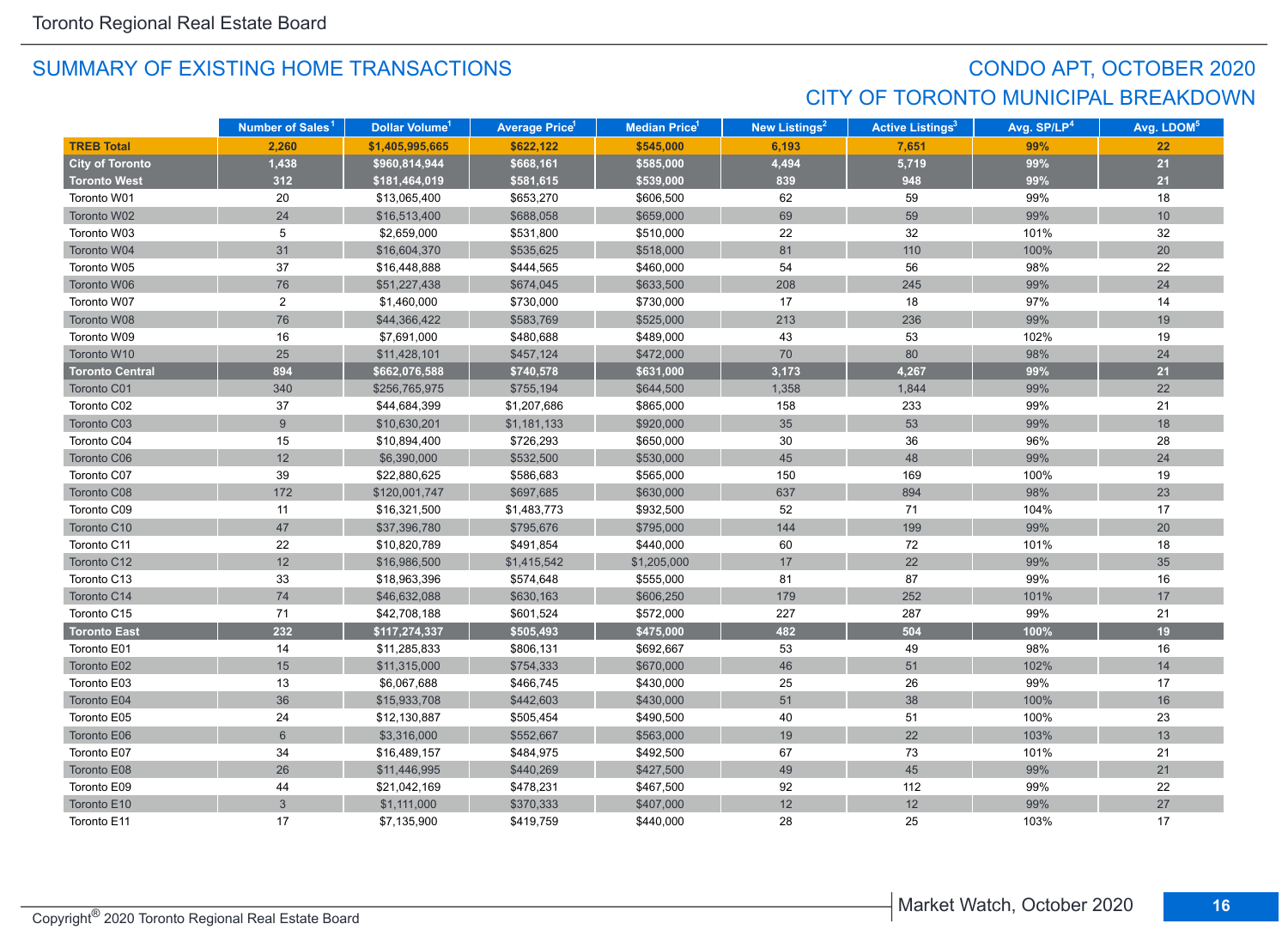## LINK, OCTOBER 2020 ALL TRREB AREAS

|                                  | Number of Sales <sup>1</sup> | Dollar Volume <sup>1</sup> | <b>Average Price</b> 1 | <b>Median Price<sup>1</sup></b> | New Listings <sup>2</sup> | <b>Active Listings<sup>3</sup></b> | Avg. SP/LP <sup>4</sup> | Avg. LDOM <sup>5</sup> |
|----------------------------------|------------------------------|----------------------------|------------------------|---------------------------------|---------------------------|------------------------------------|-------------------------|------------------------|
| <b>TREB Total</b>                | 97                           | \$77,707,459               | \$801,108              | \$780,000                       | 125                       | 72                                 | 103%                    | 10                     |
| <b>Halton Region</b>             | 8                            | \$7,011,000                | \$876,375              | \$877,000                       | 9                         | 2 <sup>1</sup>                     | 102%                    | 10                     |
| <b>Burlington</b>                | $\overline{2}$               | \$1,650,500                | \$825,250              | \$825,250                       | $\overline{2}$            | $\mathbf{0}$                       | 104%                    | $\overline{7}$         |
| <b>Halton Hills</b>              | $\mathbf{1}$                 | \$817,500                  | \$817,500              | \$817,500                       | $\overline{1}$            | $\mathsf 0$                        | 105%                    | $\overline{4}$         |
| Milton                           | $\overline{0}$               | \$0                        | \$0                    |                                 | $\mathbf{0}$              | $\mathbf{0}$                       |                         |                        |
| Oakville                         | 5                            | \$4,543,000                | \$908,600              | \$899,000                       | 6                         | $\overline{2}$                     | 101%                    | 12                     |
| <b>Peel Region</b>               | 10                           | \$7,866,060                | \$786,606              | \$791,000                       | 14                        | 11                                 | 101%                    | 14                     |
| Brampton                         | 8                            | \$6,238,061                | \$779,758              | \$791,000                       | 10                        | 6                                  | 102%                    | 14                     |
| Caledon                          |                              | \$777,999                  | \$777,999              | \$777,999                       | $\mathbf{0}$              | $\mathbf{0}$                       | 100%                    | 14                     |
| Mississauga                      | 1                            | \$850,000                  | \$850,000              | \$850,000                       | 4                         | 5                                  | 99%                     | 11                     |
| <b>City of Toronto</b>           | 7                            | \$6,528,900                | \$932,700              | \$898,900                       | 17                        | 12                                 | 103%                    | 12                     |
| <b>Toronto West</b>              | $\mathbf{1}$                 | \$805,000                  | \$805,000              | \$805,000                       | 3                         | $\boldsymbol{2}$                   | 98%                     | 22                     |
| <b>Toronto Central</b>           | $\overline{2}$               | \$2,240,000                | \$1,120,000            | \$1,120,000                     | $\overline{7}$            | $\overline{4}$                     | 112%                    | $\overline{7}$         |
| <b>Toronto East</b>              | 4                            | \$3,483,900                | \$870,975              | \$889,450                       | $\overline{7}$            | 6                                  | 98%                     | 12                     |
| <b>York Region</b>               | 29                           | \$27,927,500               | \$963,017              | \$980,000                       | 43                        | 36                                 | 102%                    | 11                     |
| Aurora                           | 0                            | \$0                        | \$0                    | $\sim$                          | $\mathbf 0$               | 0                                  | $\mathcal{L}$           | $\sim$                 |
| <b>East Gwillimbury</b>          |                              | \$770,000                  | \$770,000              | \$770,000                       | $\mathbf{1}$              | $\mathbf{0}$                       | 98%                     | $5\overline{)}$        |
| Georgina                         | 1                            | \$560,000                  | \$560,000              | \$560,000                       | $\overline{2}$            | 0                                  | 102%                    | 4                      |
| King                             | $\overline{2}$               | \$1,923,000                | \$961,500              | \$961,500                       | $\overline{c}$            | $\mathbf{1}$                       | 96%                     | 18                     |
| Markham                          | 19                           | \$18,631,600               | \$980,611              | \$953,000                       | 26                        | 20                                 | 104%                    | 10                     |
| Newmarket                        |                              | \$753,000                  | \$753,000              | \$753,000                       | $\overline{1}$            | $\overline{1}$                     | 95%                     | 13                     |
| Richmond Hill                    | 4                            | \$4,089,900                | \$1,022,475            | \$1,024,950                     | 9                         | 9                                  | 99%                     | 21                     |
| Vaughan                          |                              | \$1,200,000                | \$1,200,000            | \$1,200,000                     | $\overline{2}$            | 5                                  | 101%                    | $\overline{4}$         |
| Whitchurch-Stouffville           | 0                            | \$0                        | \$0                    |                                 | $\mathbf 0$               | $\mathbf 0$                        |                         |                        |
| <b>Durham Region</b>             | 35                           | \$23,149,999               | \$661,429              | \$650,000                       | 36                        | $\overline{7}$                     | 106%                    | $\overline{7}$         |
| Ajax                             | 4                            | \$2,840,000                | \$710,000              | \$695,000                       | 3                         | 0                                  | 105%                    | 8                      |
| <b>Brock</b>                     |                              | \$561,000                  | \$561,000              | \$561,000                       | $\overline{1}$            | $\Omega$                           | 112%                    | 8                      |
| Clarington                       | 18                           | \$11,555,999               | \$642,000              | \$629,500                       | 20                        | 5                                  | 107%                    | 8                      |
| Oshawa                           | $\overline{4}$               | \$2,231,000                | \$557,750              | \$584,000                       | $5\phantom{.}$            | $\overline{1}$                     | 101%                    | $\overline{7}$         |
| Pickering                        | $\overline{c}$               | \$1,350,000                | \$675,000              | \$675,000                       | $\overline{2}$            | $\mathbf{1}$                       | 104%                    | 11                     |
| Scugog                           | $\overline{0}$               | \$0                        | \$0                    |                                 | $\overline{0}$            | $\overline{0}$                     |                         |                        |
| Uxbridge                         | $\Omega$                     | \$0                        | \$0                    |                                 | 0                         | $\mathbf 0$                        |                         |                        |
| Whitby                           | 6                            | \$4,612,000                | \$768,667              | \$750,000                       | $5\overline{)}$           | $\mathbf{0}$                       | 109%                    | $\overline{4}$         |
| <b>Dufferin County</b>           |                              | \$702,000                  | \$702,000              | \$702,000                       | 1                         | $\mathbf{0}$                       | 106%                    | 2 <sup>2</sup>         |
| Orangeville                      |                              | \$702,000                  | \$702,000              | \$702,000                       | $\mathbf{1}$              | $\mathbf{0}$                       | 106%                    | $\overline{2}$         |
| <b>Simcoe County</b>             | 7                            | \$4,522,000                | \$646,000              | \$650,000                       | $\overline{5}$            | $\overline{4}$                     | 98%                     | 17                     |
| Adjala-Tosorontio                | $\mathbf 0$                  | \$0                        | \$0                    |                                 | $\mathbf 0$               | $\mathbf{0}$                       |                         |                        |
| <b>Bradford West Gwillimbury</b> | 3                            | \$2,075,000                | \$691,667              | \$705,000                       | 3                         | $\overline{2}$                     | 100%                    | $\overline{7}$         |
| Essa                             | $\overline{3}$               | \$1,817,000                | \$605,667              | \$639,000                       | $\overline{2}$            |                                    | 97%                     | 21                     |
| Innisfil                         | 0                            | \$0                        | \$0                    |                                 | 0                         | 1                                  |                         |                        |
| New Tecumseth                    |                              | \$630,000                  | \$630,000              | \$630,000                       | $\overline{0}$            | $\overline{0}$                     | 96%                     | 34                     |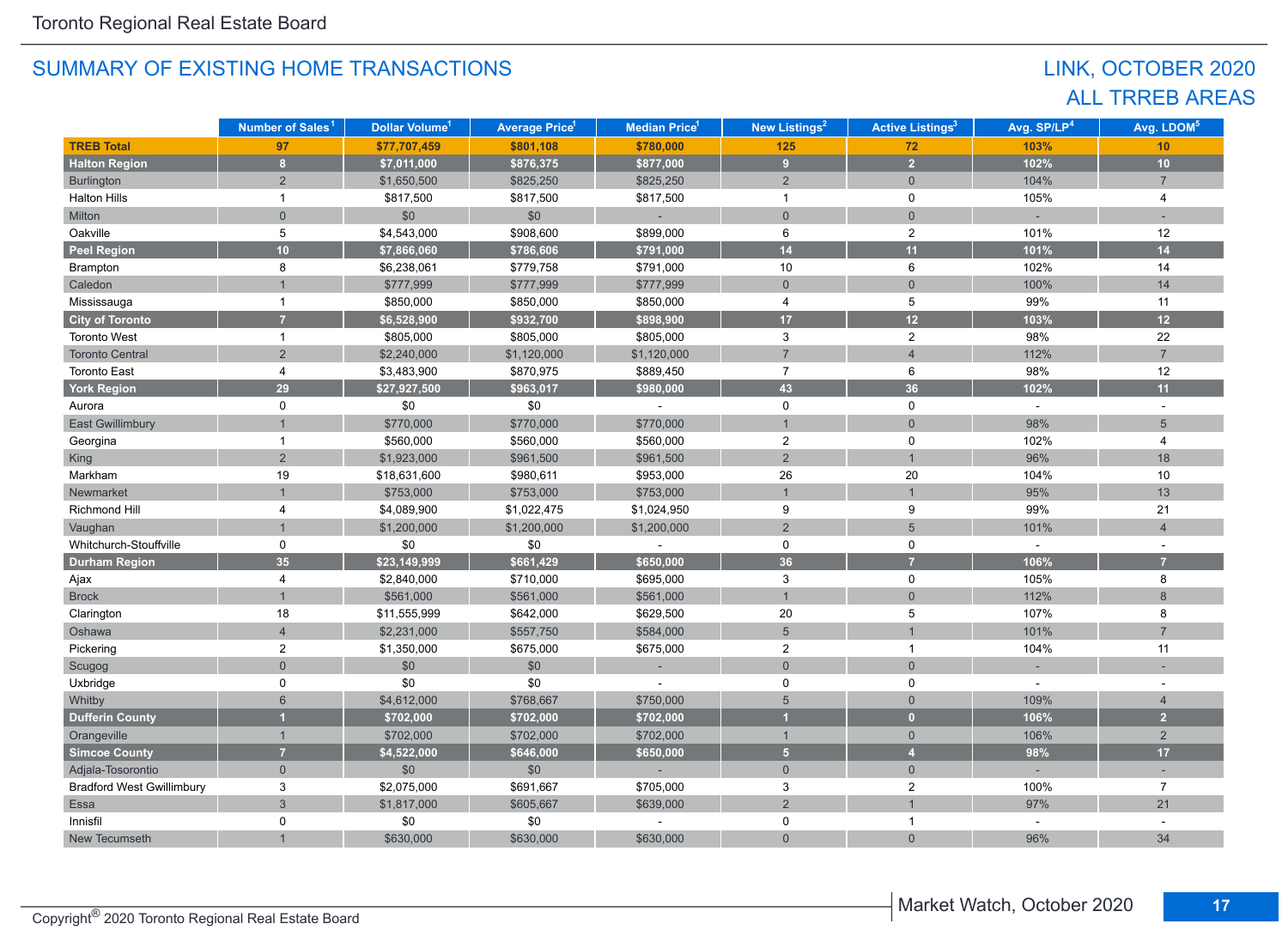## LINK, OCTOBER 2020 CITY OF TORONTO MUNICIPAL BREAKDOWN

|                        | Number of Sales <sup>1</sup> | Dollar Volume <sup>1</sup> | <b>Average Price<sup>1</sup></b> | Median Price <sup>1</sup> | New Listings <sup>2</sup> | <b>Active Listings<sup>3</sup></b> | Avg. SP/LP <sup>4</sup> | Avg. LDOM <sup>5</sup>   |
|------------------------|------------------------------|----------------------------|----------------------------------|---------------------------|---------------------------|------------------------------------|-------------------------|--------------------------|
| <b>TREB Total</b>      | 97                           | \$77,707,459               | \$801,108                        | \$780,000                 | 125                       | 72                                 | 103%                    | 10                       |
| <b>City of Toronto</b> | $\overline{7}$               | \$6,528,900                | \$932,700                        | \$898,900                 | 17                        | $12$                               | 103%                    | $12$                     |
| <b>Toronto West</b>    |                              | \$805,000                  | \$805,000                        | \$805,000                 | $\overline{\mathbf{3}}$   | $\overline{2}$                     | 98%                     | 22                       |
| Toronto W01            | $\mathbf 0$                  | \$0                        | \$0                              | $\blacksquare$            | $\mathbf 0$               | $\mathbf 0$                        | $\sim$                  | $\sim$                   |
| Toronto W02            | $\overline{0}$               | \$0                        | \$0                              | ÷,                        | $\mathbf{0}$              | $\mathbf{0}$                       |                         |                          |
| Toronto W03            | $\mathbf 0$                  | \$0                        | \$0                              | $\sim$                    | $\mathbf 0$               | $\mathbf 0$                        | $\sim$                  | $\sim$                   |
| Toronto W04            | $\mathbf{0}$                 | \$0                        | \$0                              | ÷.                        | $\mathsf{O}\xspace$       | $\overline{0}$                     |                         |                          |
| Toronto W05            | 0                            | $$0$$                      | \$0                              | $\blacksquare$            | $\mathsf{O}$              | $\mathbf 0$                        |                         | $\sim$                   |
| Toronto W06            | $\mathbf{0}$                 | \$0                        | \$0                              | ٠                         | $\mathsf{O}\xspace$       | $\mathbf{0}$                       |                         |                          |
| Toronto W07            | 0                            | \$0                        | \$0                              | ä,                        | $\mathbf 0$               | $\mathbf 0$                        | $\sim$                  |                          |
| Toronto W08            | $\overline{0}$               | \$0                        | \$0                              | ÷,                        | $\mathbf{0}$              | $\overline{0}$                     |                         |                          |
| Toronto W09            | 0                            | \$0                        | \$0                              |                           | $\mathsf 0$               | $\mathbf 0$                        |                         |                          |
| Toronto W10            | $\mathbf{1}$                 | \$805,000                  | \$805,000                        | \$805,000                 | $\mathbf{3}$              | $\overline{2}$                     | 98%                     | 22                       |
| <b>Toronto Central</b> | $\overline{2}$               | \$2,240,000                | \$1,120,000                      | \$1,120,000               | $\overline{7}$            | $\overline{4}$                     | 112%                    | $\overline{7}$           |
| Toronto C01            | $\overline{0}$               | \$0                        | \$0                              |                           | $\overline{0}$            | $\overline{0}$                     |                         |                          |
| Toronto C02            | 0                            | \$0                        | \$0                              | $\sim$                    | $\mathsf{O}$              | $\mathbf{1}$                       | $\sim$                  |                          |
| Toronto C03            | $\overline{0}$               | \$0                        | \$0                              | ÷,                        | $\mathbf{0}$              | $\overline{0}$                     |                         | ×.                       |
| Toronto C04            | $\mathbf{1}$                 | \$1,275,000                | \$1,275,000                      | \$1,275,000               | $\mathbf{3}$              | 0                                  | 116%                    | 9                        |
| Toronto C06            | $\overline{0}$               | \$0                        | \$0                              |                           | $\overline{0}$            | $\overline{0}$                     |                         |                          |
| Toronto C07            | $\mathbf{1}$                 | \$965,000                  | \$965,000                        | \$965,000                 | $\mathbf 3$               | $\mathbf{2}$                       | 107%                    | 4                        |
| Toronto C08            | $\mathbf{0}$                 | \$0                        | \$0                              |                           | $\mathbf{0}$              | $\mathbf{0}$                       |                         |                          |
| Toronto C09            | 0                            | \$0                        | \$0                              | $\blacksquare$            | 0                         | $\mathbf 0$                        | $\sim$                  | $\overline{\phantom{a}}$ |
| Toronto C10            | $\mathsf{O}\xspace$          | \$0                        | \$0                              |                           | $\mathbf 0$               | $\mathsf{O}\xspace$                |                         |                          |
| Toronto C11            | 0                            | $$0$$                      | \$0                              | $\bar{a}$                 | $\mathbf 0$               | $\mathbf 0$                        |                         | $\overline{\phantom{a}}$ |
| Toronto C12            | $\mathbf{0}$                 | \$0                        | \$0                              | $\sim$                    | $\mathbf{0}$              | $\mathbf{0}$                       |                         |                          |
| Toronto C13            | 0                            | \$0                        | \$0                              | $\sim$                    | $\mathsf 0$               | $\mathbf 0$                        |                         |                          |
| Toronto C14            | $\overline{0}$               | \$0                        | \$0                              |                           | $\mathbf 0$               | $\overline{0}$                     |                         |                          |
| Toronto C15            | $\mathbf 0$                  | \$0                        | \$0                              | ÷                         | $\overline{1}$            | $\mathbf{1}$                       | $\sim$                  | $\sim$                   |
| <b>Toronto East</b>    | $\overline{A}$               | \$3,483,900                | \$870,975                        | \$889,450                 | $\overline{7}$            | $6\overline{6}$                    | 98%                     | 12                       |
| Toronto E01            | 0                            | \$0                        | \$0                              | $\sim$                    | $\mathsf{O}$              | $\mathbf 0$                        | $\sim$                  | $\sim$                   |
| Toronto E02            | $\overline{0}$               | \$0                        | \$0                              | ÷                         | $\mathbf{0}$              | $\overline{0}$                     |                         | ٠                        |
| Toronto E03            | $\mathbf 0$                  | \$0                        | \$0                              | ä,                        | $\mathsf 0$               | $\mathbf 0$                        | $\sim$                  | $\sim$                   |
| Toronto E04            | $\overline{0}$               | \$0                        | \$0                              | ÷,                        | $\mathbf{0}$              | $\mathbf{0}$                       |                         |                          |
| Toronto E05            | $\mathsf 3$                  | \$2,713,900                | \$904,633                        | \$898,900                 | $\mathbf{3}$              | $\mathbf{1}$                       | 98%                     | 11                       |
| Toronto E06            | $\mathsf{O}\xspace$          | \$0                        | $$0$$                            |                           | $\mathbf{0}$              | $\mathbf 0$                        |                         |                          |
| Toronto E07            | $\mathbf{1}$                 | \$770,000                  | \$770,000                        | \$770,000                 | $\overline{4}$            | $\overline{4}$                     | 98%                     | 13                       |
| Toronto E08            | $\mathsf{O}\xspace$          | \$0                        | \$0                              | ÷                         | $\mathsf{O}\xspace$       | $\mathsf{O}\xspace$                |                         |                          |
| Toronto E09            | 0                            | $$0$$                      | \$0                              | $\sim$                    | 0                         | 0                                  | $\sim$                  | $\overline{a}$           |
| Toronto E10            | $\overline{0}$               | \$0                        | \$0                              | ÷,                        | $\overline{0}$            | $\overline{1}$                     |                         |                          |
| Toronto E11            | $\Omega$                     | \$0                        | \$0                              |                           | $\Omega$                  | $\Omega$                           |                         |                          |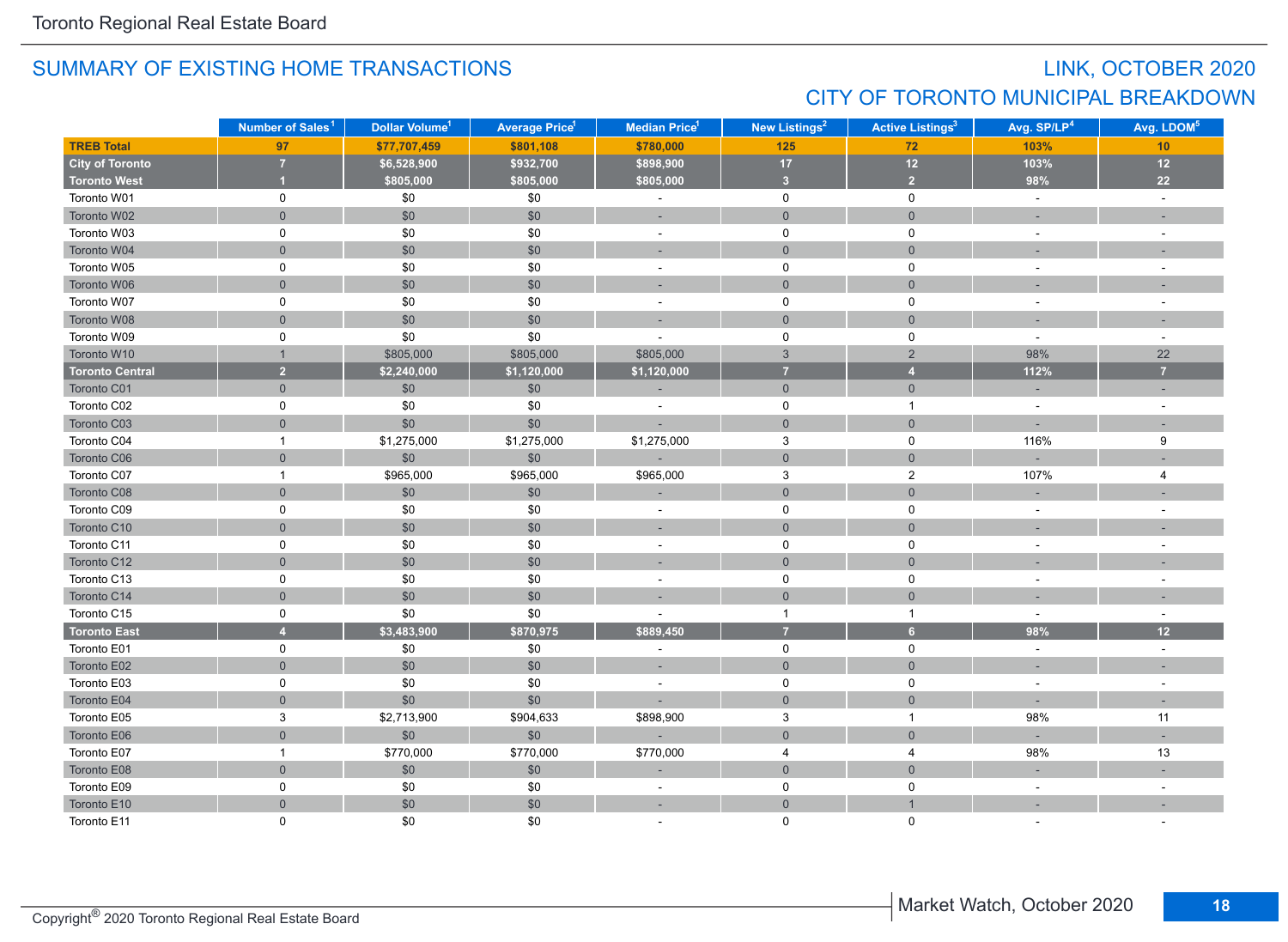## CO-OP APT, OCTOBER 2020 ALL TRREB AREAS

|                                  | Number of Sales <sup>1</sup> | Dollar Volume <sup>1</sup> | <b>Average Price<sup>1</sup></b> | <b>Median Price</b> <sup>1</sup> | New Listings <sup>2</sup> | <b>Active Listings<sup>3</sup></b> | Avg. SP/LP <sup>4</sup> | Avg. LDOM <sup>5</sup>   |
|----------------------------------|------------------------------|----------------------------|----------------------------------|----------------------------------|---------------------------|------------------------------------|-------------------------|--------------------------|
| <b>TREB Total</b>                | 9 <sup>°</sup>               | \$5,288,000                | \$587,556                        | \$418,000                        | 25                        | 37                                 | 100%                    | 24                       |
| <b>Halton Region</b>             | $\mathbf{0}$                 | \$0\$                      | \$0                              | ٠                                | $\mathbf{0}$              | $\overline{1}$                     | ×.                      | ÷                        |
| Burlington                       | $\overline{0}$               | \$0                        | \$0                              | ÷,                               | $\overline{0}$            | $\mathbf{1}$                       | ÷                       | ÷                        |
| <b>Halton Hills</b>              | 0                            | \$0                        | \$0                              | $\bar{a}$                        | $\mathsf{O}$              | $\mathsf 0$                        | $\sim$                  | $\sim$                   |
| Milton                           | $\overline{0}$               | $$0$$                      | \$0                              | ٠                                | $\mathbf 0$               | $\mathbf{0}$                       |                         |                          |
| Oakville                         | 0                            | \$0                        | \$0                              | $\sim$                           | $\mathsf{O}$              | $\mathsf 0$                        | $\sim$                  | $\sim$                   |
| <b>Peel Region</b>               | $\overline{0}$               | \$0\$                      | \$0                              | ٠                                | $\overline{5}$            | $\overline{\mathbf{3}}$            |                         |                          |
| Brampton                         | 0                            | \$0                        | \$0                              | $\omega$                         | $\overline{4}$            | $\overline{2}$                     | $\sim$                  | $\bar{a}$                |
| Caledon                          | $\overline{0}$               | \$0                        | \$0                              | ÷,                               | $\mathsf{O}\xspace$       | $\mathsf{O}\xspace$                |                         |                          |
| Mississauga                      | 0                            | \$0                        | \$0                              | $\sim$                           | $\overline{1}$            | $\mathbf{1}$                       | $\sim$                  | $\bar{a}$                |
| City of Toronto                  | $\overline{9}$               | \$5,288,000                | \$587,556                        | \$418,000                        | 19                        | 32                                 | 100%                    | 24                       |
| <b>Toronto West</b>              | 4                            | \$1,425,000                | \$356,250                        | \$376,000                        | $\overline{4}$            | 6                                  | 99%                     | 30                       |
| <b>Toronto Central</b>           | $\overline{4}$               | \$3,213,000                | \$803,250                        | \$822,500                        | 13                        | 22                                 | 100%                    | 19                       |
| <b>Toronto East</b>              | $\mathbf{1}$                 | \$650,000                  | \$650,000                        | \$650,000                        | $\overline{c}$            | 4                                  | 102%                    | 22                       |
| <b>York Region</b>               | $\overline{0}$               | \$0                        | \$0                              | ×                                | и                         | $\overline{1}$                     | ٠                       |                          |
| Aurora                           | 0                            | \$0                        | \$0                              | ÷                                | $\mathsf 0$               | $\mathsf 0$                        | $\sim$                  |                          |
| East Gwillimbury                 | $\overline{0}$               | \$0                        | \$0                              |                                  | $\mathbf{0}$              | $\mathbf{0}$                       |                         |                          |
| Georgina                         | 0                            | \$0                        | \$0                              | $\sim$                           | 0                         | 0                                  |                         | $\overline{\phantom{a}}$ |
| King                             | $\overline{0}$               | $$0$$                      | \$0                              | ÷.                               | $\mathbf 0$               | $\overline{0}$                     |                         |                          |
| Markham                          | 0                            | $\$0$                      | \$0                              | ä,                               | $\mathbf 0$               | $\mathsf 0$                        |                         |                          |
| Newmarket                        | $\overline{0}$               | $$0$$                      | \$0                              |                                  | $\mathbf 0$               | $\overline{0}$                     |                         |                          |
| Richmond Hill                    | 0                            | $\$0$                      | \$0                              | $\overline{\phantom{a}}$         | 0                         | 0                                  |                         | ÷                        |
| Vaughan                          | $\overline{0}$               | \$0                        | \$0                              |                                  | $\overline{1}$            | $\overline{1}$                     |                         |                          |
| Whitchurch-Stouffville           | 0                            | \$0                        | \$0                              | $\overline{\phantom{a}}$         | $\mathsf 0$               | $\mathsf 0$                        |                         | $\sim$                   |
| <b>Durham Region</b>             | $\overline{0}$               | $\overline{50}$            | \$0                              | ٠                                | $\overline{0}$            | $\mathbf{0}$                       |                         |                          |
| Ajax                             | 0                            | \$0                        | \$0                              | $\sim$                           | $\mathsf{O}$              | $\mathsf 0$                        | $\sim$                  | $\sim$                   |
| <b>Brock</b>                     | $\overline{0}$               | $$0$$                      | \$0                              |                                  | $\mathbf{0}$              | $\mathbf 0$                        |                         |                          |
| Clarington                       | 0                            | \$0                        | \$0                              | $\sim$                           | 0                         | 0                                  |                         |                          |
| Oshawa                           | $\overline{0}$               | \$0                        | \$0                              |                                  | $\mathbf 0$               | $\mathbf 0$                        |                         |                          |
| Pickering                        | 0                            | \$0                        | \$0                              | $\blacksquare$                   | 0                         | $\mathsf 0$                        | ÷.                      | $\sim$                   |
| Scugog                           | $\overline{0}$               | $$0$$                      | \$0                              | ÷                                | $\mathbf 0$               | $\mathsf{O}\xspace$                |                         |                          |
| Uxbridge                         | $\mathsf{O}$                 | \$0                        | \$0                              | $\sim$                           | 0                         | 0                                  | $\sim$                  | $\sim$                   |
| Whitby                           | $\mathbf 0$                  | \$0                        | \$0                              |                                  | $\mathbf{0}$              | $\mathbf{0}$                       |                         |                          |
| <b>Dufferin County</b>           | $\mathbf{0}$                 | $\overline{50}$            | $\overline{50}$                  |                                  | $\overline{0}$            | $\overline{0}$                     |                         |                          |
| Orangeville                      | $\overline{0}$               | \$0                        | \$0                              | $\overline{\phantom{a}}$         | $\overline{0}$            | $\overline{0}$                     | ٠                       | ٠                        |
| <b>Simcoe County</b>             | $\overline{0}$               | \$0\$                      | \$0                              | ٠                                | $\overline{0}$            | $\mathbf{0}$                       |                         |                          |
| Adjala-Tosorontio                | $\overline{0}$               | $\$0$                      | \$0                              | ÷.                               | $\overline{0}$            | $\mathbf 0$                        | ÷,                      | ÷,                       |
| <b>Bradford West Gwillimbury</b> | 0                            | \$0                        | \$0                              | ÷,                               | $\mathsf 0$               | $\mathsf 0$                        | $\sim$                  |                          |
| Essa                             | $\overline{0}$               | $$0$$                      | \$0                              | ÷,                               | $\mathbf 0$               | $\mathbf 0$                        |                         |                          |
| Innisfil                         | 0                            | \$0                        | \$0                              | ÷.                               | 0                         | 0                                  |                         | ÷.                       |
| New Tecumseth                    | $\overline{0}$               | \$0                        | \$0                              | ÷,                               | $\mathbf 0$               | $\overline{0}$                     |                         |                          |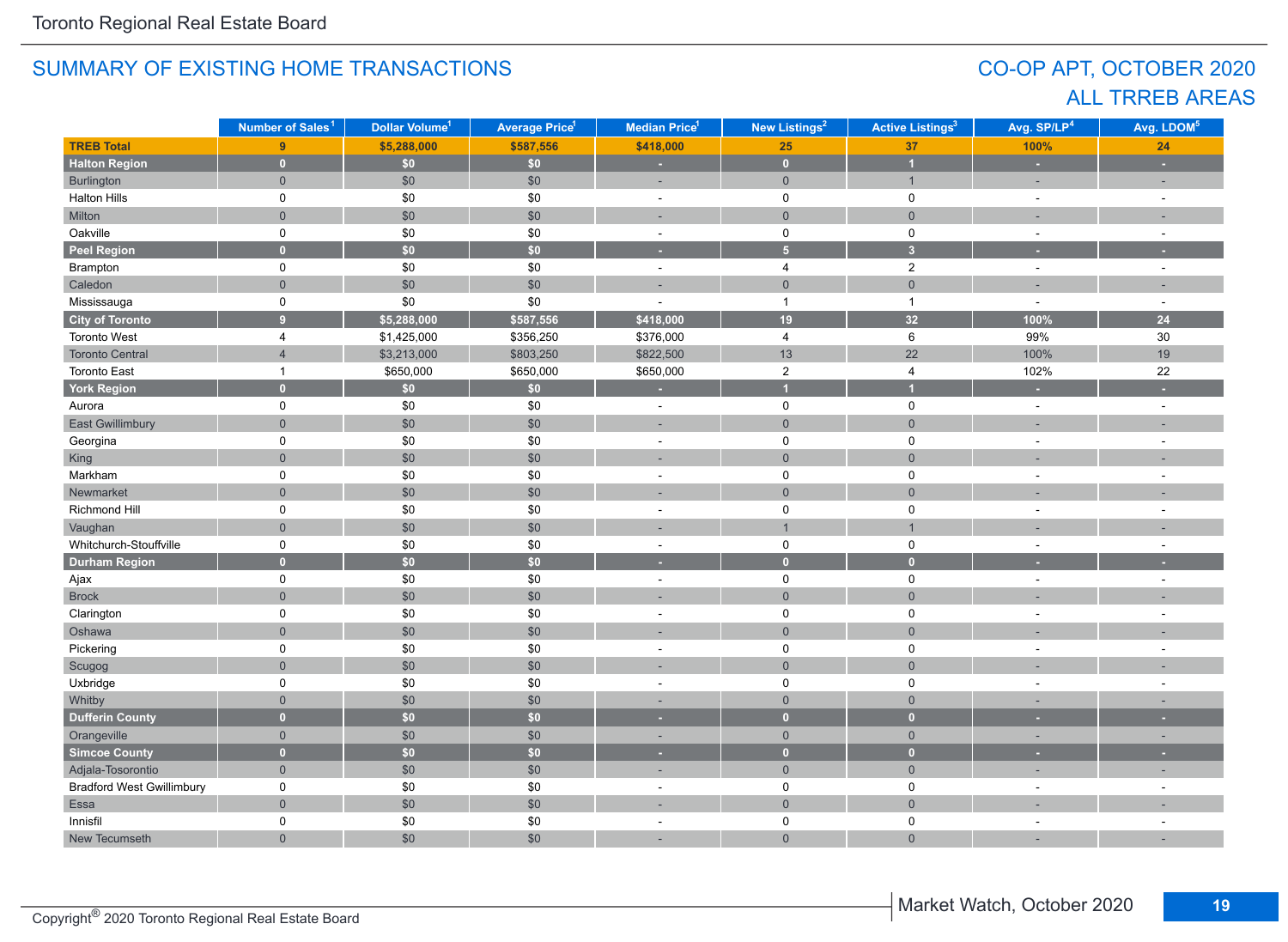## CO-OP APT, OCTOBER 2020 CITY OF TORONTO MUNICIPAL BREAKDOWN

|                        | Number of Sales <sup>1</sup> | Dollar Volume <sup>1</sup> | <b>Average Price<sup>1</sup></b> | Median Price <sup>1</sup> | New Listings <sup>2</sup> | <b>Active Listings<sup>3</sup></b> | Avg. SP/LP <sup>4</sup> | Avg. LDOM <sup>5</sup>   |
|------------------------|------------------------------|----------------------------|----------------------------------|---------------------------|---------------------------|------------------------------------|-------------------------|--------------------------|
| <b>TREB Total</b>      | $\overline{9}$               | \$5,288,000                | \$587,556                        | \$418,000                 | 25                        | 37                                 | 100%                    | 24                       |
| <b>City of Toronto</b> | 9                            | \$5,288,000                | \$587,556                        | \$418,000                 | 19                        | 32                                 | 100%                    | 24                       |
| <b>Toronto West</b>    | $\overline{4}$               | \$1,425,000                | \$356,250                        | \$376,000                 | $\overline{4}$            | 6 <sup>1</sup>                     | 99%                     | 30                       |
| Toronto W01            | 0                            | \$0                        | \$0                              | $\sim$                    | 0                         | $\mathbf 0$                        | $\omega$                | $\sim$                   |
| Toronto W02            | $\overline{0}$               | \$0                        | \$0                              | ٠                         | $\mathbf{0}$              | $\mathsf{O}\xspace$                |                         |                          |
| Toronto W03            | $\mathbf 0$                  | \$0                        | \$0                              | $\sim$                    | $\pmb{0}$                 | $\mathsf 0$                        | $\sim$                  | $\overline{\phantom{a}}$ |
| Toronto W04            | $\mathbf{0}$                 | \$0                        | \$0                              |                           | $\mathsf{O}\xspace$       | $\mathbf{1}$                       |                         |                          |
| Toronto W05            | 0                            | \$0                        | \$0                              | $\overline{a}$            | $\mathbf 0$               | $\mathbf 0$                        | $\sim$                  | $\sim$                   |
| Toronto W06            | $\mathbf{3}$                 | \$1,020,000                | \$340,000                        | \$347,000                 | $\overline{2}$            | $\mathbf{3}$                       | 98%                     | 31                       |
| Toronto W07            | $\mathbf 0$                  | \$0                        | \$0                              | $\sim$                    | 0                         | $\mathbf 0$                        | $\sim$                  | $\sim$                   |
| Toronto W08            | $\mathbf{1}$                 | \$405,000                  | \$405,000                        | \$405,000                 | $\overline{2}$            | $\overline{2}$                     | 101%                    | 26                       |
| Toronto W09            | $\mathbf 0$                  | \$0                        | \$0                              | $\bar{a}$                 | 0                         | 0                                  | $\sim$                  | $\sim$                   |
| Toronto W10            | $\overline{0}$               | \$0                        | \$0                              |                           | $\overline{0}$            | $\overline{0}$                     |                         |                          |
| <b>Toronto Central</b> | $\overline{4}$               | \$3,213,000                | \$803,250                        | \$822,500                 | 13                        | 22                                 | 100%                    | 19                       |
| Toronto C01            | $\mathbf{0}$                 | \$0                        | \$0                              | $\sim$                    | $\mathbf{1}$              | $\overline{2}$                     | $\sim$                  | ÷,                       |
| Toronto C02            | $\mathbf{1}$                 | \$860,000                  | \$860,000                        | \$860,000                 | $\overline{1}$            | $\overline{4}$                     | 96%                     | 26                       |
| Toronto C03            | $\mathbf{0}$                 | \$0                        | $$0$$                            | ÷                         | $\mathbf{1}$              | $\mathbf{1}$                       |                         |                          |
| Toronto C04            | $\mathbf{1}$                 | \$268,000                  | \$268,000                        | \$268,000                 | $\mathbf 0$               | $\mathbf 0$                        | 107%                    | 22                       |
| Toronto C06            | $\overline{0}$               | \$0                        | \$0                              |                           | $\mathbf{0}$              | $\mathbf{0}$                       |                         |                          |
| Toronto C07            | 0                            | $\$0$                      | \$0                              |                           | $\mathbf 0$               | $\mathbf{1}$                       |                         |                          |
| Toronto C08            | $\overline{0}$               | \$0                        | \$0                              |                           | $\overline{0}$            | $\mathbf{1}$                       |                         |                          |
| Toronto C09            | $\overline{2}$               | \$2,085,000                | \$1,042,500                      | \$1,042,500               | 9                         | 11                                 | 101%                    | 14                       |
| Toronto C10            | $\overline{0}$               | \$0                        | \$0                              |                           | $\mathbf{1}$              | $\overline{2}$                     |                         |                          |
| Toronto C11            | 0                            | \$0                        | \$0                              | $\overline{\phantom{a}}$  | $\mathbf 0$               | $\mathbf 0$                        |                         | $\sim$                   |
| Toronto C12            | $\mathbf{0}$                 | \$0                        | \$0                              | $\sim$                    | $\mathbf{0}$              | $\mathbf{0}$                       |                         |                          |
| Toronto C13            | 0                            | $\$0$                      | \$0                              | $\blacksquare$            | $\mathsf 0$               | $\mathbf 0$                        | $\sim$                  |                          |
| Toronto C14            | $\mathbf{0}$                 | \$0                        | \$0                              |                           | $\mathbf{0}$              | $\mathbf{0}$                       |                         |                          |
| Toronto C15            | 0                            | \$0                        | \$0                              | $\overline{\phantom{a}}$  | $\mathbf 0$               | $\mathbf 0$                        | $\sim$                  | $\sim$                   |
| <b>Toronto East</b>    |                              | \$650,000                  | \$650,000                        | \$650,000                 | $\overline{2}$            | $\overline{4}$                     | 102%                    | 22                       |
| Toronto E01            | $\mathbf 0$                  | \$0                        | \$0                              | ÷.                        | $\mathsf{O}$              | $\mathbf 0$                        | $\sim$                  | $\sim$                   |
| Toronto E02            | $\mathbf{1}$                 | \$650,000                  | \$650,000                        | \$650,000                 | $\mathbf{1}$              | $\overline{1}$                     | 102%                    | 22                       |
| Toronto E03            | $\mathbf 0$                  | \$0                        | \$0                              |                           | 0                         | $\mathbf 0$                        |                         |                          |
| Toronto E04            | $\overline{0}$               | \$0                        | \$0                              | ×.                        | $\overline{0}$            | $\overline{1}$                     |                         |                          |
| Toronto E05            | 0                            | $\$0$                      | \$0                              | $\overline{\phantom{a}}$  | 0                         | 0                                  |                         |                          |
| Toronto E06            | $\mathbf{0}$                 | \$0                        | \$0                              |                           | $\mathbf 0$               | $\mathbf{0}$                       |                         |                          |
| Toronto E07            | $\mathbf 0$                  | $\$0$                      | \$0                              | $\overline{\phantom{a}}$  | $\pmb{0}$                 | $\mathbf{1}$                       | $\overline{a}$          |                          |
| Toronto E08            | $\mathsf{O}\xspace$          | \$0                        | \$0                              | ÷,                        | $\mathbf{1}$              | $\mathbf{1}$                       |                         |                          |
| Toronto E09            | 0                            | $\$0$                      | \$0                              | $\blacksquare$            | 0                         | $\mathbf 0$                        | $\sim$                  |                          |
| Toronto E10            | $\mathbf{0}$                 | \$0                        | \$0                              | ÷                         | $\mathsf{O}\xspace$       | $\mathbf{0}$                       |                         |                          |
| Toronto E11            | $\Omega$                     | \$0                        | \$0                              |                           | $\Omega$                  | $\Omega$                           |                         |                          |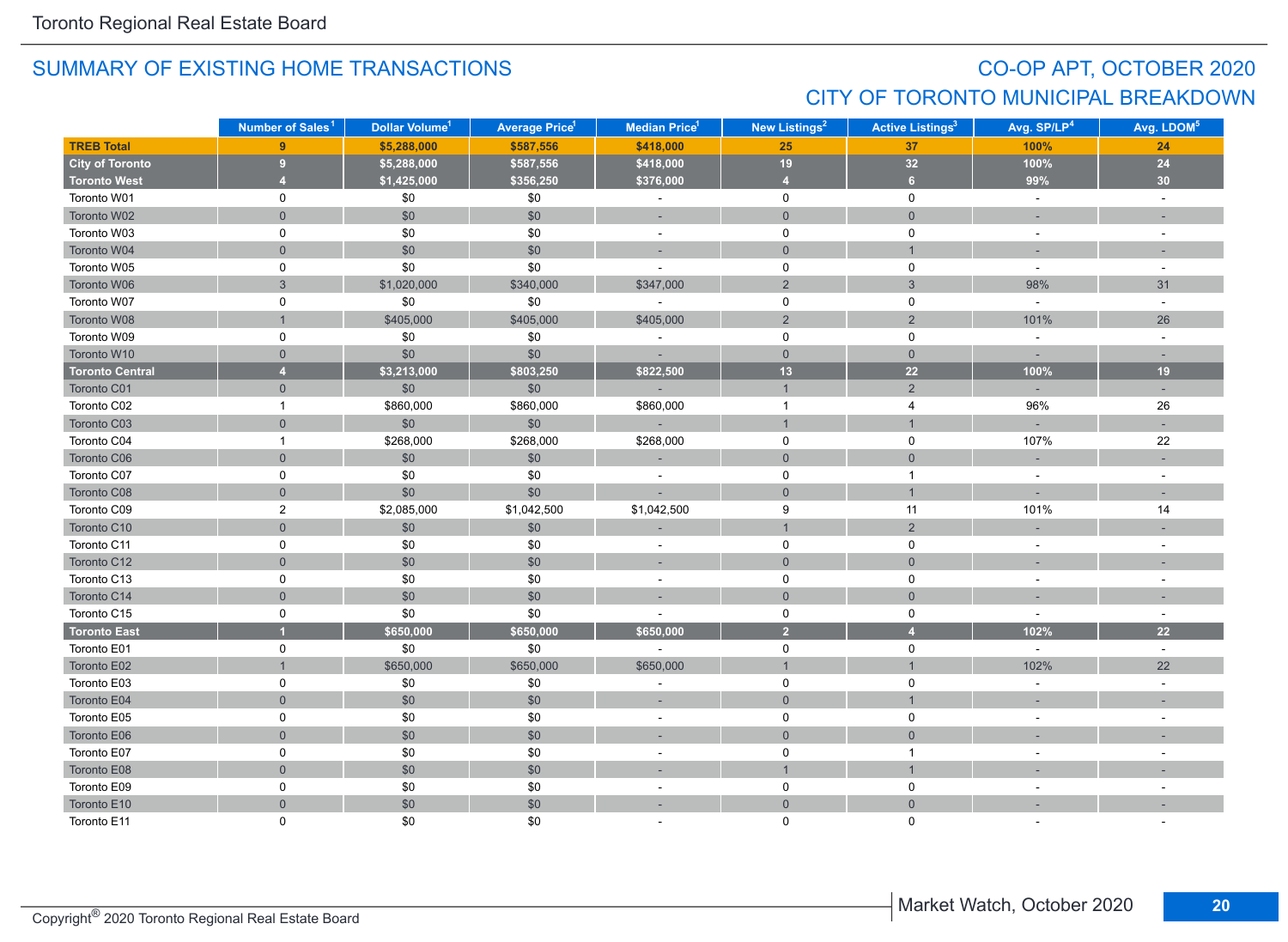## DET CONDO, OCTOBER 2020 ALL TRREB AREAS

|                                  | Number of Sales <sup>1</sup> | Dollar Volume <sup>1</sup> | <b>Average Price<sup>1</sup></b> | <b>Median Price</b> <sup>1</sup> | New Listings <sup>2</sup>  | <b>Active Listings<sup>3</sup></b> | Avg. SP/LP <sup>4</sup>  | Avg. LDOM <sup>5</sup>   |
|----------------------------------|------------------------------|----------------------------|----------------------------------|----------------------------------|----------------------------|------------------------------------|--------------------------|--------------------------|
| <b>TREB Total</b>                | 15 <sub>1</sub>              | \$14,092,400               | \$939,493                        | \$825,000                        | 11                         | 12                                 | 99%                      | 21                       |
| <b>Halton Region</b>             | $\overline{2}$               | \$1,918,000                | \$959,000                        | \$959,000                        | $\overline{\mathbf{3}}$    | $\overline{2}$                     | 97%                      | $\overline{13}$          |
| Burlington                       | $\overline{2}$               | \$1,918,000                | \$959,000                        | \$959,000                        | 2                          | $\overline{0}$                     | 97%                      | 13                       |
| <b>Halton Hills</b>              | 0                            | $\$0$                      | \$0                              | $\bar{a}$                        | $\mathbf 0$                | 0                                  | $\sim$                   | $\bar{\phantom{a}}$      |
| Milton                           | $\mathbf 0$                  | \$0                        | \$0                              | ÷                                | $\mathbf 0$                | $\mathbf 0$                        | $\sim$                   | ÷.                       |
| Oakville                         | 0                            | \$0                        | \$0                              | ä,                               | $\mathbf{1}$               | $\sqrt{2}$                         | $\sim$                   | $\overline{\phantom{a}}$ |
| <b>Peel Region</b>               | $\overline{3}$               | \$2,907,500                | \$969,167                        | \$935,000                        | $\overline{\mathbf{3}}$    | $\overline{\mathbf{3}}$            | 98%                      | 23                       |
| Brampton                         | 0                            | \$0                        | \$0                              |                                  | $\overline{1}$             | $\mathbf{2}$                       | $\omega$                 | $\sim$                   |
| Caledon                          | $\overline{2}$               | \$2,167,500                | \$1,083,750                      | \$1,083,750                      | $\mathbf 0$                | $\mathbf 0$                        | 97%                      | 28                       |
| Mississauga                      | $\overline{1}$               | \$740,000                  | \$740,000                        | \$740,000                        | $\overline{2}$             | $\mathbf{1}$                       | 101%                     | 12                       |
| <b>City of Toronto</b>           |                              | \$2,875,000                | \$2,875,000                      | \$2,875,000                      | $\bullet$                  | $\blacksquare$                     | 99%                      | $\overline{3}$           |
| <b>Toronto West</b>              | 0                            | \$0                        | $\$0$                            | $\sim$                           | $\mathbf 0$                | $\mathbf 0$                        | $\omega$                 | $\sim$                   |
| <b>Toronto Central</b>           | $\mathbf{1}$                 | \$2,875,000                | \$2,875,000                      | \$2,875,000                      | $\mathsf{O}\xspace$        | $\mathbf 0$                        | 99%                      | 3                        |
| <b>Toronto East</b>              | 0                            | \$0                        | \$0                              | L,                               | $\mathbf 0$                | $\mathbf{1}$                       | $\sim$                   | ÷,                       |
| <b>York Region</b>               |                              | \$1,074,000                | \$1,074,000                      | \$1,074,000                      | 4                          | $\overline{0}$                     | 108%                     | 18                       |
| Aurora                           | 0                            | \$0                        | \$0                              |                                  | $\mathbf 0$                | $\mathbf 0$                        | $\sim$                   | L.                       |
| <b>East Gwillimbury</b>          | $\mathbf 0$                  | \$0                        | \$0                              | ٠                                | $\mathsf{O}\xspace$        | $\mathbf 0$                        | ٠                        |                          |
| Georgina                         | 0                            | $\$0$                      | \$0                              | $\sim$                           | $\mathsf 0$<br>$\pmb{0}$   |                                    | $\sim$                   | $\overline{\phantom{a}}$ |
| King                             | $\overline{0}$               | \$0                        | \$0                              | ÷,                               | $\mathbf 0$<br>$\mathbf 0$ |                                    |                          |                          |
| Markham                          | 0                            | \$0                        | \$0                              |                                  | 0                          | 0                                  |                          |                          |
| Newmarket                        | $\Omega$                     | \$0                        | \$0                              |                                  | $\overline{0}$             | $\overline{0}$                     |                          |                          |
| <b>Richmond Hill</b>             | 0                            | \$0                        | \$0                              |                                  | 0                          | 0                                  | ÷                        |                          |
| Vaughan                          |                              | \$1,074,000                | \$1,074,000                      | \$1,074,000                      | $\overline{1}$             | $\overline{0}$                     | 108%                     | 18                       |
| Whitchurch-Stouffville           | 0                            | \$0                        | $\$0$                            |                                  | 0                          | 0                                  |                          |                          |
| <b>Durham Region</b>             | $\overline{0}$               | \$0\$                      | \$0                              | ٠                                | $\mathbf{0}$               | $\mathbf{0}$                       |                          |                          |
| Ajax                             | 0                            | $\$0$                      | \$0                              | $\blacksquare$                   | $\mathbf 0$                | $\mathsf 0$                        | $\overline{\phantom{a}}$ |                          |
| <b>Brock</b>                     | $\mathsf{O}\xspace$          | \$0                        | \$0                              |                                  | $\mathbf 0$                | $\mathsf{O}\xspace$                |                          |                          |
| Clarington                       | 0                            | \$0                        | \$0                              | $\sim$                           | $\mathsf 0$                | 0                                  | $\overline{a}$           |                          |
| Oshawa                           | $\overline{0}$               | \$0                        | \$0                              |                                  | $\mathbf 0$                | $\mathbf 0$                        |                          |                          |
| Pickering                        | 0                            | \$0                        | \$0                              | $\sim$                           | $\mathbf 0$                | $\mathsf 0$                        | $\overline{\phantom{a}}$ |                          |
| Scugog                           | $\overline{0}$               | \$0                        | \$0                              | ٠                                | $\mathbf 0$                | $\mathbf 0$                        |                          |                          |
| Uxbridge                         | 0                            | $\$0$                      | \$0                              | $\sim$                           | 0                          | 0                                  | ٠                        |                          |
| Whitby                           | $\mathbf 0$                  | \$0                        | \$0                              |                                  | $\mathbf{0}$               | $\mathbf 0$                        |                          |                          |
| <b>Dufferin County</b>           | $\overline{0}$               | \$0\$                      | \$0                              | ٠                                | $\mathbf{0}$               | $\mathbf{0}$                       | ٠                        | ٠                        |
| Orangeville                      | $\mathbf{0}$                 | \$0                        | \$0                              |                                  | $\overline{0}$             | $\overline{0}$                     | ÷.                       | ٠                        |
| <b>Simcoe County</b>             | $\overline{\mathbf{8}}$      | \$5,317,900                | \$664,738                        | \$637,000                        | $\overline{4}$             | 6 <sup>1</sup>                     | 98%                      | 25                       |
| Adjala-Tosorontio                | $\mathbf{0}$                 | \$0                        | \$0                              |                                  | $\mathsf{O}\xspace$        | $\overline{0}$                     | ٠                        |                          |
| <b>Bradford West Gwillimbury</b> | 0                            | \$0                        | \$0                              | $\bar{a}$                        | $\mathbf 0$                | 0                                  | $\sim$                   | ÷,                       |
| Essa                             | $\mathbf 0$                  | \$0                        | $$0$$                            |                                  | $\mathsf{O}\xspace$        | $\mathsf{O}\xspace$                |                          |                          |
| Innisfil                         | 0                            | \$0                        | \$0                              |                                  | 0                          | 0                                  | $\overline{\phantom{a}}$ |                          |
| New Tecumseth                    | $\boldsymbol{8}$             | \$5,317,900                | \$664,738                        | \$637,000                        | $\overline{4}$             | $6\phantom{a}$                     | 98%                      | 25                       |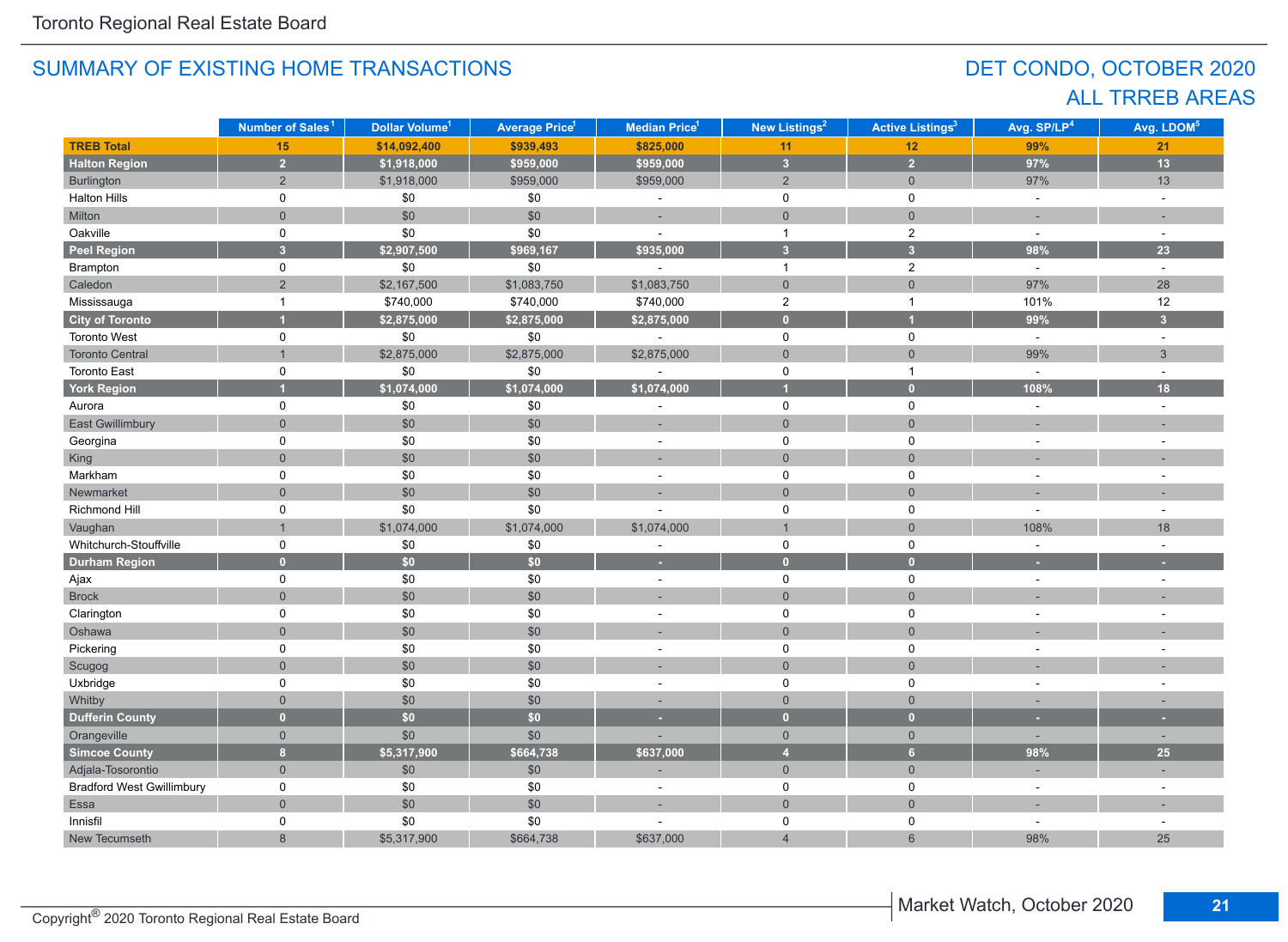## DET CONDO, OCTOBER 2020 CITY OF TORONTO MUNICIPAL BREAKDOWN

|                        | Number of Sales <sup>1</sup> | Dollar Volume <sup>1</sup> | <b>Average Price<sup>1</sup></b> | <b>Median Price</b> <sup>1</sup>                 | <b>New Listings<sup>2</sup></b> | <b>Active Listings<sup>3</sup></b> | Avg. SP/LP <sup>4</sup>  | Avg. LDOM <sup>5</sup>  |
|------------------------|------------------------------|----------------------------|----------------------------------|--------------------------------------------------|---------------------------------|------------------------------------|--------------------------|-------------------------|
| <b>TREB Total</b>      | 15                           | \$14,092,400               | \$939,493                        | \$825,000                                        | 11                              | 12                                 | 99%                      | 21                      |
| <b>City of Toronto</b> | и                            | \$2,875,000                | \$2,875,000                      | \$2,875,000                                      | $\mathbf{0}$                    | $\overline{1}$                     | 99%                      | $\overline{\mathbf{3}}$ |
| <b>Toronto West</b>    | $\mathbf{0}$                 | \$0                        | \$0                              |                                                  | $\mathbf{0}$                    | $\overline{0}$                     | ×                        |                         |
| Toronto W01            | 0                            | \$0                        | \$0                              | $\sim$                                           | $\mathbf 0$                     | $\mathbf 0$                        | $\omega$                 | $\sim$                  |
| Toronto W02            | $\mathsf{O}\xspace$          | \$0                        | \$0                              |                                                  | $\mathsf{O}\xspace$             | $\mathsf{O}\xspace$                |                          |                         |
| Toronto W03            | 0                            | \$0                        | \$0                              | $\blacksquare$                                   | $\mathsf 0$                     | $\pmb{0}$                          | $\overline{\phantom{a}}$ |                         |
| Toronto W04            | $\overline{0}$               | $$0$$                      | \$0                              |                                                  | $\mathsf{O}\xspace$             | $\mathsf{O}$                       |                          |                         |
| Toronto W05            | 0                            | \$0                        | \$0                              | $\blacksquare$                                   | $\mathsf 0$                     | $\mathbf 0$                        | $\sim$                   |                         |
| Toronto W06            | $\overline{0}$               | \$0                        | \$0                              |                                                  | $\mathsf{O}\xspace$             | $\mathbf 0$                        |                          |                         |
| Toronto W07            | 0                            | \$0                        | \$0                              | ÷,                                               | $\pmb{0}$                       | $\mathbf 0$                        |                          |                         |
| Toronto W08            | $\overline{0}$               | \$0                        | \$0                              | ÷                                                | $\overline{0}$                  | $\overline{0}$                     |                          |                         |
| Toronto W09            | 0                            | \$0                        | \$0                              | ÷                                                | $\mathbf 0$                     | 0                                  | $\blacksquare$           |                         |
| Toronto W10            | $\overline{0}$               | \$0                        | \$0                              |                                                  | $\overline{0}$                  | $\mathbf{0}$                       |                          |                         |
| <b>Toronto Central</b> | $\overline{\mathbf{1}}$      | \$2,875,000                | \$2,875,000                      | \$2,875,000                                      | $\mathbf{0}$                    | $\bullet$                          | 99%                      | 3 <sup>2</sup>          |
| Toronto C01            | $\overline{0}$               | \$0                        | \$0                              |                                                  | $\mathsf{O}\xspace$             | $\mathbf 0$                        |                          |                         |
| Toronto C02            | 0                            | $\$0$                      | \$0                              | $\sim$                                           | $\mathsf 0$                     | $\mathbf 0$                        | $\sim$                   |                         |
| Toronto C03            | $\overline{0}$               | \$0                        | \$0                              | $\mathsf{O}\xspace$<br>$\mathsf{O}\xspace$<br>÷, |                                 | ٠                                  |                          |                         |
| Toronto C04            | 0                            | \$0                        | \$0                              | $\sim$                                           | $\mathsf 0$                     | $\mathsf 0$                        | $\blacksquare$           | $\sim$                  |
| Toronto C06            | $\overline{0}$               | $$0$$                      | \$0                              | ÷.                                               | $\mathbf 0$                     | $\mathbf{0}$                       |                          |                         |
| Toronto C07            | 0                            | $\$0$                      | \$0                              | ÷,                                               | $\pmb{0}$                       | $\mathbf 0$                        | $\sim$                   |                         |
| Toronto C08            | $\overline{0}$               | \$0                        | \$0                              |                                                  | $\mathbf 0$                     | $\overline{0}$                     |                          |                         |
| Toronto C09            | $\mathbf{1}$                 | \$2,875,000                | \$2,875,000                      | \$2,875,000                                      | $\mathsf{O}$                    | $\mathsf{O}$                       | 99%                      | 3                       |
| Toronto C10            | $\overline{0}$               | \$0                        | \$0                              |                                                  | $\mathsf{O}\xspace$             | $\overline{0}$                     |                          |                         |
| Toronto C11            | 0                            | \$0                        | \$0                              | $\sim$                                           | $\mathsf{O}$                    | $\mathsf{O}$                       | $\sim$                   |                         |
| Toronto C12            | $\overline{0}$               | $$0$$                      | \$0                              | ×,                                               | $\mathbf 0$                     | $\mathbf{0}$                       | $\overline{\phantom{a}}$ |                         |
| Toronto C13            | 0                            | \$0                        | \$0                              | $\sim$                                           | $\pmb{0}$                       | $\mathbf 0$                        | $\overline{\phantom{a}}$ |                         |
| Toronto C14            | $\mathsf{O}\xspace$          | $$0$$                      | \$0                              |                                                  | $\mathsf{O}\xspace$             | $\mathbf{0}$                       |                          |                         |
| Toronto C15            | 0                            | $\$0$                      | \$0                              | $\sim$                                           | $\mathsf 0$                     | $\mathbf 0$                        | $\blacksquare$           | $\sim$                  |
| <b>Toronto East</b>    | $\mathbf{0}$                 | \$0                        | \$0                              | ٠                                                | $\bullet$                       | $\overline{1}$                     |                          |                         |
| Toronto E01            | $\mathsf{O}$                 | \$0                        | \$0                              | $\sim$                                           | $\mathsf 0$                     | $\mathsf{O}$                       | $\sim$                   | $\sim$                  |
| Toronto E02            | $\overline{0}$               | \$0                        | \$0                              | ÷                                                | $\mathbf 0$                     | $\mathbf{0}$                       |                          |                         |
| Toronto E03            | 0                            | \$0                        | \$0                              | ÷,                                               | $\mathsf 0$                     | $\mathbf 0$                        |                          |                         |
| Toronto E04            | $\overline{0}$               | \$0                        | \$0                              |                                                  | $\overline{0}$                  | $\mathbf{0}$                       |                          |                         |
| Toronto E05            | 0                            | $\$0$                      | \$0                              | ÷                                                | 0                               | 0                                  | ÷,                       |                         |
| Toronto E06            | $\mathsf{O}\xspace$          | $$0$$                      | \$0                              |                                                  | $\mathbf 0$                     | $\mathbf{0}$                       |                          |                         |
| Toronto E07            | 0                            | \$0                        | \$0                              | $\blacksquare$                                   | $\mathsf 0$                     | $\pmb{0}$                          | $\overline{\phantom{a}}$ |                         |
| Toronto E08            | $\mathsf{O}\xspace$          | \$0                        | \$0                              | ÷                                                | $\mathsf{O}\xspace$             | $\overline{1}$                     |                          |                         |
| Toronto E09            | 0                            | $\$0$                      | \$0                              | $\sim$                                           | $\mathsf{O}$                    | 0                                  | $\sim$                   |                         |
| Toronto E10            | $\overline{0}$               | \$0                        | \$0                              | ÷                                                | $\mathsf{O}\xspace$             | $\mathbf 0$                        |                          |                         |
| Toronto E11            | $\Omega$                     | \$0                        | \$0                              |                                                  | $\mathbf 0$                     | $\Omega$                           |                          |                         |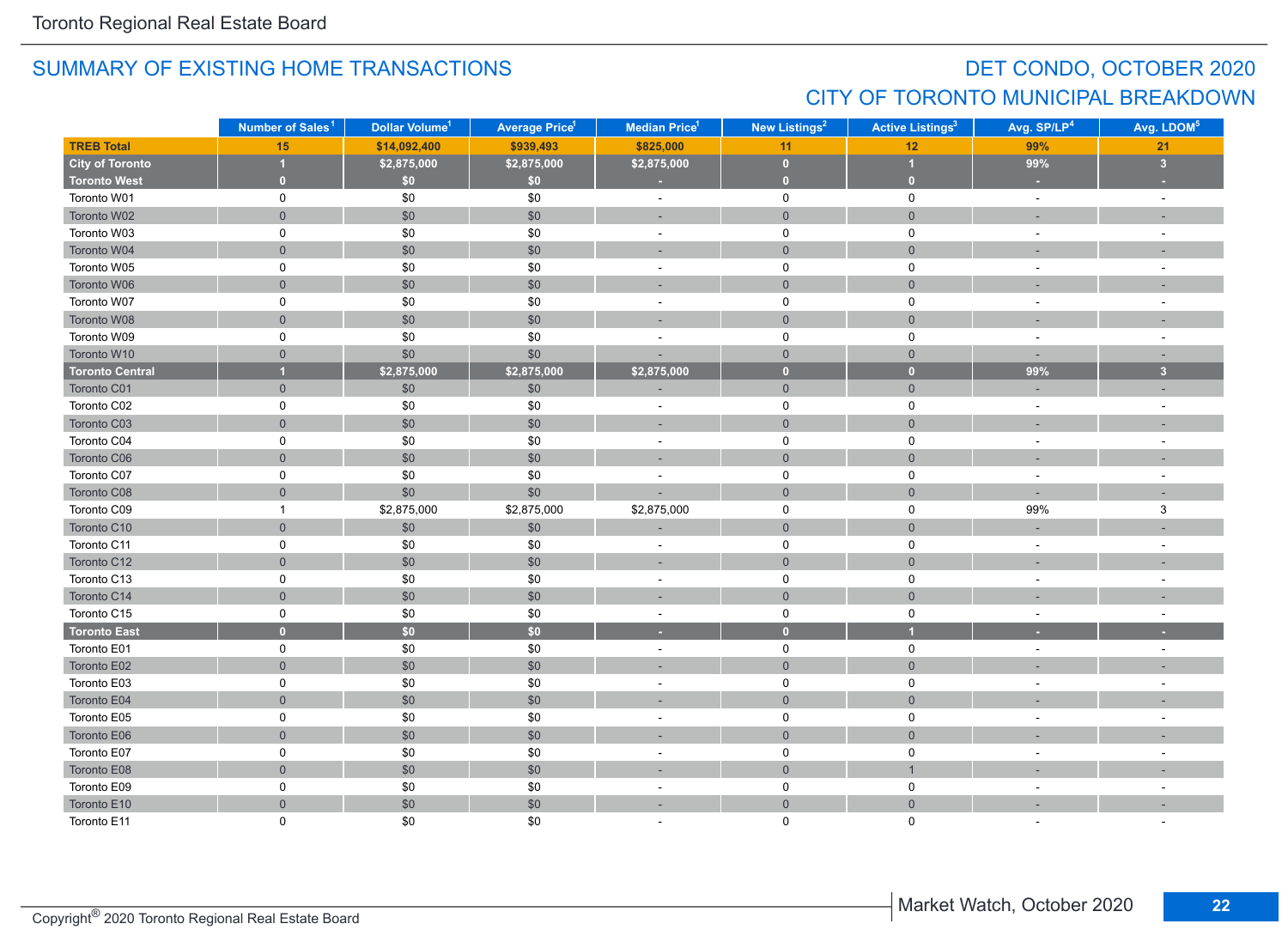## CO-OWNERSHIP APT, OCTOBER 2020 ALL TRREB AREAS

|                                  | Number of Sales <sup>1</sup> | Dollar Volume <sup>1</sup> | <b>Average Price<sup>1</sup></b> | New Listings <sup>2</sup><br>Median Price <sup>1</sup> |                     | <b>Active Listings<sup>3</sup></b> | Avg. SP/LP <sup>4</sup> | Avg. LDOM <sup>5</sup>   |
|----------------------------------|------------------------------|----------------------------|----------------------------------|--------------------------------------------------------|---------------------|------------------------------------|-------------------------|--------------------------|
| <b>TREB Total</b>                | 6 <sup>1</sup>               | \$4,590,000                | \$765,000                        | \$627,500                                              | 16                  | 22                                 | 114%                    | 13                       |
| <b>Halton Region</b>             | $\mathbf{0}$                 | $\overline{$}$             | \$0\$                            | ÷                                                      | $\mathbf{0}$        | $\bullet$                          | ×                       | ٠                        |
| Burlington                       | $\overline{0}$               | \$0                        | \$0                              | ÷,                                                     | $\mathbf{0}$        | $\mathbf 0$                        |                         | ÷                        |
| <b>Halton Hills</b>              | 0                            | $\$0$                      | \$0                              | $\bar{a}$                                              | $\mathbf 0$         | $\mathsf 0$                        | $\sim$                  | $\sim$                   |
| Milton                           | $\overline{0}$               | \$0                        | \$0                              | ц.                                                     | $\mathsf{O}\xspace$ | $\mathbf{0}$                       |                         |                          |
| Oakville                         | 0                            | \$0                        | \$0                              | $\bar{a}$                                              | $\mathsf 0$         | $\mathbf 0$                        | $\sim$                  | $\sim$                   |
| <b>Peel Region</b>               | $\overline{0}$               | \$0                        | \$0                              | ٠                                                      | $\bullet$           | $\mathbf{0}$                       | ٠                       |                          |
| Brampton                         | $\mathsf{O}$                 | \$0                        | \$0                              | $\sim$                                                 | $\mathsf{O}$        | $\mathbf 0$                        | $\sim$                  | $\sim$                   |
| Caledon                          | $\overline{0}$               | $$0$$                      | \$0                              | ÷.                                                     | $\mathsf{O}\xspace$ | $\overline{0}$                     |                         |                          |
| Mississauga                      | 0                            | $\$0$                      | \$0                              | ÷.                                                     | $\mathsf{O}$        | $\mathbf 0$                        | $\sim$                  | $\sim$                   |
| <b>City of Toronto</b>           | 6 <sup>1</sup>               | \$4,590,000                | \$765,000                        | \$627,500                                              | 16                  | $\overline{22}$                    | 114%                    | 13                       |
| Toronto West                     | $\mathbf{1}$                 | \$476,000                  | \$476,000                        | \$476,000                                              | $\overline{2}$      | $\overline{4}$                     | 120%                    | 8                        |
| <b>Toronto Central</b>           | $\overline{5}$               | \$4,114,000                | \$822,800                        | \$680,000                                              | 14                  | 18                                 | 113%                    | 14                       |
| <b>Toronto East</b>              | 0                            | \$0                        | \$0                              | $\sim$                                                 | $\mathsf 0$         | $\mathsf 0$                        | $\sim$                  | $\sim$                   |
| <b>York Region</b>               | $\overline{0}$               | \$0\$                      | \$0                              | ٠                                                      | $\bullet$           | $\mathbf{0}$                       | ×.                      | ٠                        |
| Aurora                           | $\mathsf{O}$                 | \$0                        | \$0                              | $\sim$                                                 | $\mathbf 0$         | $\mathbf 0$                        | $\sim$                  | $\sim$                   |
| East Gwillimbury                 | $\overline{0}$               | $$0$$                      | \$0                              | ä,                                                     | $\overline{0}$      | $\mathbf{0}$                       |                         |                          |
| Georgina                         | 0                            | \$0                        | \$0                              | $\mathbf 0$<br>$\mathbf 0$<br>÷.                       |                     |                                    |                         | ÷.                       |
| King                             | $\overline{0}$               | \$0                        | \$0                              |                                                        | $\overline{0}$      | $\overline{0}$                     |                         |                          |
| Markham                          | 0                            | \$0                        | \$0                              | $\overline{\phantom{a}}$                               | $\mathbf 0$         | $\pmb{0}$                          |                         |                          |
| Newmarket                        | $\overline{0}$               | $$0$$                      | \$0                              |                                                        | $\overline{0}$      | $\overline{0}$                     |                         |                          |
| Richmond Hill                    | 0                            | $\$0$                      | \$0                              | ÷,                                                     | $\mathbf 0$         | $\mathbf 0$                        |                         | ÷,                       |
| Vaughan                          | $\overline{0}$               | $$0$$                      | \$0                              |                                                        | $\mathbf 0$         | $\mathbf 0$                        |                         |                          |
| Whitchurch-Stouffville           | 0                            | \$0                        | \$0                              | $\overline{\phantom{a}}$                               | $\mathsf 0$         | $\mathbf 0$                        |                         |                          |
| <b>Durham Region</b>             | $\mathbf{0}$                 | \$0\$                      | $\overline{50}$                  | ٠                                                      | $\overline{0}$      | $\overline{0}$                     |                         |                          |
| Ajax                             | 0                            | \$0                        | \$0                              | $\sim$                                                 | $\mathsf{O}$        | $\mathbf 0$                        | $\sim$                  | $\sim$                   |
| <b>Brock</b>                     | $\overline{0}$               | \$0                        | \$0                              | ÷.                                                     | $\mathsf{O}\xspace$ | $\mathbf{0}$                       |                         |                          |
| Clarington                       | 0                            | \$0                        | \$0                              | $\sim$                                                 | $\mathsf 0$         | $\mathbf 0$                        | $\overline{a}$          | $\overline{\phantom{a}}$ |
| Oshawa                           | $\overline{0}$               | $$0$$                      | \$0                              |                                                        | $\mathsf{O}\xspace$ | $\overline{0}$                     |                         |                          |
| Pickering                        | 0                            | \$0                        | \$0                              | $\sim$                                                 | $\mathbf 0$         | $\mathbf 0$                        | $\sim$                  | $\sim$                   |
| Scugog                           | $\overline{0}$               | \$0                        | \$0                              | ÷.                                                     | $\mathsf{O}\xspace$ | $\overline{0}$                     |                         |                          |
| Uxbridge                         | $\mathsf{O}$                 | $\$0$                      | \$0                              | $\sim$                                                 | $\mathbf 0$         | $\mathbf 0$                        |                         | $\sim$                   |
| Whitby                           | $\overline{0}$               | \$0                        | \$0                              |                                                        | $\overline{0}$      | $\overline{0}$                     |                         |                          |
| <b>Dufferin County</b>           | $\overline{0}$               | \$0\$                      | \$0                              | ٠                                                      | $\overline{0}$      | $\mathbf{0}$                       |                         |                          |
| Orangeville                      | $\overline{0}$               | \$0                        | \$0                              | ٠                                                      | $\mathbf 0$         | $\mathbf 0$                        | $\sim$                  | ۰                        |
| Simcoe County                    | $\overline{0}$               | \$0\$                      | \$0                              | ٠                                                      | $\overline{0}$      | $\mathbf{0}$                       |                         |                          |
| Adjala-Tosorontio                | $\overline{0}$               | \$0                        | \$0                              | $\overline{a}$                                         | $\overline{0}$      | $\mathsf{O}\xspace$                | п.                      | ÷                        |
| <b>Bradford West Gwillimbury</b> | 0                            | \$0                        | \$0                              | $\sim$                                                 | $\mathbf 0$         | $\mathbf 0$                        |                         |                          |
| Essa                             | $\overline{0}$               | $$0$$                      | \$0                              | ÷,                                                     | $\mathbf 0$         | $\mathbf{0}$                       |                         |                          |
| Innisfil                         | 0                            | \$0                        | \$0                              | $\overline{\phantom{a}}$                               | 0                   | $\mathbf 0$                        |                         | ÷.                       |
| New Tecumseth                    | $\overline{0}$               | \$0                        | \$0                              | ÷.                                                     | $\overline{0}$      | $\overline{0}$                     |                         |                          |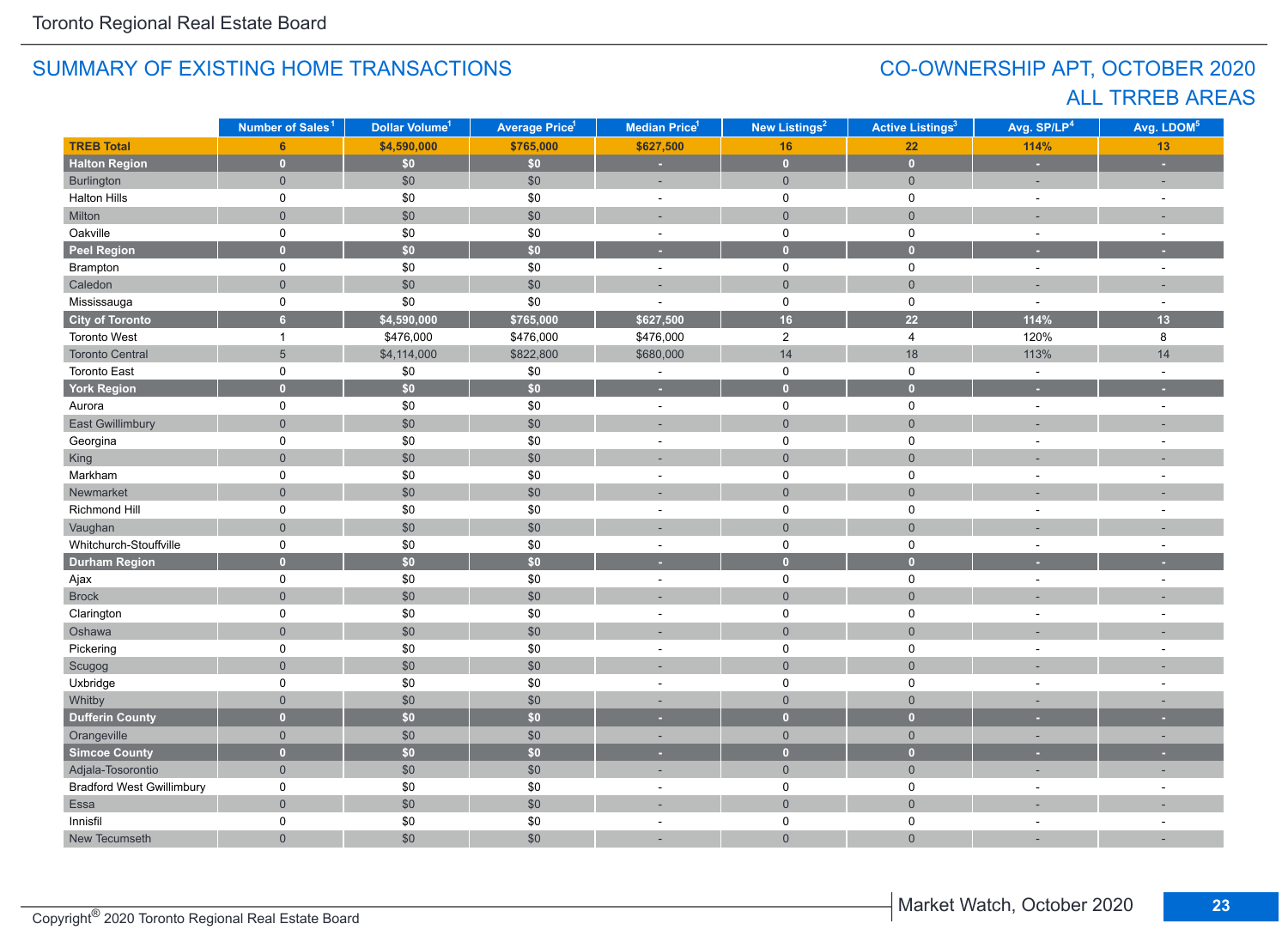## CO-OWNERSHIP APT, OCTOBER 2020 CITY OF TORONTO MUNICIPAL BREAKDOWN

|                        | Number of Sales <sup>1</sup> | Dollar Volume <sup>1</sup> | <b>Average Price<sup>1</sup></b> | <b>Median Price</b> <sup>1</sup> | <b>New Listings<sup>2</sup></b> |                     | Avg. SP/LP <sup>4</sup>  | Avg. LDOM <sup>5</sup> |
|------------------------|------------------------------|----------------------------|----------------------------------|----------------------------------|---------------------------------|---------------------|--------------------------|------------------------|
| <b>TREB Total</b>      | 6                            | \$4,590,000                | \$765,000                        | \$627,500                        | 16                              | 22                  | 114%                     | 13                     |
| <b>City of Toronto</b> | 6                            | \$4,590,000                | \$765,000                        | \$627,500                        | 16                              | $22\,$              | 114%                     | $13$                   |
| <b>Toronto West</b>    | $\overline{1}$               | \$476,000                  | \$476,000                        | \$476,000                        | $\overline{2}$                  | $\overline{4}$      | 120%                     | 8 <sup>1</sup>         |
| Toronto W01            | $\mathbf{1}$                 | \$476,000                  | \$476,000                        | \$476,000                        | $\mathsf 0$                     | $\mathsf{O}$        | 120%                     | 8                      |
| Toronto W02            | $\mathbf 0$                  | \$0                        | \$0                              |                                  | $\mathsf{O}$                    | $\overline{0}$      |                          |                        |
| Toronto W03            | 0                            | \$0                        | \$0                              | $\blacksquare$                   | $\pmb{0}$                       | 0                   | $\blacksquare$           | $\sim$                 |
| Toronto W04            | $\overline{0}$               | \$0                        | \$0                              | $\overline{a}$                   | $\mathbf{0}$                    | $\overline{0}$      |                          |                        |
| Toronto W05            | 0                            | \$0                        | \$0                              | $\blacksquare$                   | $\overline{2}$                  | 4                   | $\sim$                   |                        |
| Toronto W06            | $\mathbf{0}$                 | $$0$$                      | \$0                              | ×.                               | $\mathsf{O}$                    | $\mathbf{0}$        |                          |                        |
| Toronto W07            | 0                            | \$0                        | \$0                              | $\omega$                         | $\mathbf 0$                     | 0                   | $\sim$                   | $\sim$                 |
| Toronto W08            | $\mathsf{O}\xspace$          | \$0                        | \$0                              | $\sim$                           | $\mathsf{O}\xspace$             | $\mathbf 0$         | $\sim$                   | $\sim$                 |
| Toronto W09            | $\mathsf 0$                  | \$0                        | \$0                              | ÷,                               | $\mathsf 0$                     | $\mathbf 0$         | $\blacksquare$           | $\sim$                 |
| Toronto W10            | $\mathbf{0}$                 | \$0                        | \$0                              | ÷.                               | $\overline{0}$                  | $\overline{0}$      | $\sim$                   | $\sim$                 |
| <b>Toronto Central</b> | $\overline{5}$               | \$4,114,000                | \$822,800                        | \$680,000                        | 14                              | 18                  | 113%                     | 14                     |
| Toronto C01            | $\overline{0}$               | \$0                        | \$0                              |                                  | $\mathbf{1}$                    | $\overline{2}$      |                          | $\sim$                 |
| Toronto C02            | $\mathbf{1}$                 | \$575,000                  | \$575,000                        | \$575,000                        | $\overline{4}$                  | $\mathbf{3}$        | 99%                      | 11                     |
| Toronto C03            | $\mathbf{1}$                 | \$710,000                  | \$710,000                        | \$710,000                        | $\sqrt{2}$                      | $\overline{2}$      | 100%                     | $\boldsymbol{9}$       |
| Toronto C04            | 0                            | $$0$$                      | \$0                              | ÷,                               | $\mathsf 0$                     | $\overline{1}$      | $\blacksquare$           | $\sim$                 |
| Toronto C06            | $\mathbf 0$                  | \$0                        | \$0                              | $\sim$                           | $\mathbf 0$                     | $\mathbf 0$         | $\sim$                   | $\sim$                 |
| Toronto C07            | 0                            | \$0                        | \$0                              | $\overline{a}$                   | $\mathsf 0$                     | 0                   | $\sim$                   |                        |
| Toronto C08            | $\overline{0}$               | \$0                        | \$0                              |                                  | $\mathbf{3}$                    | $5\phantom{1}$      |                          |                        |
| Toronto C09            | $\overline{2}$               | \$2,480,000                | \$1,240,000                      | \$1,240,000                      | $\mathbf 0$                     | $\mathsf{O}$        | 124%                     | 18                     |
| Toronto C10            | $\mathsf{O}\xspace$          | \$0                        | \$0                              |                                  | $\sqrt{2}$                      | $\sqrt{2}$          |                          |                        |
| Toronto C11            | 0                            | $$0$$                      | \$0                              | $\bar{a}$                        | $\mathsf 0$                     | $\mathbf 0$         | $\sim$                   | $\sim$                 |
| Toronto C12            | $\mathsf{O}\xspace$          | \$0                        | \$0                              |                                  | $\mathsf{O}$                    | $\mathsf{O}\xspace$ | $\sim$                   | $\sim$                 |
| Toronto C13            | $\mathbf{1}$                 | \$349,000                  | \$349,000                        | \$349,000                        | $\overline{1}$                  | $\overline{1}$      | 97%                      | 15                     |
| Toronto C14            | $\overline{0}$               | \$0                        | \$0                              | ä,                               | $\overline{1}$                  | $\overline{2}$      |                          |                        |
| Toronto C15            | 0                            | \$0                        | \$0                              | $\blacksquare$                   | $\mathbf 0$                     | $\mathbf 0$         | $\sim$                   | $\sim$                 |
| <b>Toronto East</b>    | $\mathbf{0}$                 | \$0                        | \$0                              | н                                | $\bullet$                       | $\mathbf{0}$        |                          |                        |
| Toronto E01            | $\mathsf 0$                  | $\$0$                      | \$0                              | $\overline{\phantom{a}}$         | $\mathsf 0$                     | $\mathsf{O}\xspace$ | $\blacksquare$           | $\sim$                 |
| Toronto E02            | $\mathbf 0$                  | \$0                        | \$0                              | ÷,                               | $\mathsf{O}$                    | $\mathsf{O}\xspace$ |                          |                        |
| Toronto E03            | $\mathsf 0$                  | \$0                        | \$0                              | $\bar{a}$                        | $\mathsf 0$                     | $\mathsf{O}$        | $\overline{\phantom{a}}$ |                        |
| Toronto E04            | $\overline{0}$               | \$0                        | \$0                              | ÷.                               | $\overline{0}$                  | $\overline{0}$      |                          |                        |
| Toronto E05            | 0                            | \$0                        | \$0                              | $\overline{\phantom{a}}$         | 0                               | 0                   | $\sim$                   |                        |
| Toronto E06            | $\mathbf 0$                  | \$0                        | \$0                              |                                  | $\mathbf{0}$                    | $\mathbf{0}$        |                          |                        |
| Toronto E07            | 0                            | $\$0$                      | \$0                              | $\overline{\phantom{a}}$         | $\mathbf 0$                     | $\mathbf 0$         | $\overline{\phantom{a}}$ |                        |
| Toronto E08            | $\mathsf{O}\xspace$          | $$0$$                      | \$0                              | ×.                               | $\,0\,$                         | $\mathsf{O}\xspace$ |                          |                        |
| Toronto E09            | 0                            | $$0$$                      | \$0                              | $\bar{a}$                        | $\mathbf 0$                     | 0                   | $\sim$                   | $\sim$                 |
| Toronto E10            | $\mathbf 0$                  | $$0$$                      | \$0                              | $\overline{a}$                   | $\mathsf{O}\xspace$             | $\mathbf 0$         |                          |                        |
| Toronto E11            | $\Omega$                     | \$0                        | \$0                              |                                  | $\Omega$                        | $\Omega$            |                          |                        |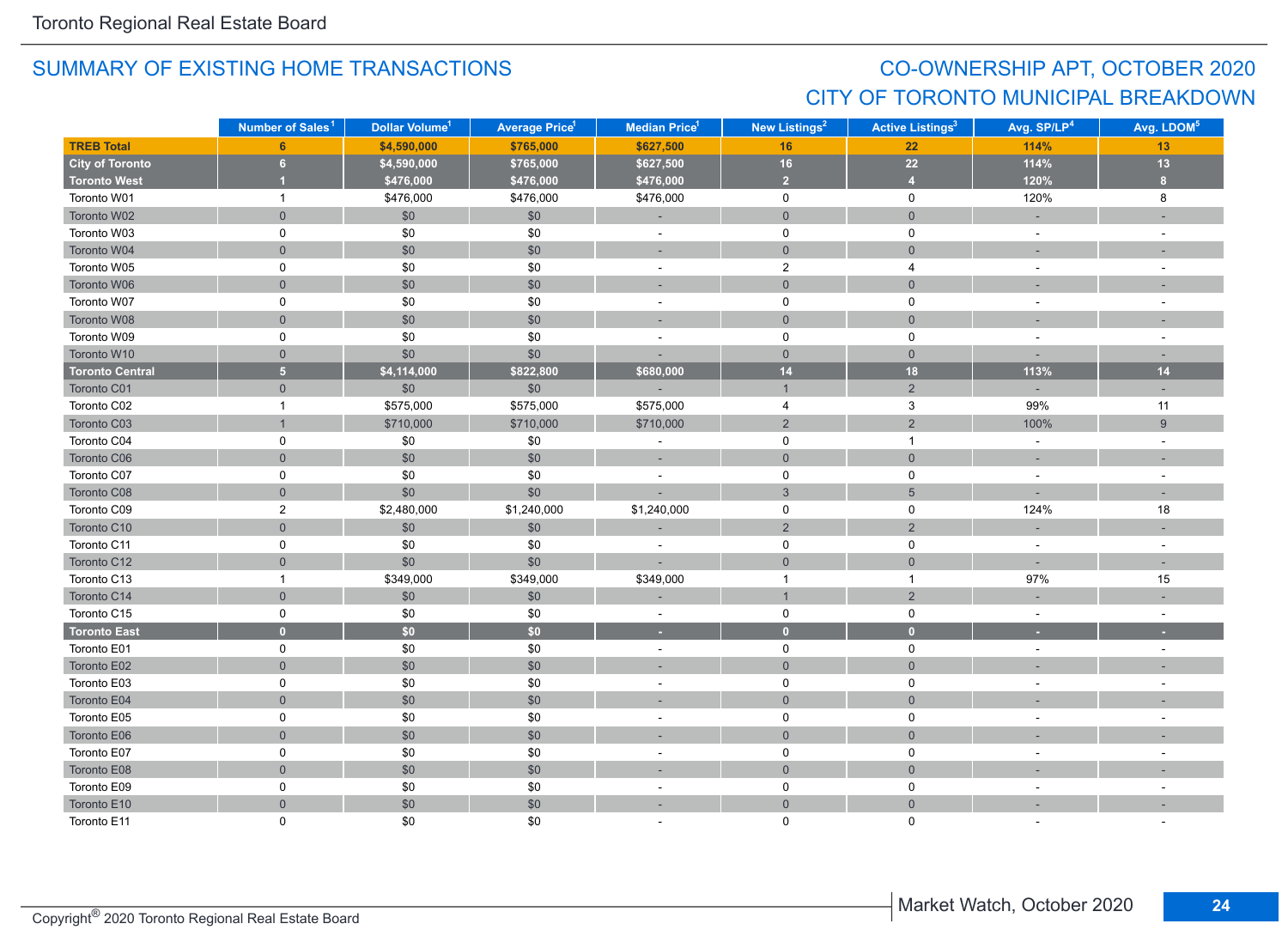#### FOCUS ON THE MLS HOME PRICE INDEX

#### ALL TRREB AREAS INDEX AND BENCHMARK PRICE, OCTOBER 2020

|                                  |              | <b>Composite</b> |                          |        | <b>Single Family Detached</b> |                          |                             | <b>Single Family Attached</b> |                          |                          | <b>Townhouse</b>         |                         |               | <b>Apartment</b>         |               |
|----------------------------------|--------------|------------------|--------------------------|--------|-------------------------------|--------------------------|-----------------------------|-------------------------------|--------------------------|--------------------------|--------------------------|-------------------------|---------------|--------------------------|---------------|
|                                  | <b>Index</b> |                  | Benchmark Yr./Yr. % Chg. | Index  |                               | Benchmark Yr./Yr. % Chg. | Index                       |                               | Benchmark Yr./Yr. % Chg  | <b>Index</b>             |                          | Benchmark Yr./Yr. % Chg | <b>Index</b>  | <b>Benchmark</b>         | Yr./Yr. % Chg |
| <b>TREB Total</b>                | 295.8        | \$897,700        | 10.79%                   | 290.6  | \$1,073,200                   | 12.68%                   | 301.2                       | \$846,400                     | 12.64%                   | 308.9                    | \$678,600                | 12.78%                  | 291.9         | \$585,100                | 6.15%         |
| <b>Halton Region</b>             | 310.7        | \$1,007,700      | 12.25%                   | 313.3  | \$1,155,600                   | 12.74%                   | 323.6                       | \$827,900                     | 13.82%                   | 338.2                    | \$650,300                | 14.57%                  | 277.2         | \$564,700                | 11.06%        |
| <b>Burlington</b>                | 320.6        | \$889,100        | 12.49%                   | 324.5  | \$1,098,500                   | 13.94%                   | 338.6                       | \$812,300                     | 12.19%                   | 347.3                    | \$651,200                | 14.17%                  | 284.6         | \$560,700                | 11.09%        |
| <b>Halton Hills</b>              | 298.8        | \$889,000        | 15.50%                   | 298.1  | \$970,000                     | 15.45%                   | 314.6                       | \$712,800                     | 16.13%                   | 304.8                    | \$521,100                | 18.69%                  | 258.4         | \$559,400                | 10.43%        |
| Milton                           | 297.8        | \$882,300        | 13.45%                   | 297.5  | \$1,063,700                   | 14.73%                   | 314.2                       | \$759,400                     | 14.92%                   | 317.3                    | \$546,100                | 17.30%                  | 288.9         | \$553,000                | 10.18%        |
| Oakville                         | 310.4        | \$1,140,300      | 10.90%                   | 316.7  | \$1,338,800                   | 10.93%                   | 328.7                       | \$917,800                     | 14.13%                   | 333.8                    | \$751,900                | 14.94%                  | 261.0         | \$534,600                | 9.48%         |
| <b>Peel Region</b>               | 295.1        | \$836,900        | 12.08%                   | 285.8  | \$1,012,200                   | 12.48%                   | 297.4                       | \$760,000                     | 13.55%                   | 301.7                    | \$637,300                | 13.17%                  | 306.4         | \$525,300                | 10.30%        |
| <b>Brampton</b>                  | 297.9        | \$759,400        | 13.18%                   | 288.1  | \$849,100                     | 12.80%                   | 301.6                       | \$704,400                     | 13.77%                   | 310.9                    | \$558,800                | 15.88%                  | 297.1         | \$443,500                | 11.86%        |
| Caledon                          | 262.0        | \$962,100        | 16.03%                   | 264.3  | \$1,004,700                   | 16.28%                   | 296.3                       | \$732,000                     | 17.16%                   | $\sim$                   |                          |                         | 250.1         | \$608,000                | 9.07%         |
| Mississauga                      | 295.8        | \$873,700        | 10.99%                   | 287.3  | \$1,147,500                   | 11.57%                   | 290.1                       | \$800,100                     | 12.57%                   | 298.0                    | \$658,600                | 12.07%                  | 308.0         | \$541,100                | 10.04%        |
| <b>City of Toronto</b>           | 296.9        | \$962,700        | 7.18%                    | 288.8  | \$1,267,200                   | 10.69%                   | 305.1                       | \$1,016,900                   | 9.39%                    | 305.8                    | \$728,700                | 10.96%                  | 296.7         | \$611,100                | 4.55%         |
| <b>York Region</b>               | 285.5        | \$964.100        | 12.14%                   | 289.5  | \$1.100.900                   | 12.65%                   | 288.9                       | \$835,800                     | 12.54%                   | 269.6                    | \$699,700                | 12.15%                  | 255.3         | \$569,600                | 9.57%         |
| Aurora                           | 285.8        | \$943,200        | 14.23%                   | 287.0  | \$1,078,300                   | 14.62%                   | 294.1                       | \$758,400                     | 15.51%                   | 274.3                    | \$750,700                | 14.34%                  | 245.6         | \$563,200                | 10.33%        |
| East Gwillimbury                 | 258.5        | \$883,200        | 17.13%                   | 262.3  | \$934,800                     | 16.53%                   | 271.6                       | \$568,100                     | 19.18%                   | $\sim$                   |                          | $\sim$                  | $\omega$      |                          | $\sim$        |
| Georgina                         | 284.5        | \$541,500        | 20.09%                   | 291.1  | \$548,300                     | 19.79%                   | 289.4                       | \$570,400                     | 21.24%                   | ٠                        |                          |                         |               |                          |               |
| King                             | 260.6        | \$1,090,300      | 13.60%                   | 261.7  | \$1,088,700                   | 13.73%                   | 255.9                       | \$599,300                     | 13.23%                   | $\sim$                   |                          | $\sim$                  | 254.3         | \$695,600                | 8.49%         |
| Markham                          | 292.1        | \$1,012,400      | 10.69%                   | 309.3  | \$1,272,500                   | 10.62%                   | 295.0                       | \$882,300                     | 10.61%                   | 261.5                    | \$698,200                | 11.70%                  | 255.3         | \$610,600                | 9.24%         |
| Newmarket                        | 263.4        | \$776,800        | 13.29%                   | 266.0  | \$896,600                     | 13.77%                   | 265.7                       | \$625,800                     | 14.72%                   | 249.0                    | \$517,000                | 10.03%                  | 270.1         | \$481,500                | 9.80%         |
| <b>Richmond Hill</b>             | 296.7        | \$1,067,700      | 10.83%                   | 313.9  | \$1,334,000                   | 10.33%                   | 297.9                       | \$905,400                     | 11.91%                   | 259.9                    | \$658,900                | 10.22%                  | 260.4         | \$545,400                | 10.90%        |
| Vaughan                          | 282.9        | \$1,023,000      | 11.86%                   | 274.3  | \$1,140,200                   | 11.78%                   | 290.6                       | \$880,200                     | 13.16%                   | 308.9                    | \$872,600                | 15.09%                  | 250.8         | \$578,700                | 8.76%         |
| Whitchurch-Stouffville           | 292.1        | \$1,007,800      | 12.22%                   | 291.0  | \$1,044,000                   | 12.57%                   | 263.7                       | \$724,400                     | 12.21%                   | 250.8                    | \$450,200                | 13.79%                  | 241.9         | \$624,300                | 10.26%        |
| <b>Durham Region</b>             | 290.9        | \$677,900        | 18.16%                   | 282.0  | \$731,500                     | 17.84%                   | 301.5                       | \$602,100                     | 19.60%                   | 325.9                    | \$507,000                | 20.44%                  | 284.4         | \$482,600                | 12.23%        |
| Ajax                             | 289.4        | \$713,100        | 16.83%                   | 285.3  | \$765,400                     | 16.78%                   | 297.1                       | \$641,100                     | 18.37%                   | 308.2                    | \$566,500                | 19.36%                  | 273.9         | \$444,000                | 11.80%        |
| <b>Brock</b>                     | 256.8        | \$449,100        | 22.64%                   | 258.8  | \$453,200                     | 22.83%                   | 709.0                       | \$399,900                     | 29.64%                   | $\sim$                   |                          | $\sim$                  | $\mathcal{L}$ |                          | $\sim$        |
| Clarington                       | 288.2        | \$608,500        | 18.89%                   | 278.0  | \$669,500                     | 18.55%                   | 288.0                       | \$550,200                     | 21.06%                   | 326.6                    | \$511,700                | 17.06%                  | 260.8         | \$386,200                | 12.41%        |
| Oshawa                           | 304.1        | \$579,900        | 21.30%                   | 289.4  | \$617,600                     | 20.78%                   | 327.5                       | \$548,100                     | 22.75%                   | 348.9                    | \$434,500                | 22.34%                  | 283.6         | \$393,200                | 14.82%        |
| Pickering                        | 292.8        | \$781,900        | 15.96%                   | 279.4  | \$870,400                     | 15.36%                   | 299.0                       | \$697,700                     | 15.85%                   | 318.6                    | \$545,500                | 19.86%                  | 322.5         | \$601,600                | 12.49%        |
| Scugog                           | 262.7        | \$674,200        | 11.79%                   | 271.6  | \$690,900                     | 11.63%                   | 253.0                       | \$529,500                     | 20.42%                   | ÷                        |                          |                         | $\sim$        |                          |               |
| Uxbridge                         | 260.3        | \$795,600        | 16.88%                   | 258.8  | \$799,200                     | 16.84%                   | 261.9                       | \$642,700                     | 18.72%                   | $\sim$                   |                          |                         |               |                          |               |
| Whitby                           | 286.3        | \$743,500        | 16.67%                   | 283.4  | \$815,100                     | 16.53%                   | 294.9                       | \$649,700                     | 18.20%                   | 290.6                    | \$488,300                | 17.13%                  | 256.3         | \$464,300                | 9.30%         |
| <b>Dufferin County</b>           | 311.2        | \$713,300        | 16.55%                   | 325.3  | \$741,400                     | 16.80%                   | 309.8                       | \$580,600                     | 18.70%                   |                          |                          |                         |               |                          |               |
| Orangeville                      | 311.2        | \$713,300        | 16.55%                   | 325.3  | \$741,300                     | 16.80%                   | 309.8                       | \$580,500                     | 18.70%                   | $\overline{\phantom{a}}$ | $\overline{\phantom{a}}$ |                         |               | $\overline{\phantom{a}}$ |               |
| <b>Simcoe County</b>             | 295.8        | \$648,000        | 20.15%                   | 271.8  | \$612,700                     | 20.11%                   | 311.0                       | \$576,400                     | 19.25%                   | ٠                        |                          |                         |               |                          |               |
| Adjala-Tosorontio                | 273.2        | \$822,100        | 21.75%                   | 273.6  | \$825,300                     | 21.93%                   | $\mathcal{L}_{\mathcal{A}}$ | $\sim$                        | $\overline{\phantom{a}}$ | $\sim$                   | $\sim$                   |                         | $\sim$        | $\overline{\phantom{a}}$ |               |
| <b>Bradford West Gwillimbury</b> | 302.2        | \$736,400        | 21.32%                   | 296.4  | \$810,700                     | 28.03%                   | 319.1                       | \$663,100                     | 15.78%                   |                          |                          |                         |               |                          |               |
| Essa                             | 312.6        | \$605,900        | 21.26%                   | 308.7  | \$622,800                     | 28.63%                   | 321.5                       | \$499,300                     | 21.00%                   | $\sim$                   | $\sim$                   |                         |               |                          |               |
| Innisfil                         | 305.6        | \$589,300        | 16.07%                   | 292.1  | \$562,500                     | 18.35%                   | 317.1                       | \$484,800                     | 23.43%                   |                          |                          |                         |               |                          |               |
| Barrie                           | $\sim$       |                  | ÷                        | $\sim$ |                               |                          | $\sim$                      |                               | $\sim$                   |                          |                          |                         |               |                          |               |
| <b>New Tecumseth</b>             | 266.6        | \$633,500        | 17.70%                   | 262.9  | \$666,800                     | 19.50%                   | 293.5                       | \$532,100                     | 22.04%                   |                          |                          |                         |               |                          |               |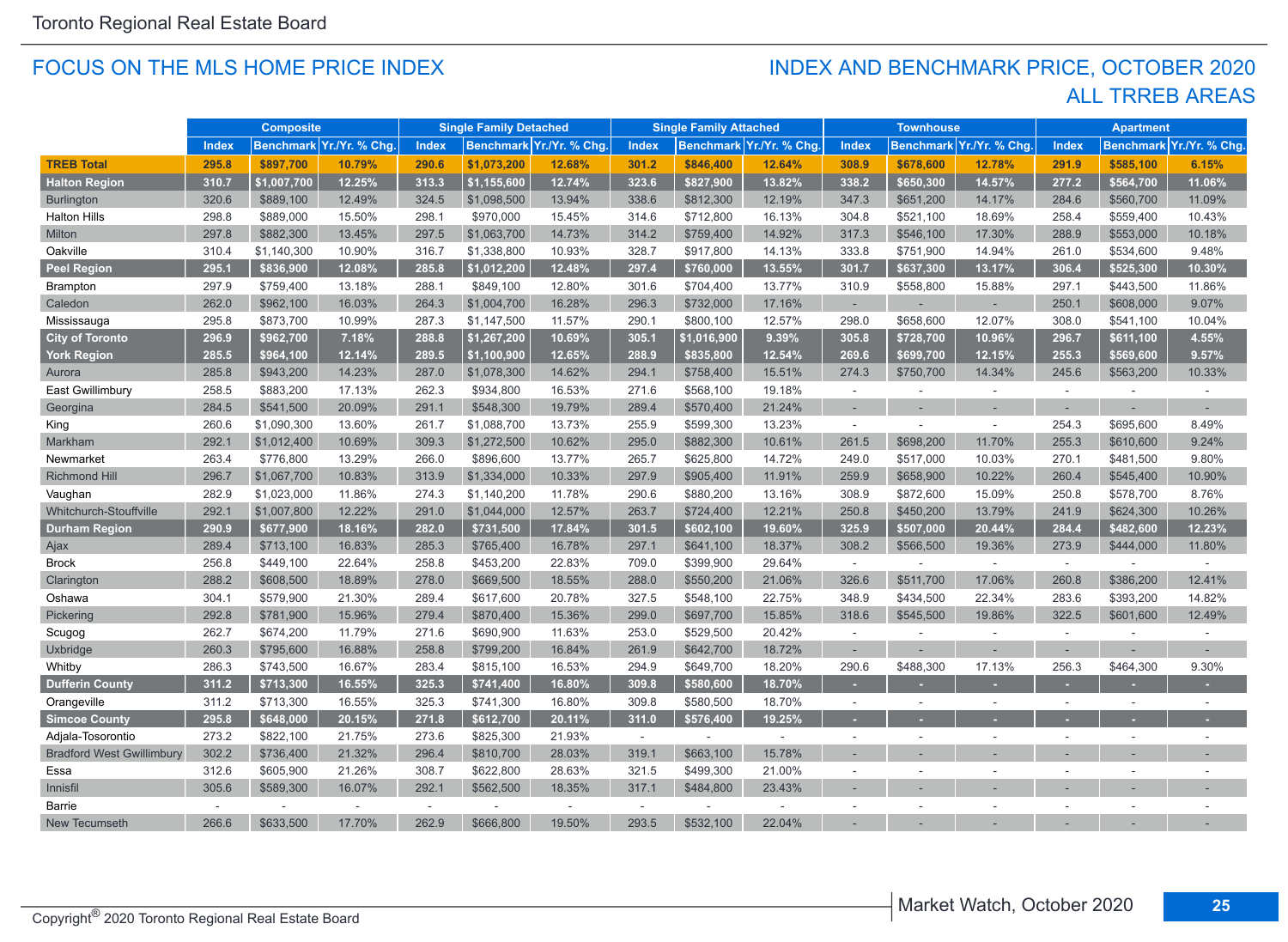#### FOCUS ON THE MLS HOME PRICE INDEX

## CITY OF TORONTO INDEX AND BENCHMARK PRICE, OCTOBER 2020

|                        |       | <b>Composite</b> |                          |              | <b>Single Family Detached</b> |                          |              | <b>Single Family Attached</b> |                          |        | <b>Townhouse</b> |                          |              | <b>Apartment</b> |                         |
|------------------------|-------|------------------|--------------------------|--------------|-------------------------------|--------------------------|--------------|-------------------------------|--------------------------|--------|------------------|--------------------------|--------------|------------------|-------------------------|
|                        | Index |                  | Benchmark Yr./Yr. % Chg. | <b>Index</b> |                               | Benchmark Yr./Yr. % Chg. | <b>Index</b> |                               | Benchmark Yr./Yr. % Chg. | Index  |                  | Benchmark Yr./Yr. % Chg. | <b>Index</b> |                  | Benchmark Yr./Yr. % Chg |
| <b>TREB Total</b>      | 295.8 | \$897,700        | 10.79%                   | 290.6        | \$1,073,200                   | 12.68%                   | 301.2        | \$846,400                     | 12.64%                   | 308.9  | \$678,600        | 12.78%                   | 291.9        | \$585,100        | 6.15%                   |
| <b>City of Toronto</b> | 296.9 | \$962,700        | 7.18%                    | 288.8        | \$1,267,200                   | 10.69%                   | 305.1        | \$1,016,900                   | 9.39%                    | 305.8  | \$728,700        | 10.96%                   | 296.7        | \$611,100        | 4.55%                   |
| Toronto W01            | 276.0 | \$1,112,300      | 3.49%                    | 263.5        | \$1,375,000                   | 4.77%                    | 281.2        | \$1,084,300                   | 4.42%                    | 286.8  | \$607,000        | 9.55%                    | 278.8        | \$630,300        | 2.16%                   |
| Toronto W02            | 331.5 | \$1,178,300      | 9.84%                    | 307.4        | \$1,300,300                   | 9.94%                    | 349.1        | \$1,070,100                   | 9.33%                    | 373.5  | \$720,500        | 10.93%                   | 329.1        | \$706,500        | 9.63%                   |
| Toronto W03            | 328.3 | \$846,200        | 10.32%                   | 333.1        | \$905,600                     | 10.81%                   | 323.6        | \$828,800                     | 10.71%                   | 267.2  | \$647,700        | 13.46%                   | 319.1        | \$545,200        | 5.63%                   |
| Toronto W04            | 319.4 | \$819,000        | 14.85%                   | 292.1        | \$919,900                     | 9.81%                    | 283.2        | \$818,900                     | 11.76%                   | 265.9  | \$622,500        | 9.56%                    | 363.4        | \$536,100        | 20.73%                  |
| Toronto W05            | 284.4 | \$675,300        | 8.14%                    | 284.0        | \$941,900                     | 9.36%                    | 260.6        | \$760,900                     | 9.27%                    | 281.0  | \$510,300        | 10.33%                   | 310.8        | \$408,400        | 5.61%                   |
| Toronto W06            | 254.2 | \$741,200        | 11.74%                   | 321.6        | \$1,026,900                   | 11.74%                   | 261.7        | \$793,100                     | 9.64%                    | 321.0  | \$951,800        | 9.93%                    | 214.5        | \$538,000        | 9.61%                   |
| Toronto W07            | 270.2 | \$1,156,500      | 10.29%                   | 288.5        | \$1,250,400                   | 11.56%                   | 250.5        | \$1,027,100                   | 7.51%                    | 233.5  | \$858,300        | 13.13%                   | 174.2        | \$706,400        | 6.15%                   |
| Toronto W08            | 255.6 | \$1,019,100      | 8.90%                    | 245.3        | \$1,282,200                   | 12.94%                   | 241.6        | \$895,000                     | 8.63%                    | 308.0  | \$740,800        | 21.55%                   | 259.1        | \$539,500        | 4.94%                   |
| Toronto W09            | 283.9 | \$714,600        | 11.99%                   | 272.0        | \$1,014,400                   | 14.72%                   | 246.1        | \$707,600                     | 19.47%                   | 313.6  | \$815,900        | 9.88%                    | 295.2        | \$378,500        | 9.86%                   |
| Toronto W10            | 312.8 | \$710,400        | 13.79%                   | 297.0        | \$891,000                     | 13.19%                   | 301.9        | \$772,500                     | 12.86%                   | 352.5  | \$634,600        | 19.29%                   | 321.7        | \$446,800        | 13.88%                  |
| Toronto C01            | 318.3 | \$786,400        | 0.76%                    | 322.4        | \$1,221,000                   | 2.68%                    | 317.5        | \$1,111,400                   | 6.54%                    | 310.6  | \$885,300        | 8.56%                    | 317.6        | \$661,200        | $-0.06%$                |
| Toronto C02            | 290.8 | \$1,399,300      | 4.64%                    | 259.1        | \$2,070,200                   | 7.69%                    | 289.7        | \$1,519,400                   | 5.23%                    | 310.3  | \$1,560,300      | 10.27%                   | 291.9        | \$831,600        | 3.00%                   |
| Toronto C03            | 330.0 | \$1,723,500      | 8.48%                    | 308.8        | \$1,897,700                   | 9.58%                    | 322.8        | \$1,197,000                   | 7.96%                    |        |                  |                          | 369.7        | \$967,100        | 8.77%                   |
| Toronto C04            | 261.5 | \$1,627,700      | 8.24%                    | 262.6        | \$1,850,200                   | 6.57%                    | 269.3        | \$1,260,800                   | 10.01%                   | $\sim$ |                  | $\sim$                   | 249.9        | \$668,500        | 12.37%                  |
| Toronto C06            | 293.1 | \$1,141,400      | 1.35%                    | 279.2        | \$1,192,500                   | 10.18%                   | 237.1        | \$877,200                     | 8.41%                    | 280.0  | \$751,000        | 11.46%                   | 308.4        | \$682,000        | $-3.99%$                |
| Toronto C07            | 278.0 | \$961,800        | 5.26%                    | 304.1        | \$1,391,200                   | 7.65%                    | 217.0        | \$776,500                     | 8.39%                    | 283.0  | \$797,700        | 11.73%                   | 263.9        | \$644,400        | 2.37%                   |
| Toronto C08            | 289.1 | \$756,000        | $-0.34%$                 | 317.9        | \$1,861,400                   | 7.25%                    | 319.4        | \$1,523,700                   | 10.56%                   | 302.8  | \$783,100        | 6.13%                    | 286.2        | \$618,700        | $-1.34%$                |
| Toronto C09            | 213.1 | \$1,516,200      | 8.34%                    | 158.8        | \$1,994,800                   | 8.25%                    | 170.8        | \$1,389,800                   | 7.15%                    | 296.4  | \$1,750,500      | 9.25%                    | 245.4        | \$813,000        | 9.31%                   |
| Toronto C10            | 292.7 | \$1,156,900      | 1.77%                    | 275.0        | \$1,697,800                   | 2.31%                    | 262.9        | \$1,298,800                   | 4.57%                    | 282.5  | \$946,900        | 9.58%                    | 302.1        | \$721,400        | 0.73%                   |
| Toronto C11            | 306.7 | \$1,086,000      | 10.32%                   | 235.9        | \$1,607,000                   | 7.91%                    | 274.6        | \$1,274,100                   | 8.97%                    | 272.3  | \$471,700        | 19.80%                   | 360.5        | \$523,400        | 11.61%                  |
| Toronto C12            | 240.7 | \$2,053,600      | 9.71%                    | 217.7        | \$2,333,200                   | 8.25%                    | 300.7        | \$1,258,600                   | 21.40%                   | 221.7  | \$887,000        | 9.32%                    | 299.8        | \$940,000        | 8.90%                   |
| Toronto C13            | 282.2 | \$1,025,300      | 8.00%                    | 266.8        | \$1,422,800                   | 9.79%                    | 248.0        | \$791,300                     | 13.09%                   | 268.3  | \$775,600        | 13.11%                   | 296.3        | \$605,300        | 5.63%                   |
| Toronto C14            | 285.5 | \$933,700        | 3.67%                    | 278.9        | \$1,508,700                   | 4.73%                    | 215.8        | \$1,050,900                   | 2.27%                    | 319.1  | \$859,300        | 10.03%                   | 283.9        | \$714,900        | 2.83%                   |
| Toronto C15            | 270.7 | \$878,500        | 9.20%                    | 301.0        | \$1,413,300                   | 3.40%                    | 247.4        | \$804,300                     | 3.73%                    | 299.8  | \$717,600        | 12.83%                   | 257.3        | \$598,300        | 10.48%                  |
| Toronto E01            | 381.3 | \$1,187,400      | 7.77%                    | 374.6        | \$1,321,800                   | 8.74%                    | 383.8        | \$1,210,600                   | 8.69%                    | 434.4  | \$794,500        | 9.61%                    | 361.3        | \$791,400        | 3.76%                   |
| Toronto E02            | 318.3 | \$1,192,000      | 5.54%                    | 280.9        | \$1,279,700                   | 6.72%                    | 342.9        | \$1,148,200                   | 7.26%                    | 334.1  | \$962,300        | 4.24%                    | 277.7        | \$759,200        | $-0.75%$                |
| Toronto E03            | 304.5 | \$936,700        | 9.49%                    | 309.9        | \$1,044,800                   | 9.12%                    | 288.7        | \$945,400                     | 8.94%                    |        |                  | $\sim$                   | 300.8        | \$439,500        | 9.62%                   |
| Toronto E04            | 320.9 | \$793,100        | 15.22%                   | 293.4        | \$865,000                     | 16.11%                   | 310.7        | \$748,800                     | 17.07%                   | 281.7  | \$610,700        | 6.70%                    | 383.8        | \$591,000        | 16.59%                  |
| Toronto E05            | 285.1 | \$748,100        | 11.63%                   | 290.1        | \$1,021,600                   | 11.11%                   | 283.3        | \$780,700                     | 11.98%                   | 291.8  | \$634,600        | 10.66%                   | 277.1        | \$544,300        | 12.28%                  |
| Toronto E06            | 305.0 | \$850,500        | 12.84%                   | 312.4        | \$892,400                     | 16.18%                   | 311.1        | \$739,900                     | 15.61%                   | $\sim$ |                  |                          | 266.6        | \$563,800        | $-1.84%$                |
| Toronto E07            | 304.7 | \$746,900        | 11.69%                   | 303.3        | \$994,100                     | 11.63%                   | 294.5        | \$770,000                     | 12.75%                   | 294.9  | \$638,900        | 7.90%                    | 309.4        | \$529,900        | 12.14%                  |
| Toronto E08            | 313.6 | \$756,700        | 12.40%                   | 293.4        | \$914,500                     | 13.94%                   | 263.4        | \$682,900                     | 14.62%                   | 321.1  | \$655,400        | 12.27%                   | 350.2        | \$558,700        | 10.79%                  |
| Toronto E09            | 298.4 | \$713,400        | 10.89%                   | 291.1        | \$826,500                     | 13.27%                   | 288.4        | \$705,300                     | 16.38%                   | 331.1  | \$615,300        | 10.40%                   | 301.9        | \$566,300        | 8.79%                   |
| Toronto E10            | 305.2 | \$855,300        | 14.48%                   | 285.1        | \$913,500                     | 13.86%                   | 288.5        | \$748,100                     | 15.86%                   | 372.6  | \$650,500        | 15.46%                   | 303.9        | \$490,300        | 12.76%                  |
| Toronto E11            | 316.7 | \$692,700        | 13.11%                   | 307.5        | \$855,300                     | 10.97%                   | 313.4        | \$709,900                     | 12.90%                   | 254.0  | \$498,500        | 15.25%                   | 382.6        | \$571,000        | 15.94%                  |